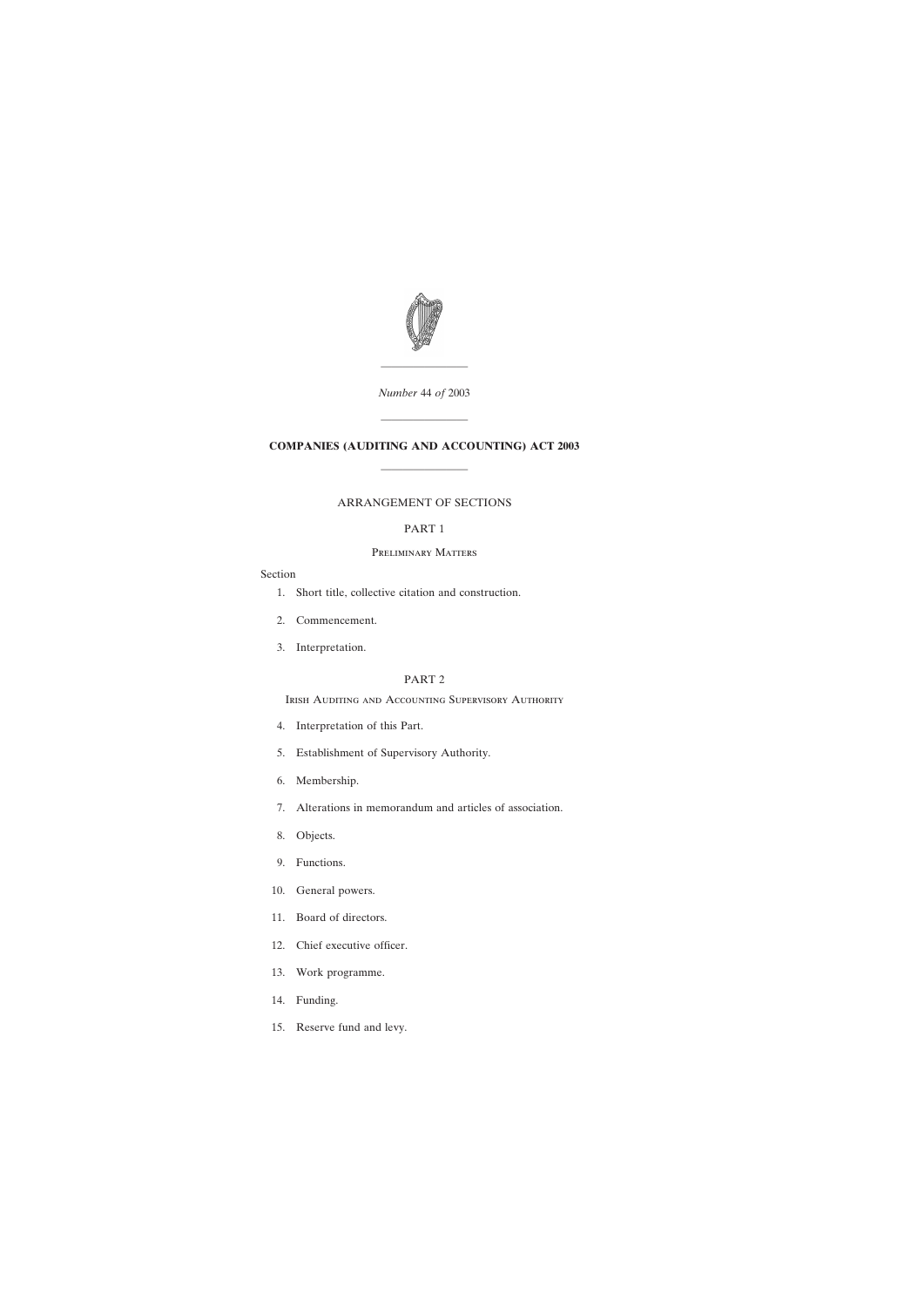Section

- [16. Excess revenue.](#page-15-0)
- [17. Staff.](#page-15-0)
- [18. Disclosure of interests by directors.](#page-16-0)
- [19. Disclosure of interests by staff.](#page-17-0)
- [20. Superannuation.](#page-17-0)
- [21. Accounts and audit.](#page-18-0)
- [22. Accountability mechanisms.](#page-19-0)
- [23. Intervention in disciplinary process of prescribed account](#page-20-0)[ancy bodies.](#page-20-0)
- [24. Investigation of possible breaches of standards of prescribed](#page-22-0) [accountancy bodies.](#page-22-0)
- [25. Review of members of recognised accountancy bodies.](#page-24-0)
- [26. Review of whether accounts comply with Companies Acts.](#page-24-0)
- [27. Delegation of Supervisory Authority's functions and powers.](#page-27-0)
- [28. Hearings, privileges and procedural rules.](#page-28-0)
- [29. Appeals to and orders of High Court, including orders con](#page-28-0)[firming decisions of Supervisory Authority.](#page-28-0)
- [30. Supervisory Authority's seal and instruments.](#page-29-0)
- [31. Confidentiality of information.](#page-29-0)
- [32. Transfer of certain functions to Supervisory Authority and](#page-30-0) [related transitional provisions.](#page-30-0)
- [33. Liability of Supervisory Authority for acts, omissions, etc.](#page-32-0)

#### PART 3

Other Measures to Strengthen the Regulation of Auditors

- [34. Amendment of section 182 of Act of 1990 \(interpretation of](#page-33-0) [Part X\).](#page-33-0)
- [35. Amendment of section 187 of Act of 1990 \(qualifications for](#page-34-0) [appointment as auditor\).](#page-34-0)
- [36. Amendment of Act of 1990 new section 192A.](#page-35-0)
- [37. Amendment of section 194 of Act of 1990 \(duty of auditors\).](#page-37-0)
- [38. Amendment of section 198 of Act of 1990 \(register of](#page-38-0) [auditors\).](#page-38-0)
- [39. Amendment of section 199 of Act of 1990 \(provisions con](#page-39-0)[cerning register of auditors\).](#page-39-0)
- [40. Amendment of section 200 of Act of 1990 \(duty to keep regis](#page-40-0)[trar informed\).](#page-40-0)
- [41. Amendment of Act of 1990 new section 205A.](#page-41-0)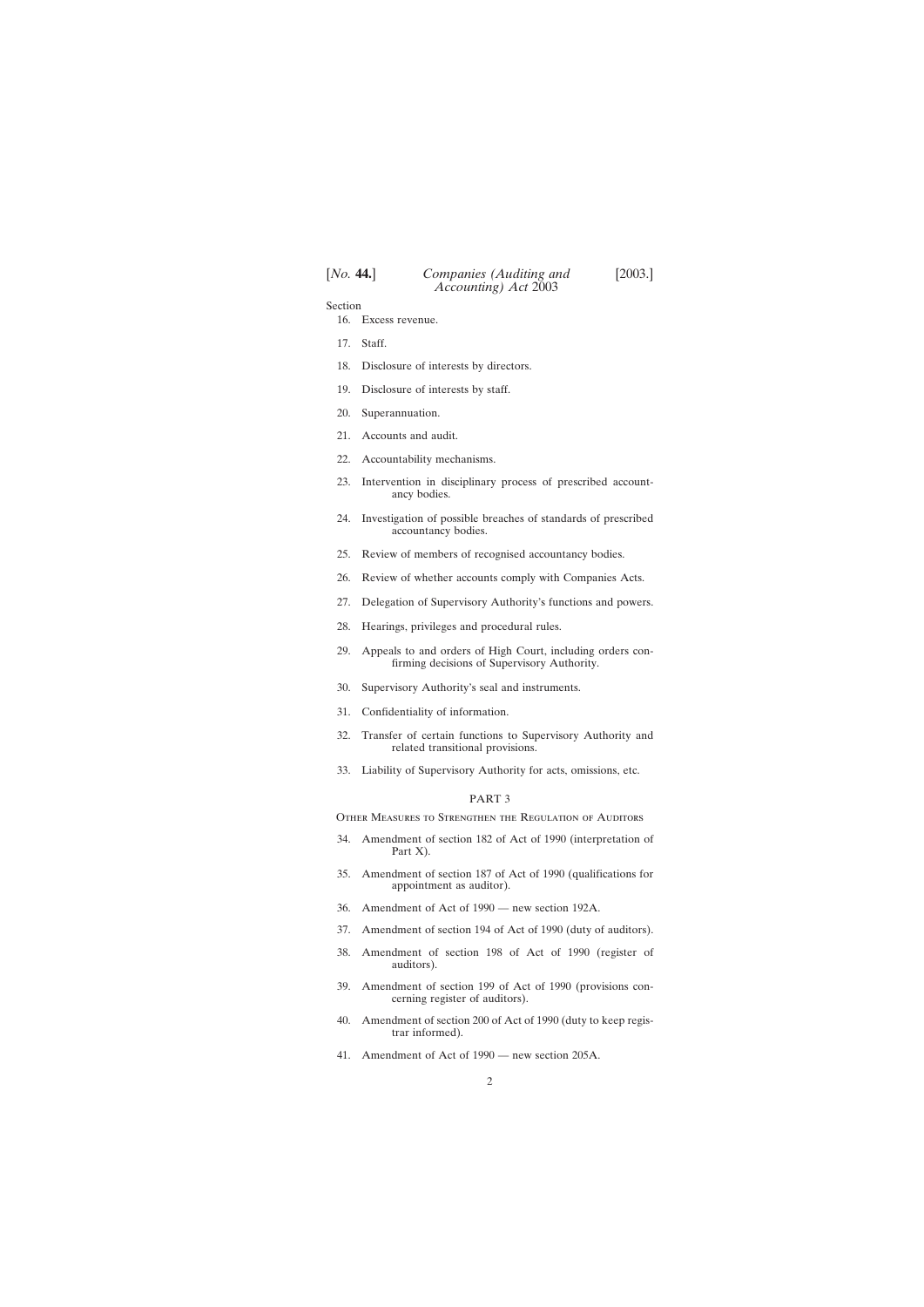#### Section

- [42. Amendment of Act of 1990 new section 205B.](#page-42-0)
- [43. Amendment of Act of 1990 new section 205C.](#page-49-0)
- [44. Amendment of Act of 1990 new section 205D.](#page-49-0)
- [45. Amendment of Act of 1990 new sections 205E and 205F.](#page-53-0)
- [46. Amendment of section 127 of Act of 1963 \(annual return](#page-57-0) [date\).](#page-57-0)
- [47. Amendment of section 128 of Act of 1963 \(documents to be](#page-57-0) [annexed to annual return\).](#page-57-0)

### PART 4

#### Regulations and Miscellaneous matters

- [48. Minister's power to make regulations.](#page-58-0)
- [49. Prior approval by Oireachtas required for certain regulations.](#page-60-0)
- [50. Laying of other regulations before Oireachtas.](#page-60-0)
- [51. Amendment of Company Law Enforcement Act 2001.](#page-60-0)
- [52. Amendment of Company Law Enforcement Act 2001](#page-60-0) [\(certificate evidence\).](#page-60-0)
- [53. Amendment of Companies \(Amendment\) \(No. 2\) Act 1999](#page-63-0) [\(exemption from requirement to have accounts](#page-63-0) [audited\).](#page-63-0)
- [54. Amendment of section 43 of Companies \(Amendment\) \(No.](#page-64-0) [2\) Act 1999 \(Company to have director resident in](#page-64-0) [State\).](#page-64-0)
- [55. Amendment of section 13 of Companies \(Amendment\) Act](#page-64-0) [1982.](#page-64-0)
- [56. Amendment of section 200 of Act of 1963 \(avoidance of pro](#page-64-0)[visions exempting officers and auditors from liability\).](#page-64-0)
- [57. Amendment of Companies Acts \(default provisions\).](#page-64-0)
- [58. Amendment of Defamation Act 1961.](#page-64-0)
- [59. Revocation of regulations.](#page-65-0)

#### [SCHEDULE 1](#page-66-0)

Transfer of Functions to Supervisory Authority

#### PART 1

#### PART 2

#### [SCHEDULE 2](#page-67-0)

————————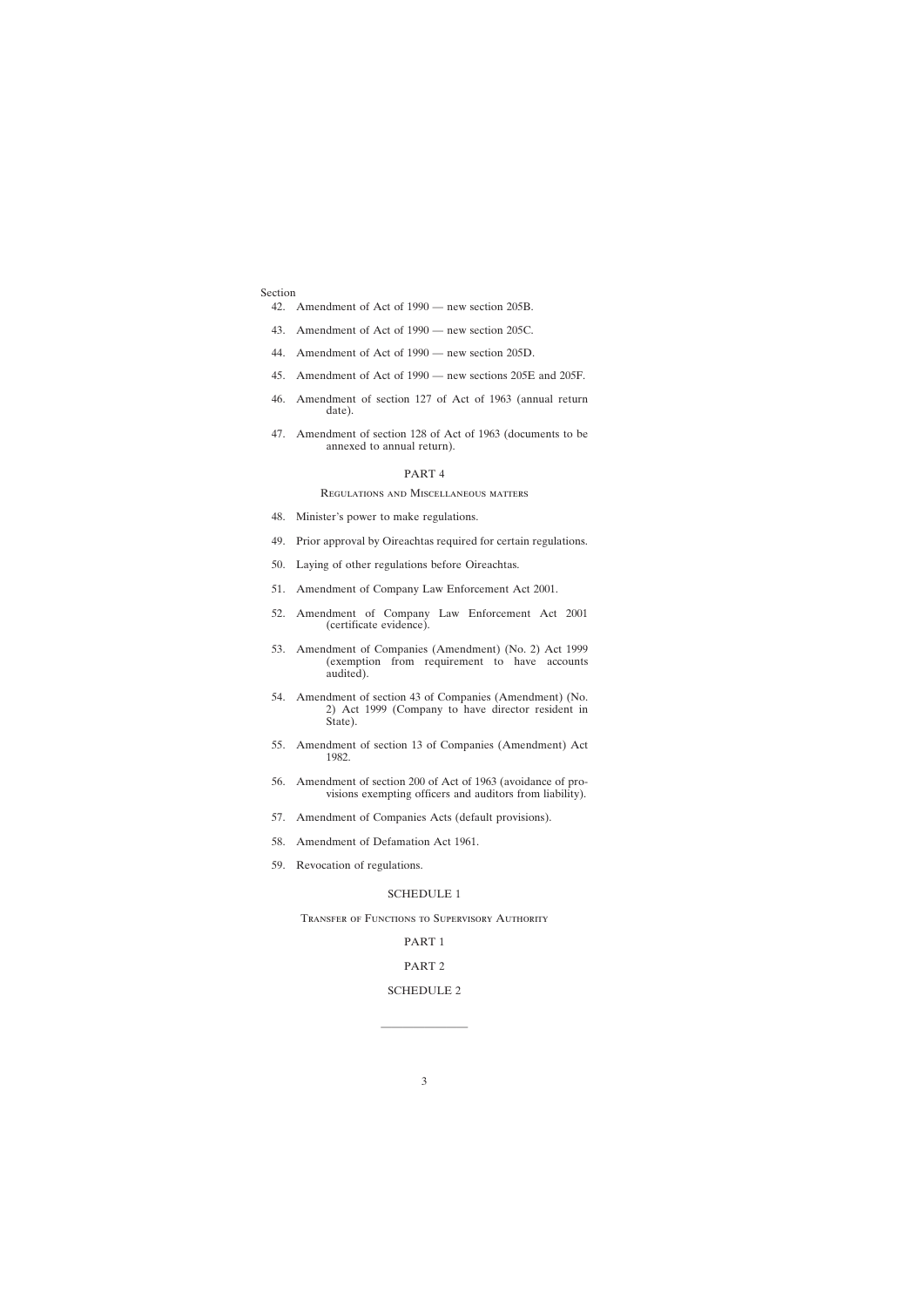| <b>ACTS REFERRED TO</b>                                                       |                       |
|-------------------------------------------------------------------------------|-----------------------|
| Capital Acquisitions Tax Act 1976                                             | 1976, No. 8           |
| Capital Gains Tax Acts                                                        |                       |
| Companies Act 1963                                                            | 1963, No. 33          |
| Companies Act 1990                                                            | 1990, No. 33          |
| Companies Acts 1963 to 2001                                                   |                       |
| Companies (Amendment) Act 1982                                                | 1982, No. 10          |
| Companies (Amendment) Act 1986                                                | 1986, No. 25          |
| Companies (Amendment) Act 1990                                                | 1990, No. 27          |
| Companies (Amendment) (No. 2) Act 1999                                        | 1999, No. 30          |
| Company Law Enforcement Act 2001                                              | 2001, No. 28          |
| Comptroller and Auditor General (Amendment) Act 1993                          | 1993, No. 8           |
| Defamation Act 1961                                                           | 1961, No. 40          |
| Ethics in Public Office Act 1995                                              | 1995, No. 25          |
| Finance Act 2003                                                              | 2003, No. 3           |
| Institute of Chartered Accountants in Ireland<br>(Charter Amendment) Act 1966 | 1966, No. 2 (Private) |
| Taxes Consolidation Act 1997                                                  | 1997, No. 39          |
| Value-Added Tax Act 1972                                                      | 1972, No. 22          |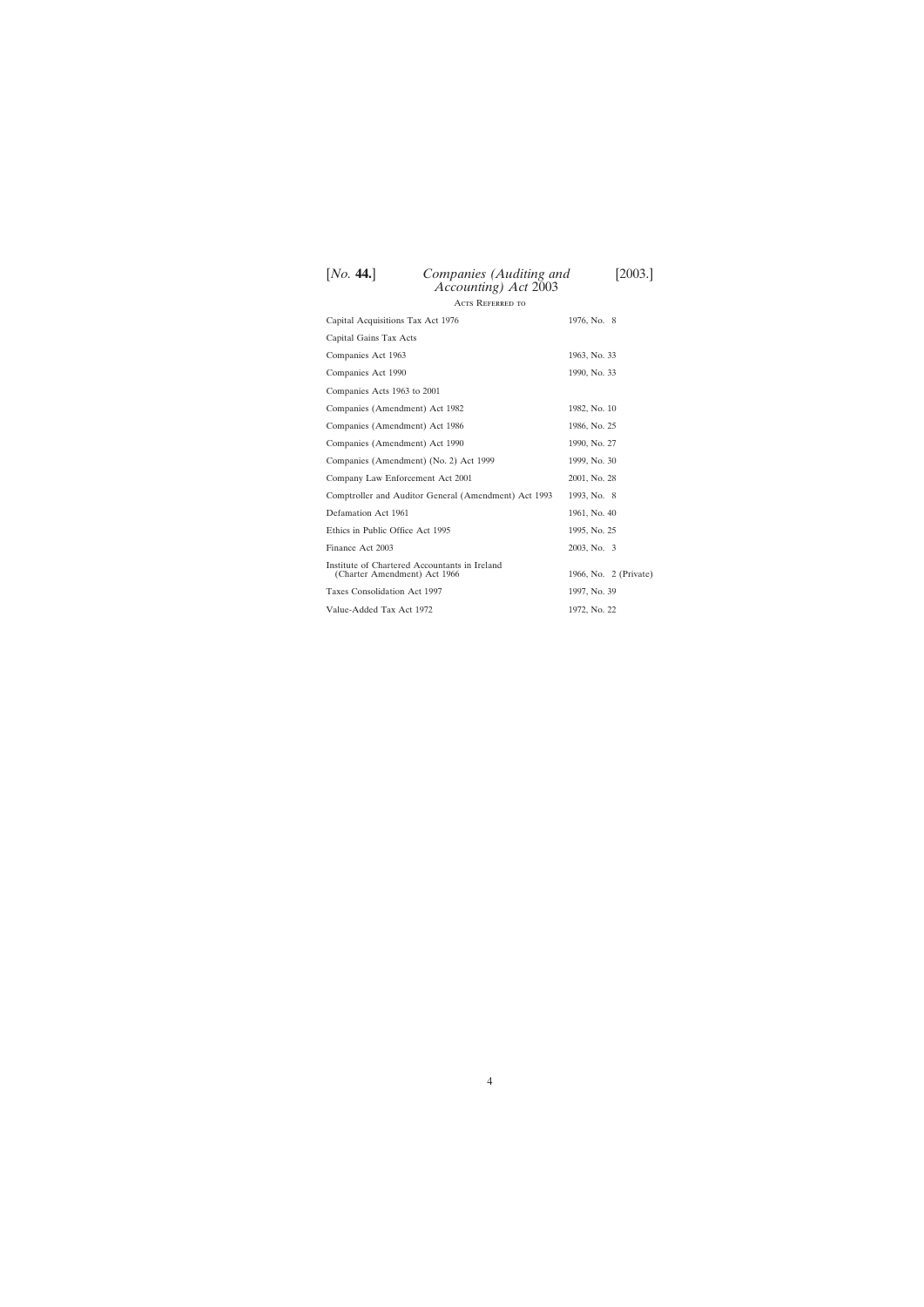<span id="page-4-0"></span>



*Number* 44 *of* 2003

————————

————————

# **COMPANIES (AUDITING AND ACCOUNTING) ACT 2003** ————————

AN ACT TO PROVIDE FOR THE ESTABLISHMENT OF A BODY TO BE KNOWN AS THE IRISH AUDITING AND ACCOUNTING SUPERVISORY AUTHORITY OR, IN THE IRISH LANGUAGE, UDARAS MAOIRSEACHTA INIÚ CHTA AGUS CUNTASAÍOCHTA NA hÉIREANN, TO GIVE POWER TO IT TO SUPERVISE THE REGULAT-ORY FUNCTIONS OF THE RECOGNISED ACCOUNT-ANCY BODIES AND OTHER PRESCRIBED ACCOUNT-ANCY BODIES, TO AMEND COMPANY LAW TO TRANSFER TO THE SUPERVISORY AUTHORITY EXISTING FUNCTIONS RELATING TO THE RECOGNIT-ION OF ACCOUNTANCY BODIES AND TO OTHERWISE AMEND COMPANY LAW IN RELATION TO AUDITING, ACCOUNTING AND OTHER MATTERS.

[23*rd December,* 2003]

#### BE IT ENACTED BY THE OIREACHTAS AS FOLLOWS:

#### PART 1

#### Preliminary Matters

**1.**—(1) This Act may be cited as the Companies (Auditing and Short title, Accounting) Act 2003.

collective citation and construction.

(2) This Act and the Companies Acts 1963 to 2001 may be cited together as the Companies Acts 1963 to 2003 and are to be construed together as one.

**2.**—(1) This Act comes into operation on the day that the Minister Commencement. may, by order, appoint.

(2) Different days may be appointed under this section, by one or more orders, for different purposes or different provisions of this Act.

**3.**—(1) In this Act—

''Act of 1963'' means the Companies Act 1963;

"Act of 1986" means the Companies (Amendment) Act 1986;

Interpretation.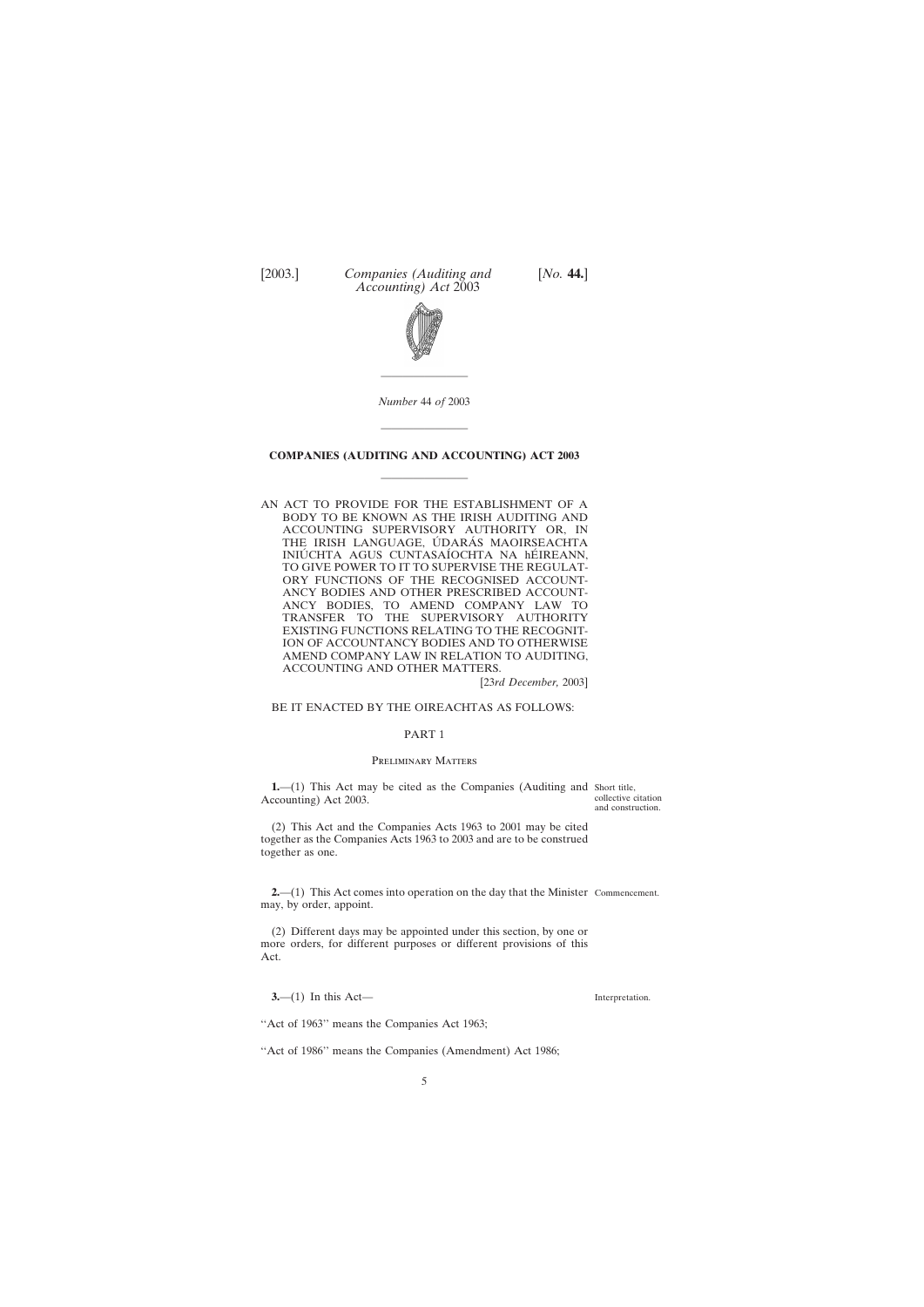<span id="page-5-0"></span>Pt.1 S.3 ''Act of 1990'' means the Companies Act 1990;

> ''Companies Acts'' means the Companies Act 1963 and every enactment, including this Act, that is to be construed as one with that Act.

- (2) In this Act—
	- (*a*) a reference to a section, Part or Schedule is to a section or Part of, or a Schedule to, this Act, unless it is indicated that a reference to some other enactment is intended,
	- (*b*) a reference to a subsection, paragraph or subparagraph is to the subsection, paragraph or subparagraph of the provision in which the reference occcurs, unless it is indicated that reference to some other provision is intended, and
	- (*c*) a reference to any other enactment is to that enactment as amended by or under any other enactment, including this Act, unless the context otherwise requires.

#### PART 2

IRISH AUDITING AND ACCOUNTING SUPERVISORY AUTHORITY

Interpretation of this Part.

**4.**—(1) In this Part, except where the context otherwise requires—

"amount of turnover" and "balance sheet total" have the same meanings as in section 8 of the Act of 1986;

''board'' means the board of directors of the Supervisory Authority;

"chief executive officer" means the Chief Executive Officer of the Supervisory Authority;

''designated body'' means a body that, under *section 6(2)*, is a designated body at the relevant time;

''disciplinary committee'' means any disciplinary committee or tribunal (however called) of a prescribed accountancy body;

''enactment'' means a statute or an instrument made under a power conferred by a statute;

''functions'' includes duties and responsibilities;

''member'', in relation to a prescribed accountancy body, means—

(*a*) a person, or

(*b*) a firm,

that is, or was at the relevant time, subject to the investigation and disciplinary procedures approved under *section 9(2)(c)* for that body;

"Minister" means the Minister for Enterprise, Trade and Employment;

"parent undertaking" has the same meaning as in the 1992 Regulations;

''prescribed accountancy body'' means—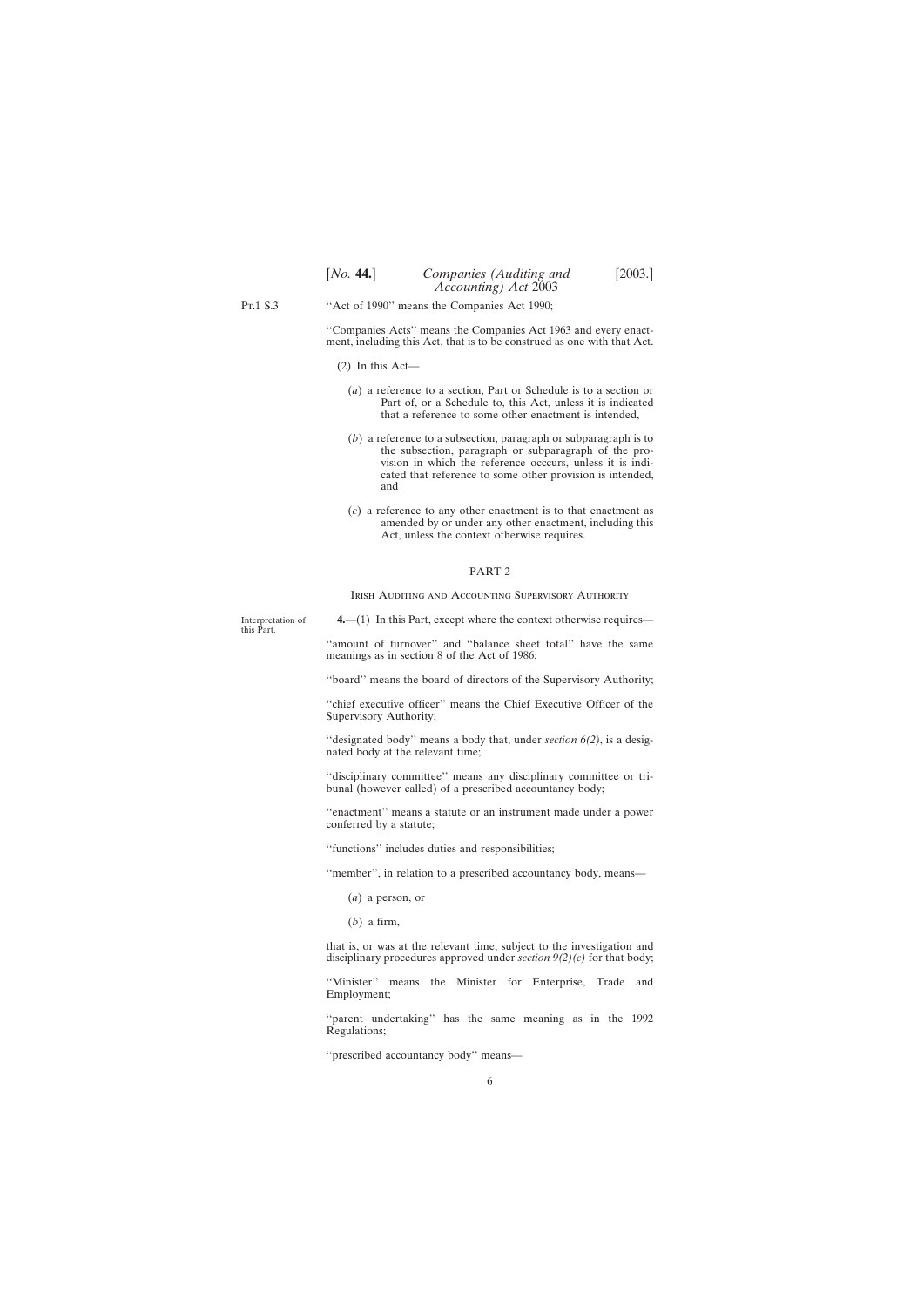- <span id="page-6-0"></span>(*a*) a recognised accountancy body, or
- (*b*) any other body of accountants that is prescribed under *section 48(1)(a)* for the purposes of this Act;

"recognised accountancy body" means a body of accountants recognised for the purposes of section 187 of the Act of 1990;

''reserve fund'' means the fund established under *section 15*;

''standards'', in relation to a prescribed accountancy body, means the rules, regulations and standards that body applies to its members and to which, by virtue of their membership, they are obliged to adhere;

''subsidiary undertaking'' has the same meaning as in the 1992 Regulations;

''superannuation benefits'' means pensions, gratuities and other allowances payable on resignation, retirement or death;

''Supervisory Authority'' means the company designated by the Minister under *section 5(1)*;

''the 1992 Regulations'' means the European Communities (Companies: Group Accounts) Regulations 1992 (S.I. No. 201 of 1992);

''the 1993 Regulations'' means the European Communities (Accounts) Regulations 1993 (S.I. No. 396 of 1993).

(2) In this Part ''material interest'' is to be construed in accordance with section 2(3) of the Ethics in Public Office Act 1995.

**5.**—(1) The Minister may designate a public company to perform Establishment of the functions and exercise the powers of the Supervisory Authority Supervisory under this Act, if the following requirements are satisfied:

Authority.

- (*a*) the company is formed and registered under the Companies Acts after the commencement of this section;
- (*b*) the company is a company limited by guarantee;
- (*c*) the name of the company is the Irish Auditing and Accounting Supervisory Authority or in the Irish language Údarás Maoirseachta Iniúchta agus Cuntasaíochta na hÉireann;
- (*d*) the memorandum of association and articles of association of the company are consistent with this Act.

(2) Section  $6(1)(b)$  of the Act of 1963 does not apply to a company where the Minister informs the registrar of companies in writing that the Minister proposes to designate the company under *subsection (1)*.

**6.**—(1) The Supervisory Authority is to consist of the following Membership.members:

(*a*) each prescribed accountancy body that is a body corporate;

Pt.2 S.4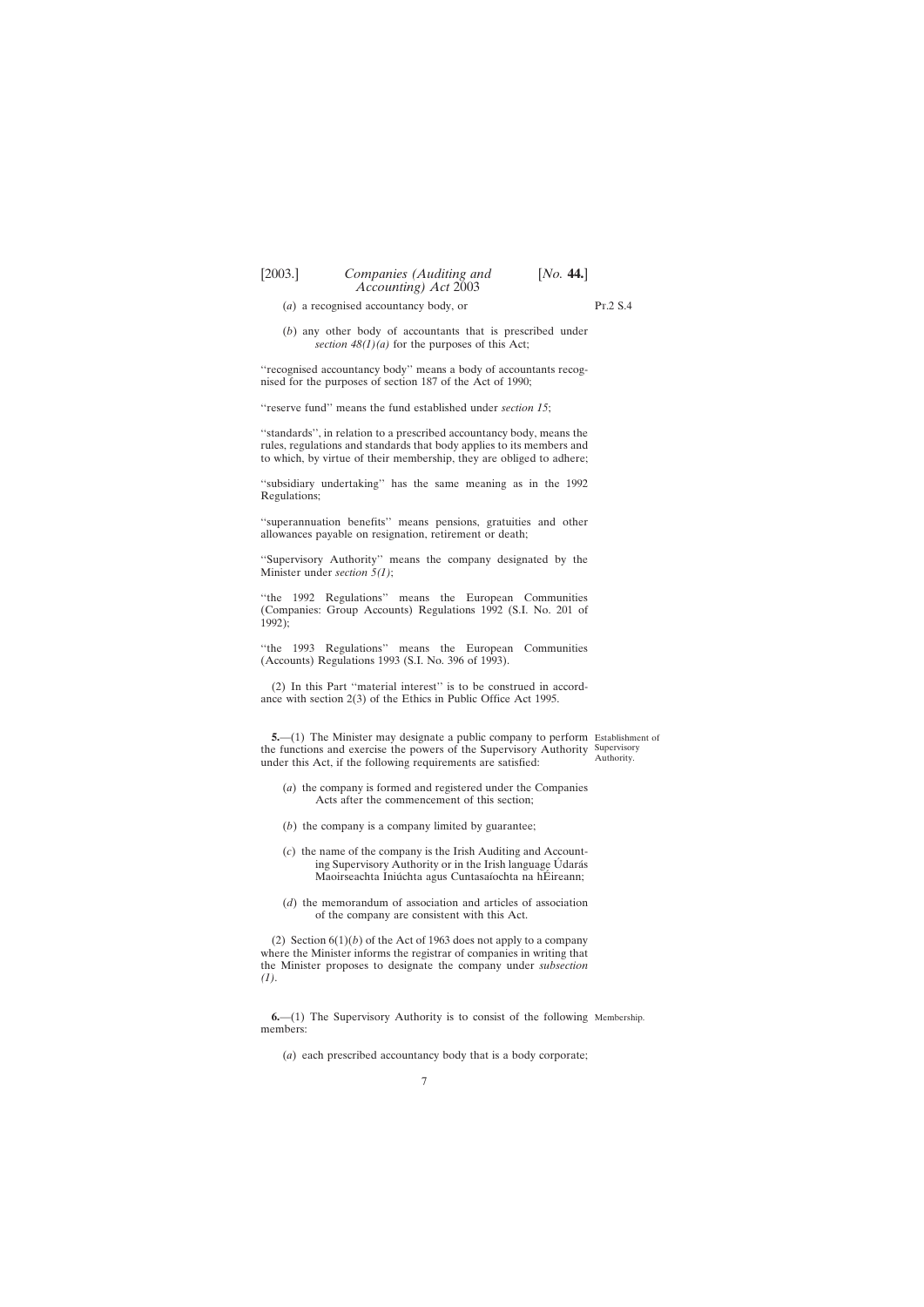- <span id="page-7-0"></span>(*b*) if a prescribed accountancy body is not a body corporate, an individual or body corporate nominated by that prescribed accountancy body to be a member;
- (*c*) each designated body that is a body corporate;
- (*d*) if a designated body is not a body corporate, an individual or body corporate nominated by that designated body to be a member.

(2) Unless a regulation under *section 48(1)(b)* provides otherwise, each of the following is a designated body for the purposes of this section and *section 11*:

- (*a*) the Irish Business and Employers Confederation;
- (*b*) the Irish Congress of Trade Unions;
- (*c*) the Irish Association of Investment Managers;
- (*d*) the Irish Stock Exchange;
- (*e*) the Pensions Board;
- (*f*) the Irish Financial Services Regulatory Authority;
- (*g*) the Revenue Commissioners;
- (*h*) the Director of Corporate Enforcement;
- (*i*) the Law Society of Ireland;
- (*j*) any body prescribed under *section 48(1)(b)* as a designated body.

Alterations in memorandum and articles of association.

Objects.

**7.**—Any alteration that is made in the memorandum of association or articles of association of the Supervisory Authority takes effect only if the alteration is made with the Minister's prior approval.

**8.**—(1) The principal objects of the Supervisory Authority, which are to be included in its memorandum of association, are—

- (*a*) to supervise how the prescribed accountancy bodies regulate and monitor their members,
- (*b*) to promote adherence to high professional standards in the auditing and accountancy profession,
- (*c*) to monitor whether the accounts of certain classes of companies and other undertakings comply with the Companies Acts, and
- (*d*) to act as a specialist source of advice to the Minister on auditing and accounting matters.

(2) This section does not prevent or restrict the inclusion in the memorandum of association of all objects and powers, consistent with this Act, that are reasonable, necessary or proper for, or incidental or ancillary to, the due attainment of the principal objects of the Supervisory Authority.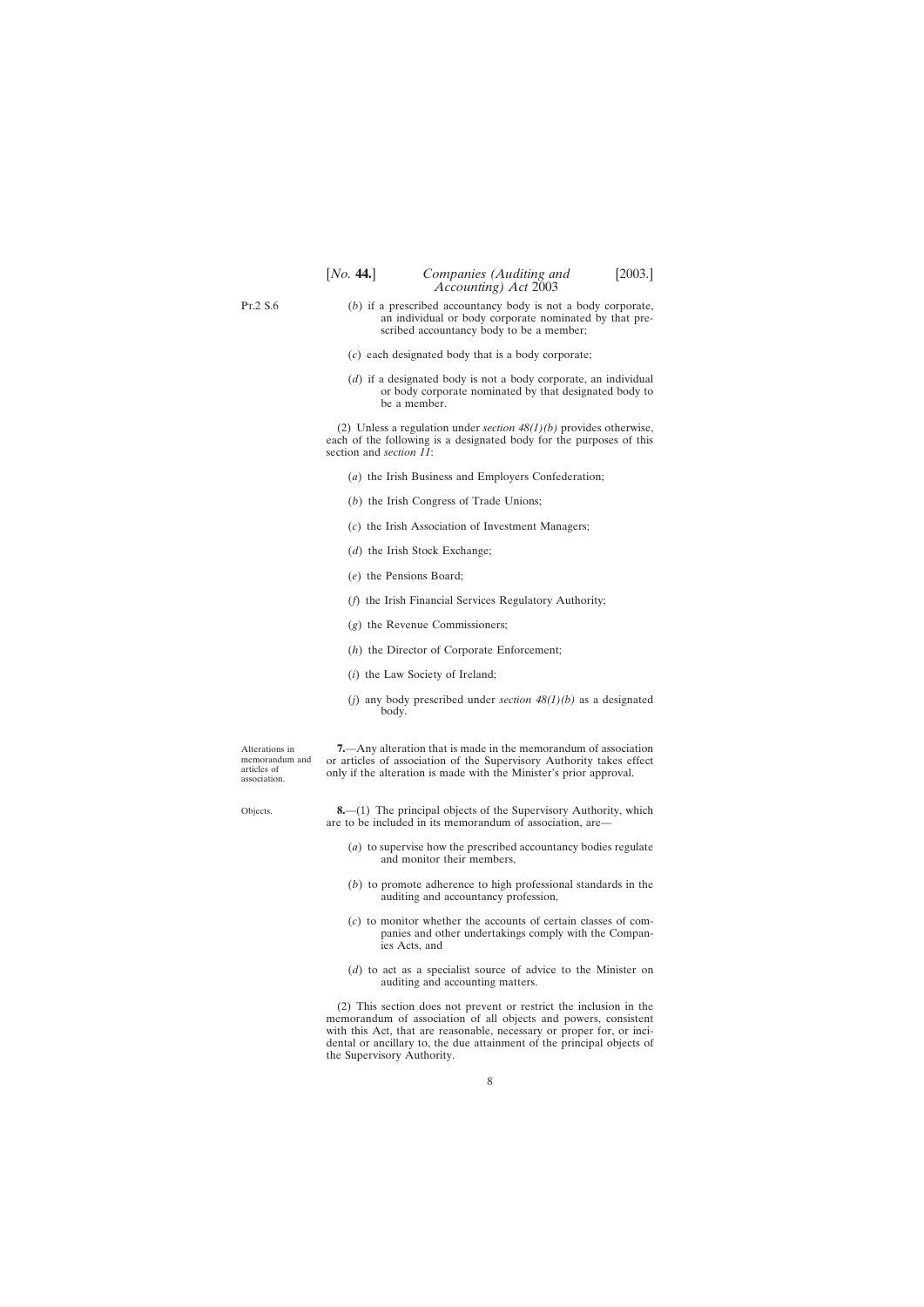<span id="page-8-0"></span>**9.**—(1) The Supervisory Authority shall do all things necessary Pr.2 and reasonable to further its objects.

Functions.

(2) Without limiting its responsibilities under *subsection (1)*, the functions of the Supervisory Authority are as follows:

- (*a*) to grant recognition to bodies of accountants for the purposes of section 187 of the Act of 1990;
- (*b*) to attach under section 192 of the Act of 1990 terms and conditions to the recognition of bodies of accountants, including terms and conditions—
	- (i) requiring changes to and the approval by the Supervisory Authority of their regulatory plans, and
	- (ii) requiring their annual reports to the Supervisory Authority on their regulatory plans to be prepared in the manner and form directed by the Supervisory Authority;
- (*c*) to require changes to and to approve—
	- (i) the constitution and bye-laws of each prescribed accountancy body, including its investigation and disciplinary procedures and its standards, and
	- (ii) any amendments to the approved constitution or byelaws of each prescribed accountancy body, including amendments to its investigation and disciplinary procedures and to its standards;
- (*d*) to conduct under *section 23* enquiries into whether a prescribed accountancy body has complied with the investigation and disciplinary procedures approved for that body under *paragraph (c)*;
- (*e*) to impose under *section 23* sanctions on prescribed accountancy bodies;
- (*f*) to undertake under *section 24* investigations into possible breaches of the standards of a prescribed accountancy body;
- (*g*) to supervise how each recognised accountancy body monitors its members and to undertake under *section 25* reviews of those members;
- (*h*) to co-operate with the recognised accountancy bodies and other interested parties in developing standards relating to the independence of auditors and to monitor the effectiveness of those standards;
- (*i*) to monitor the effectiveness of provisions of the Companies Acts relating to the independence of auditors;
- (*j*) to supervise the investigation and disciplinary procedures of each prescribed accountancy body, including by requiring access to its records and by requiring explanations about the performance of its regulatory and monitoring duties;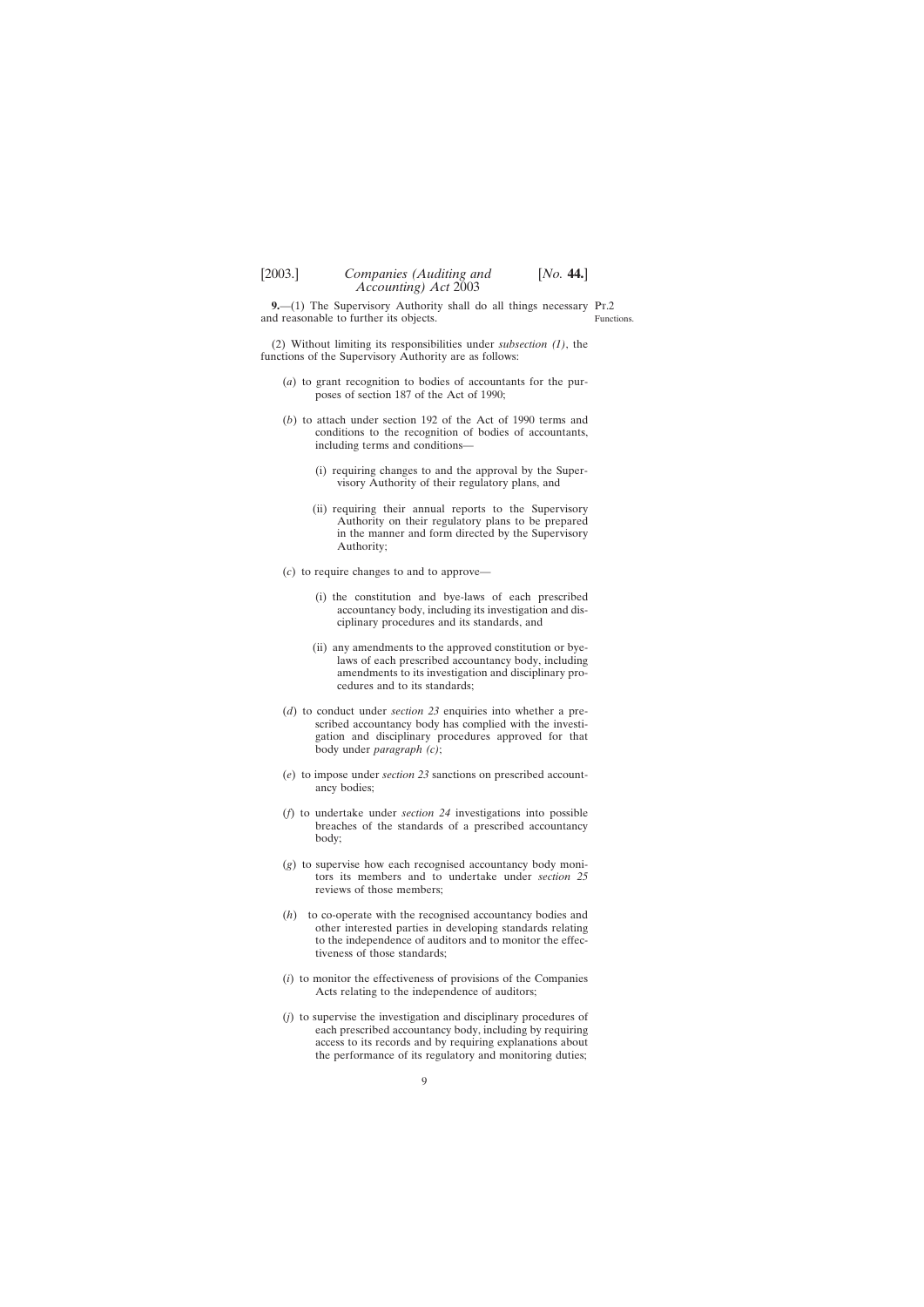<span id="page-9-0"></span>Pt.2 S.9

- (*k*) to co-operate with the prescribed accountancy bodies and other interested parties in developing auditing and accounting standards and practice notes;
- (*l*) to review under *section 26* whether the accounts of companies and undertakings referred to in that section comply with the Companies Acts and to make applications to the High Court to ensure compliance;
- (*m*) to arrange for the regulation and supervision of individually authorised auditors by recognised accountancy bodies;
- (*n*) to perform any other duties or discharge any other responsibilities imposed on it by this Act or the Companies Acts.

General powers.

**10.**—(1) The Supervisory Authority has the power to do anything that appears to it to be requisite, advantageous or incidental to, or to facilitate, the performance of its functions and that is not inconsistent with any enactment.

(2) A power conferred by *subsection (1)* is not to be considered to be limited merely by implication from another provision, whether of this or any other Act, that confers a power on the Supervisory Authority.

(3) The Supervisory Authority may adopt rules and issue guidelines concerning any matter that relates to its functions or powers.

(4) The Supervisory Authority may apply to the High Court for an order under *section 29(7)* compelling—

- (*a*) a prescribed accountancy body to comply with a rule adopted or guideline issued under *subsection (3)* of this section, or
- (*b*) a recognised accountancy body to comply with a term or condition attached under section 192 of the Act of 1990 (before or after the amendment of that Act by *section 32* of this Act) to the recognition of that body,

if, in the Authority's opinion, the body concerned may fail or has failed to comply with the rule or guideline or with the term or condition, as the case may be.

Board of directors.

**11.**—(1) Subject to a regulation under *section 48(1)(d)*, the board of directors of the Supervisory Authority is to consist of—

- (*a*) not more than 14 directors (including the chairperson and the deputy chairperson) appointed by the Minister under *subsection (2)*, and
- (*b*) the person holding the office of chief executive officer who, by virtue of that office, is a director.

(2) Subject to a regulation under *section 48(1)(d)*, the directors appointed by the Minister shall include—

(*a*) 3 persons nominated jointly by agreement among the prescribed accountancy bodies,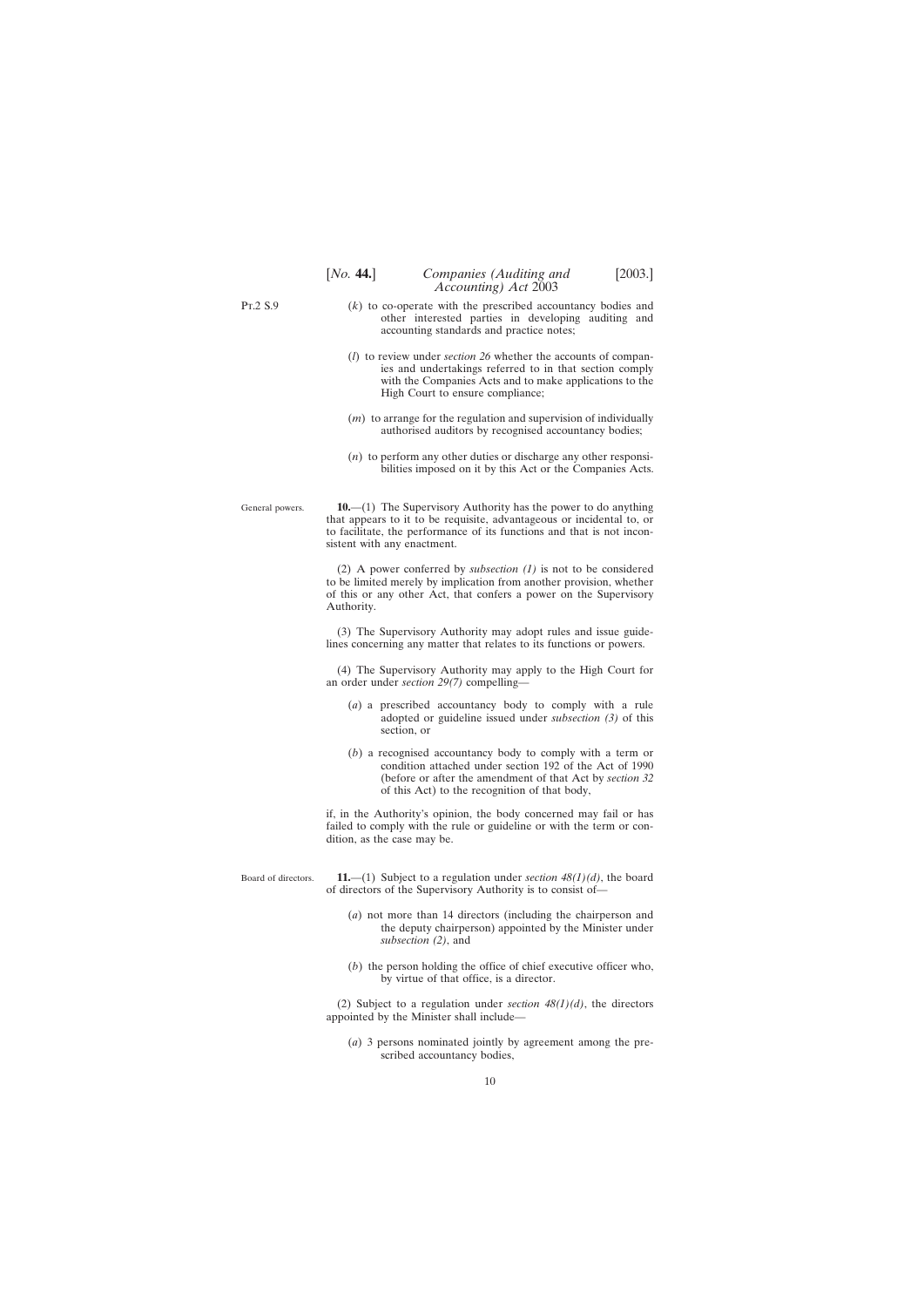(*b*) 2 persons nominated by the Minister, one of whom—

accountancy body, and

- (i) is neither an officer or employee of the Minister nor a member, officer or employee of a prescribed
- (ii) is appointed as chairperson by the Minister,

and

(*c*) for each designated body, one person nominated by that body.

(3) Subject to a regulation under *section 48(1)(d)*, the board shall not include at any one time more than 4 directors appointed under *subsection (2)* who are members of prescribed accountancy bodies, and of those 4 directors—

- (*a*) 3 may be nominees of the prescribed accountancy bodies, and
- (*b*) one may be a nominee of a designated body.

(4) If, at any time, more than one designated body proposes to nominate a member of a prescribed accountancy body for appointment to the board, the designated bodies proposing to do so shall decide among themselves which one of them is to nominate such a member.

(5) The directors may select the deputy chairperson from among those directors who are not members of a prescribed accountancy body.

(6) The term of office of a director appointed under *subsection (2)* shall be specified by the Minister when appointing the director and, subject to *subsection (12)*, may not be less than 3 or more than 5 years.

(7) The members of the Supervisory Authority may not instruct the directors, at any meeting of those members or by any other means, regarding the carrying out of their duties as directors of the Supervisory Authority.

(8) Section 182 of the Act of 1963 does not apply to the Supervisory Authority.

(9) A director may resign by letter addressed to the Minister and copied to the Supervisory Authority, and the resignation takes effect on the date the Minister receives the letter.

(10) At any time, the Minister may remove for stated reasons any director appointed under *subsection (2)*, including a director nominated under *subsection (2)(b)*.

(11) The Minister shall fill any vacancy that arises on the board as a consequence of the resignation or removal of a director by appointing a replacement nominated in the same manner as the replaced director.

(12) A director appointed under *subsection (11)* to replace another holds office for the remainder of the replaced director's term of office, and the same terms and conditions apply to the new appointee.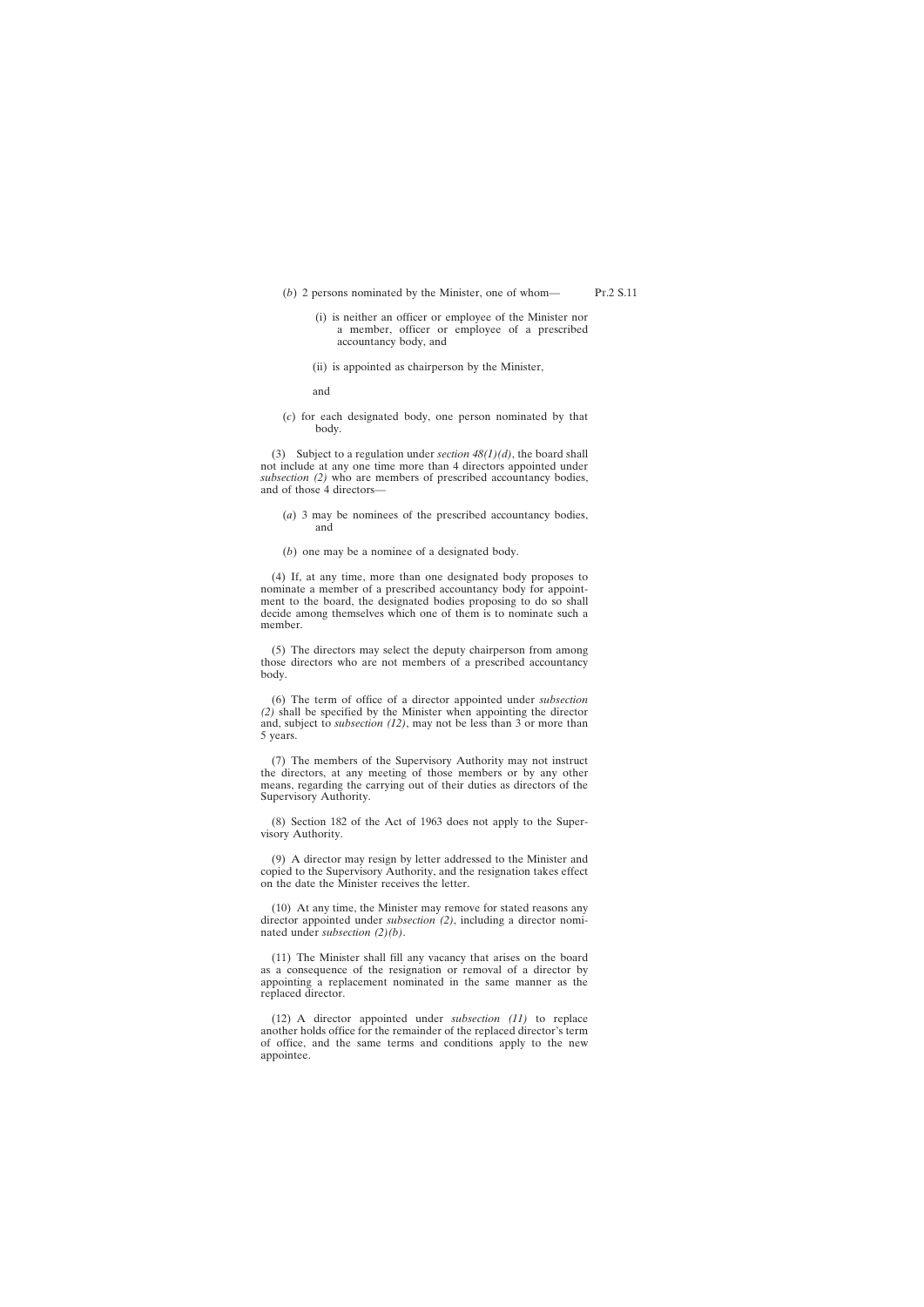<span id="page-11-0"></span>(13) The directors may act despite one or more vacancies in their Pt.2 S.11 numbers.

**12.**—(1) The directors appointed under *section 11(2)* shall appoint Chief executive a chief executive officer to—

officer.

- (*a*) carry on, manage and control generally the administration and business of the Supervisory Authority, and
- (*b*) perform any other functions that may be determined by the board.

(2) The chief executive officer holds office on and subject to the terms and conditions (including terms and conditions relating to remuneration and allowances) that the directors appointed under *section 11(2)* may, with the approval of the Minister given with the consent of the Minister for Finance, determine.

(3) The directors appointed under *section 11(2)* may remove the chief executive officer from office at any time.

**13.—(1)** The Supervisory Authority shall prepare and submit to Work programme. the Minister a work programme for—

- (*a*) in the case of the initial work programme, the period specified by the Minister, and
- (*b*) in the case of each subsequent work programme, the period of 3 years beginning on the day after the last day of the period covered by the preceding work programme.

(2) In preparing the work programme, the Supervisory Authority shall have regard to the need to ensure the most beneficial, effective and efficient use of its resources and shall include the following information:

- (*a*) the key strategies and activities the Supervisory Authority will pursue to further its objects and perform its functions;
- (*b*) the outputs the Supervisory Authority aims to achieve and against which its performance will be assessed;
- (*c*) the staff, resources and expenditures (including an annual programme of expenditure) necessary to pursue the strategies and activities mentioned in *paragraph (a)*.

(3) In addition to capital and other expenditures, the annual programme of expenditure must include the amount of revenue to be received under *section 14(1)* and *(2)* that is to be paid into the reserve fund.

(4) With the consent of the Minister for Finance and after considering the views of the prescribed accountancy bodies, the Minister may approve, with or without amendment, the annual programme of expenditure.

(5) If the annual programme of expenditure is amended under *subsection (4)*, the Supervisory Authority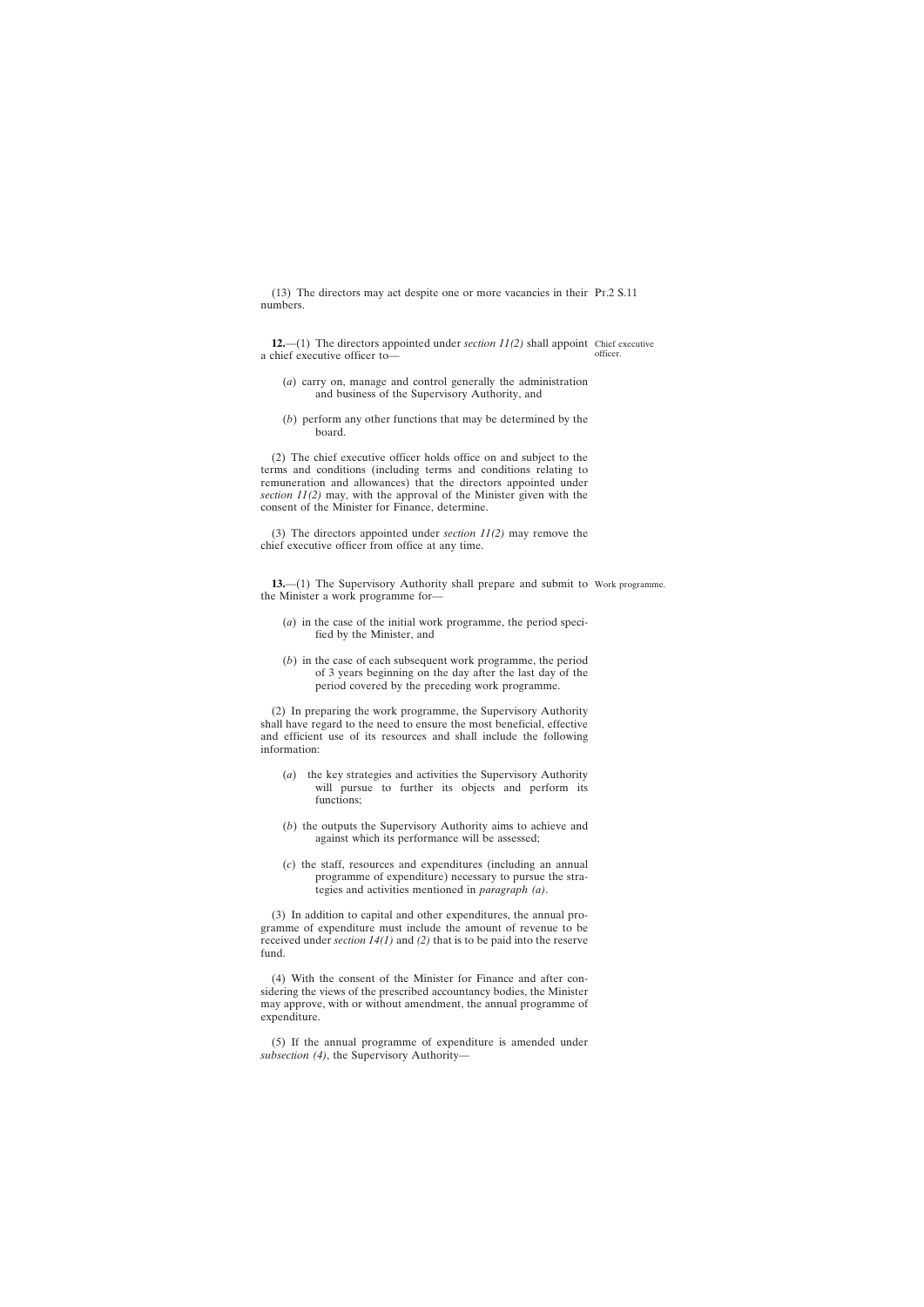(*b*) if it does so, shall submit to the Minister the revised work programme, including the annual programme of expenditure as amended under *subsection (4)*.

<span id="page-12-0"></span>(*a*) may revise any other part of the work programme, and

- (6) The Supervisory Authority may—
	- (*a*) if it considers it necessary to do so, undertake an interim review of a work programme, and
	- (*b*) submit to the Minister, within the period covered by that programme, an amended or supplementary work programme, including an amended or supplementary annual programme of expenditure.

(7) *Subsections (4)* and *(5)* apply with any necessary changes if an amended or a supplementary annual programme of expenditure is submitted to the Minister.

(8) Subject to *subsection (9)*, the Minister shall ensure that a copy of each work programme (including each revised, amended or supplementary work programme) is laid before each House of the Oireachtas not later than 60 days after the date on which it was submitted to the Minister.

(9) If a revised work programme (including a revised amended or supplementary work programme) is submitted to the Minister before the unrevised work programme is laid before the Houses of the Oireachtas as required by *subsection (8)*, only the revised work programme need be laid before the Houses.

(10) The Minister may not give directions to the Supervisory Authority concerning the discharge of a work programme, including an amended or a supplementary work programme.

**14.**—(1) For the purposes specified in *subsection (3)*, in each fin-Funding.ancial year, a grant not exceeding 40 per cent of the programme of expenditure approved for that year under *section 13*, shall, subject to the conditions, if any, that the Minister thinks proper, be paid to the Supervisory Authority out of money provided by the Oireachtas.

(2) For the purposes specified in *subsection (3)*, the Supervisory Authority may impose, with the Minister's consent and subject to *subsections (4)* to *(6)*, one or more levies in each financial year of the Supervisory Authority on each prescribed accountancy body.

(3) Money received by the Supervisory Authority under this section may be used only for the purposes of meeting expenses properly incurred by it in performing its functions and exercising its powers under—

- (*a*) *sections 24* and *26*, in the case of money set aside for, or paid into, the reserve fund in accordance with *section 15*, or
- (*b*) any provision of this Act, other than *sections 24* and *26*, in the case of money not so set aside for, or paid into, that fund.

(4) The total amount levied in any financial year of the Supervisory Authority on all prescribed accountancy bodies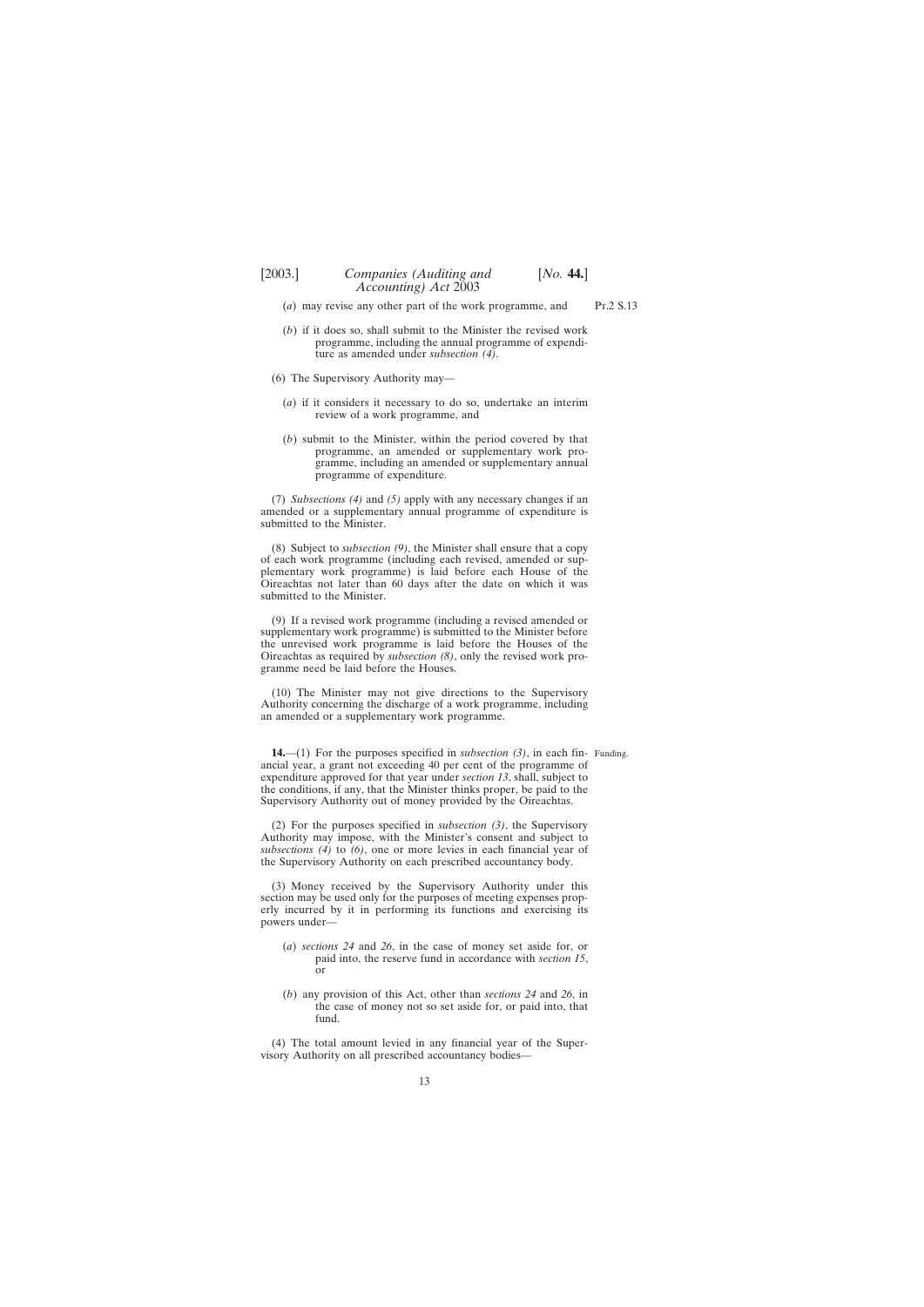<span id="page-13-0"></span>Pt.2 S.14

- (*a*) may not exceed 60 per cent of the programme of expenditure approved for that year under *section 13*, and
- (*b*) requires the Minister's approval before consent is given to the imposition of any levy in that year.
- (5) The Supervisory Authority shall—
	- (*a*) establish criteria for apportioning a levy among the classes of prescribed accountancy bodies,
	- (*b*) submit the criteria to the Minister for approval before imposing the levy, and
	- (*c*) specify the date on which the levy is due to be paid by those bodies.

(6) As a consequence of the apportionment of a levy under *subsection (5)*, different classes of prescribed accountancy bodies may be required to pay different amounts of the levy.

(7) Before consenting to the imposition of a levy under this section, the Minister shall consult with the prescribed accountancy bodies and may consult with any other persons who, in the Minister's opinion, are interested in the matter.

(8) The Supervisory Authority may recover, as a simple contract debt in any court of competent jurisdiction, from a prescribed accountancy body from which the levy is due, a levy imposed under this section.

(9) For the purpose of providing for activities specified in its work programme, the Supervisory Authority may, from time to time, borrow money subject to the consent of the Minister and the Minister for Finance and to such conditions as they may specify.

Reserve fund and levy.

- **15.**—(1) The Supervisory Authority shall—
	- (*a*) subject to any limit that the Minister may specify, establish and maintain a reserve fund to be used only for the purposes of performing its functions and exercising its powers under *sections 24* and *26*,
	- (*b*) set aside in each financial year for the reserve fund a portion of the revenue received under *section 14(1)* and *(2)*,
	- (*c*) pay into the reserve fund in each financial year—
		- (i) the amount set aside under *paragraph (b)* for the fund or, if that amount is amended under *section 13(4)*, the amended amount,
		- (ii) the proceeds of any levy imposed under *subsection (2)* of this section, and
		- (iii) any amounts paid to the Supervisory Authority under *section 23(5)(c)* or *24(7)* and any costs recovered under *section 26(5)* or *(8)*,

and

(*d*) promptly inform the Minister if, in any financial year, the total amount in the reserve fund is likely to exceed any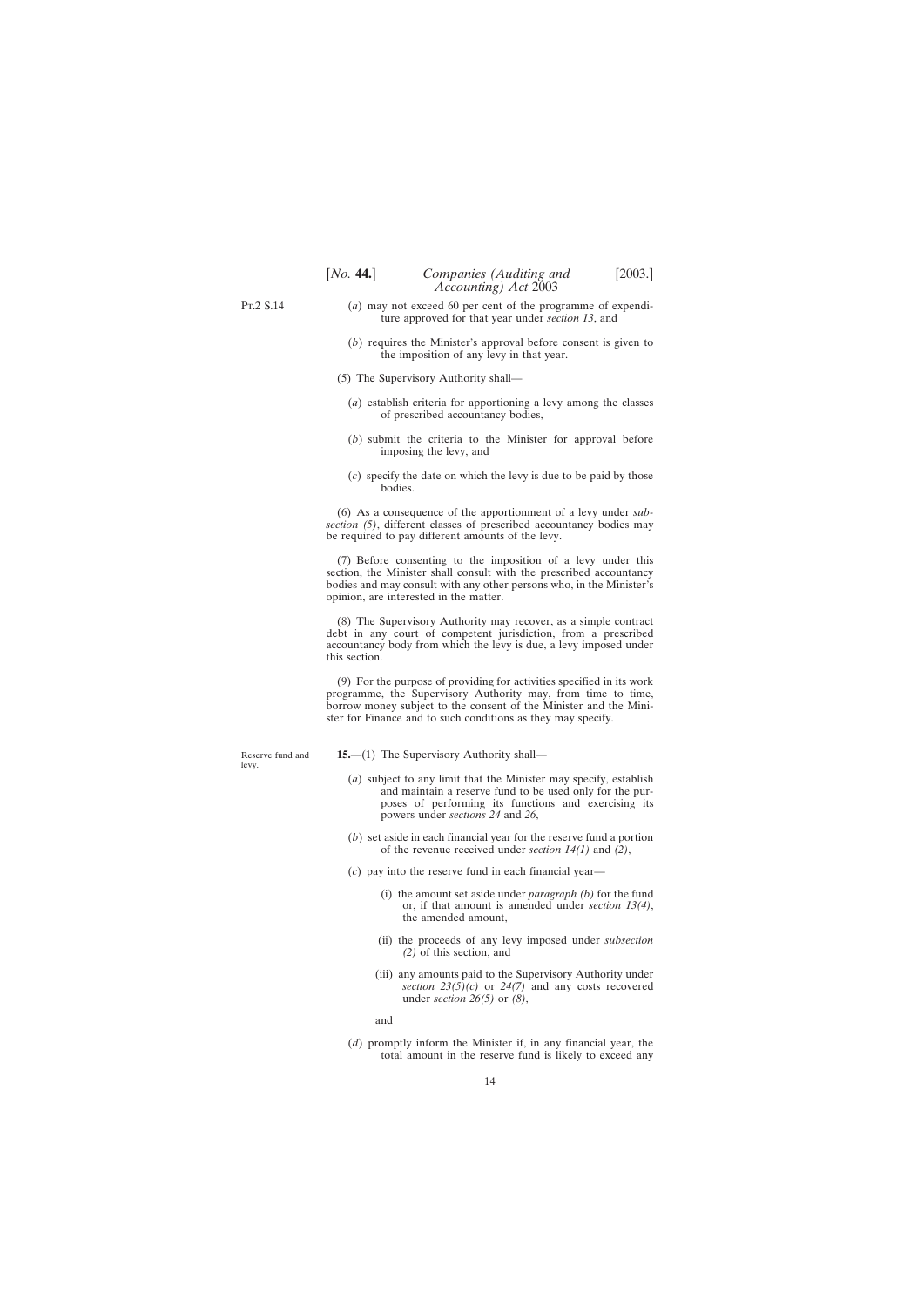limit specified by the Minister for the purposes of this Pt.2 S.15section.

(2) With the Minister's consent and after consulting with any persons who are interested in the matter, the Supervisory Authority may, subject to *subsections (3)* to *(7)*, impose in each financial year of the Supervisory Authority one or more levies on the following:

- (*a*) each public limited company (whether listed or unlisted);
- (*b*) each private company limited by shares that, in both the most recent financial year and the immediately preceding financial year of the company, meets the following criteria:
	- (i) its balance sheet total for the year exceeds—
		- $(A)$  €25,000,000, or
		- (B) if an amount is prescribed under *section 48(1)(e)* for the purpose of this provision, the prescribed amount;
	- (ii) the amount of its turnover for the year exceeds—
		- $(A) \in 50,000,000$ , or
		- (B) if an amount is prescribed under *section 48(1)(e)* for the purpose of this provision, the prescribed amount;
- (*c*) each private company limited by shares that is a parent undertaking, if the parent undertaking and all of its subsidiary undertakings together, in both the most recent financial year and the immediately preceding financial year of the parent undertaking, meet the criteria in *paragraph (b)*;
- (*d*) each undertaking referred to in Regulation 6 of the 1993 Regulations that, in both the most recent financial year and the immediately preceding financial year of the undertaking, meets the criteria in *paragraph (b)*;
- (*e*) each undertaking referred to in Regulation 6 of the 1993 Regulations that is a parent undertaking, if the parent undertaking and all of its subsidiary undertakings together, in both the most recent financial year and the immediately preceding financial year of the parent undertaking, meet the criteria in *paragraph (b).*

(3) The total amount levied under *subsection (2)* in any financial year of the Supervisory Authority on all companies and undertakings—

- (*a*) may not exceed the total amount paid into the reserve fund for that year under *subsection (1)(c)(i)*, and
- (*b*) requires the Minister's approval before consent is given to the imposition of any levy in that year.

(4) In determining whether to approve the total amount referred to in *subsection (3)*, the Minister may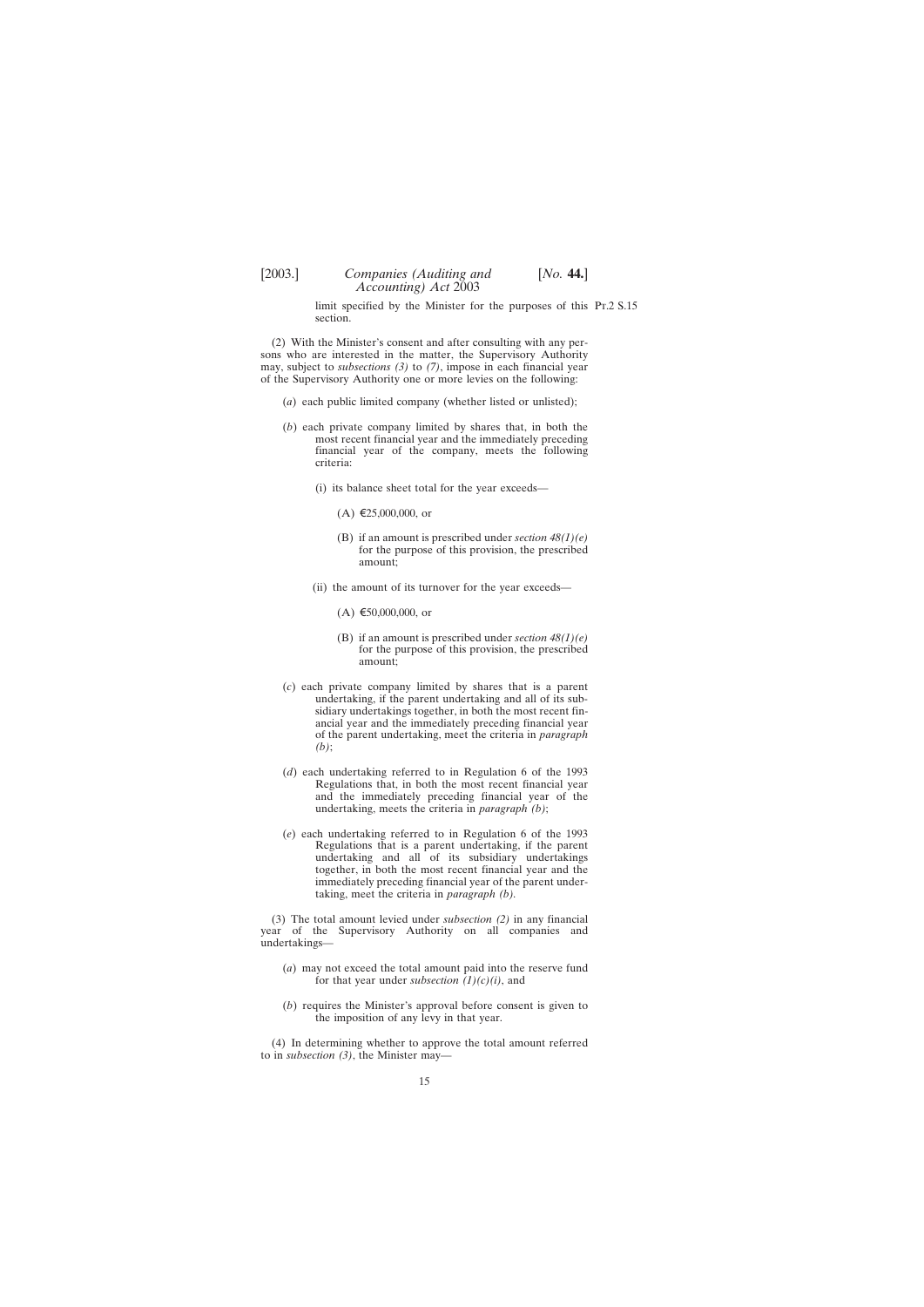<span id="page-15-0"></span>Pt.2 S.15

- (*a*) have regard to the Supervisory Authority's work programme, and
- (*b*) give due consideration to the use to which the reserve fund was put in the previous financial year.
- (5) The Supervisory Authority shall—
	- (*a*) establish criteria for apportioning a levy among the classes of companies and undertakings liable to pay the levy under *subsection (2)*,
	- (*b*) submit the criteria to the Minister for approval before imposing the levy, and
	- (*c*) specify the date on which the levy is due to be paid by those companies and undertakings.

(6) As a consequence of the apportionment of a levy under *subsection (5)*, different classes of companies or undertakings may be required to pay different amounts of the levy.

(7) *Subsection (2)* does not apply in respect of a company or an undertaking of a class exempted under *section*  $48(1)(i)$  from this section.

(8) Where both a parent undertaking and one or more of its subsidiary undertakings would otherwise be liable to pay a levy imposed under this section, only the parent undertaking is required to pay the levy.

(9) *Subsection (8)* applies whether the parent undertaking is a public limited company, a private limited company or an undertaking referred to in Regulation 6 of the 1993 Regulations.

(10) The Supervisory Authority may recover, as a simple contract debt in any court of competent jurisdiction, from a company or undertaking from which the levy is due, a levy imposed under this section.

**16.**—(1) The Supervisory Authority shall apply any excess of its revenue over its expenditure in any year to meet its programme of expenditure approved for the subsequent year under *section 13*, and the amounts payable under *section 14(1)* and *(2)* for the subsequent year shall be appropriately reduced.

(2) Money in, or set aside for, the reserve fund is not considered to be revenue for the purposes of this section.

Staff.

Excess revenue.

**17.**—(1) Subject to *subsection (2)* and to the limits of the staffing numbers specified under *section 13* in its work programme, the Supervisory Authority may, from time to time, appoint persons to be members of its staff.

(2) The numbers, grades and terms or conditions of its staff shall be determined by the Supervisory Authority with the approval of the Minister given with the consent of the Minister for Finance.

(3) The Supervisory Authority may from time to time engage the services of professional and other advisers.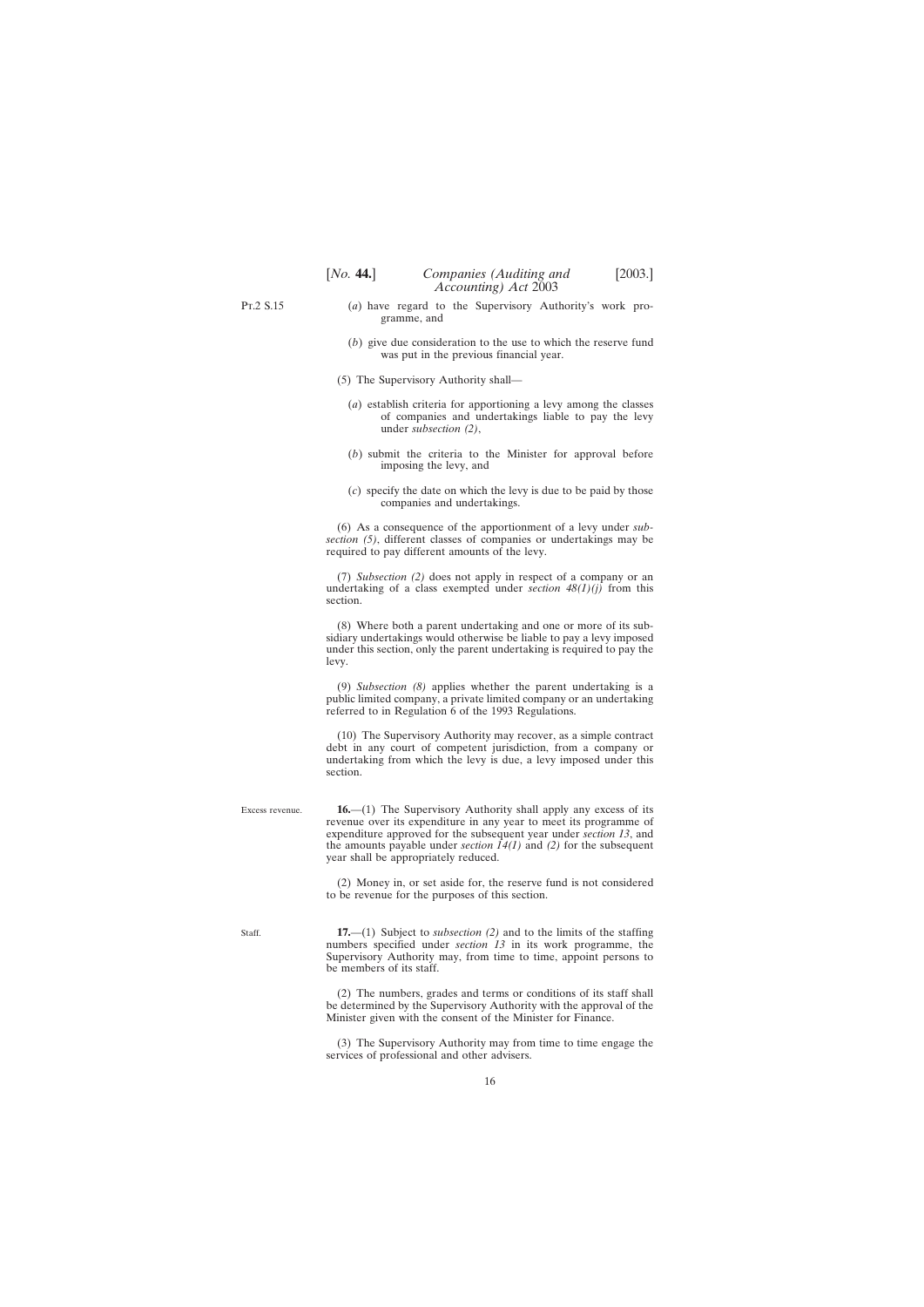<span id="page-16-0"></span>**18.**—(1) In this section—

 $P_T$ Disclosure of interests by directors.

"meeting" means a meeting of the board of the Supervisory Authority or of a committee of its directors;

''specified matter'' means—

- (*a*) an arrangement to which the Supervisory Authority is a party or a proposed such arrangement, or
- (*b*) a contract or other agreement with the Supervisory Authority or a proposed such contract or other agreement.

(2) Any director of the Supervisory Authority who is present at a meeting where a specified matter arises and who, otherwise than in his or her capacity as such a director, has a material interest in that matter shall—

- (*a*) at the meeting disclose to the Authority the fact of the interest and its nature,
- (*b*) absent himself or herself from the meeting or the part of the meeting during which the matter is discussed,
- (*c*) take no part in any deliberations of the directors relating to the matter, and
- (*d*) refrain from voting on any decision relating to the matter.

(3) Where a director discloses a material interest under this section—

- (*a*) the disclosure shall be recorded in the minutes of the meeting concerned, and
- (*b*) for as long as the matter to which the disclosure relates is being dealt with by the meeting, the director shall not be counted in the quorum for the meeting.

(4) Where at a meeting a question arises as to whether or not a course of conduct, if pursued by a director, would constitute a failure by him or her to comply with *subsection (2)*—

- (*a*) the chairperson of the meeting may, subject to *subsection (5)*, determine the question,
- (*b*) the chairperson's determination is final, and
- (*c*) the particulars of the determination shall be recorded in the minutes of the meeting.

(5) If the chairperson is the director in respect of whom the question arises, the other directors present at the meeting shall choose one of their number to be the chairperson of the meeting for the purposes of *subsection (4)*.

(6) A director of the Supervisory Authority who, otherwise than in his or her capacity as such a director, has a material interest in a specified matter shall neither influence nor seek to influence any decision to be made by the Authority in relation to that matter.

(7) On being satisfied that a director of the Supervisory Authority has contravened *subsection (2)* or *(6)*, the Minister may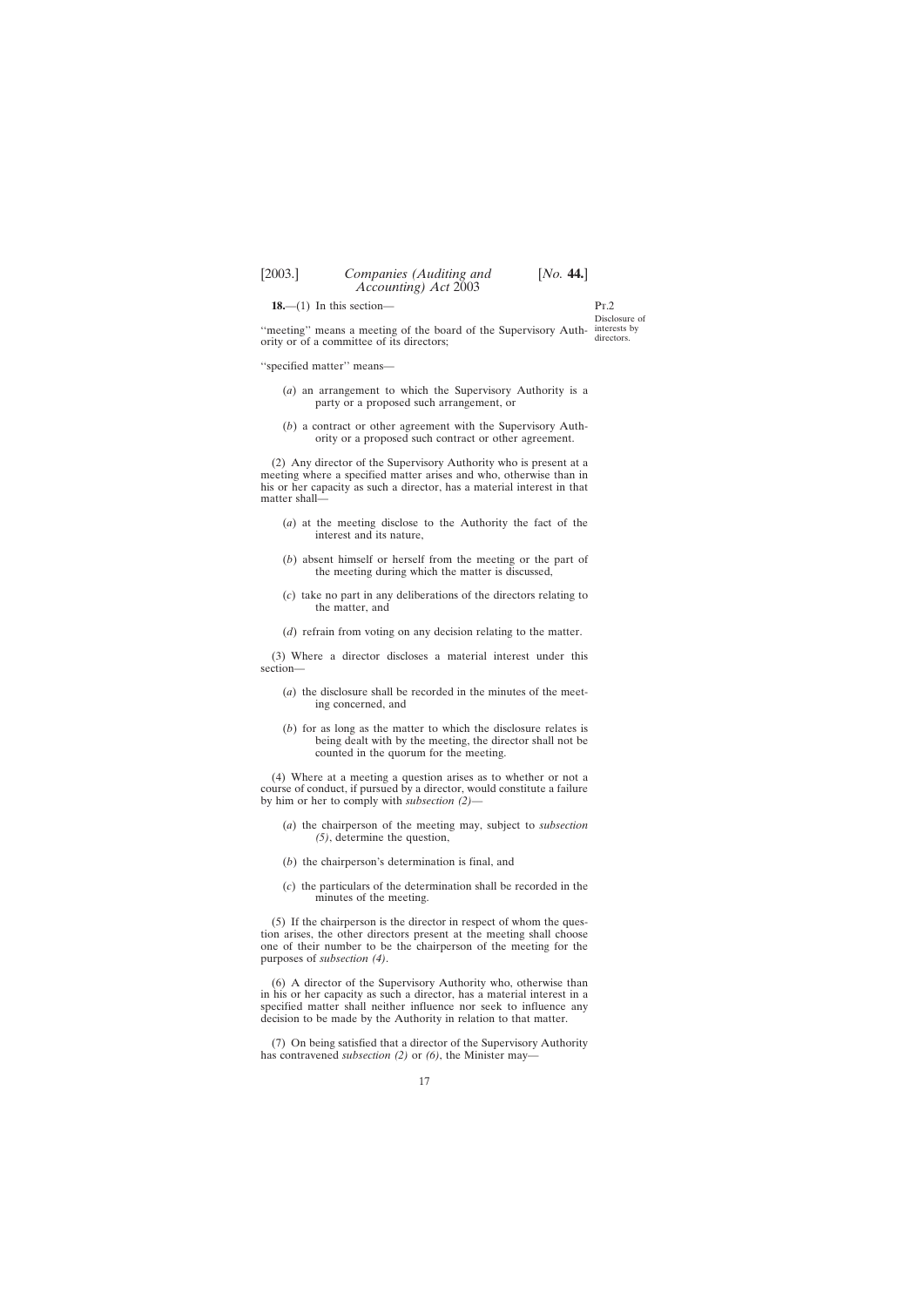<span id="page-17-0"></span>Pt.2 S.18

Superannuation.

- (*a*) if he or she thinks fit, remove that director from office, or
- (*b*) if the director concerned is the chief executive officer, recommend to the board that he or she be removed from that office.

(8) A director removed from office under this section is disqualified for appointment under *section 11* or *12*.

(9) Section 194 of the Act of 1963 does not apply to a director of the Supervisory Authority.

(10) Nothing in this section prejudices the operation of any rule of law restricting directors of a company from having any interest in contracts with the company.

Disclosure of interests by staff. **19.**—(1) A member of the staff of the Supervisory Authority who, otherwise than in his or her capacity as such a member, has a material interest in a specified matter, as defined in *section 18(1)*, shall—

- (*a*) disclose to the Authority the fact of the interest and its nature,
- (*b*) take no part in the negotiation of the arrangement, contract or other agreement concerned or in any deliberation by the Authority or members of its staff relating to that matter,
- (*c*) refrain from making any recommendation relating to the matter, and
- (*d*) neither influence nor seek to influence a decision to be made in relation to the matter.

(2) *Subsection (1)* does not apply to contracts or proposed contracts of employment of members of the staff of the Supervisory Authority with the Authority.

(3) Where a person contravenes this section, the Supervisory Authority may make such alterations to the person's terms and conditions of employment as it considers appropriate or terminate the person's contract of employment.

**20.**—(1) The Supervisory Authority may, if it considers it appropriate to do so, prepare and submit to the Minister a scheme or schemes for granting superannuation benefits to or in respect of one or more of the following:

- (*a*) the chief executive officer;
- (*b*) any staff of the Authority.

(2) Each superannuation scheme shall fix the time and conditions of retirement for all persons to or in respect of whom superannuation benefits are payable under the scheme, and different times and conditions may be fixed in respect of different classes of persons.

(3) A superannuation scheme submitted to the Minister under this section shall, if approved by the Minister with the consent of the Minister for Finance, be carried out in accordance with its terms.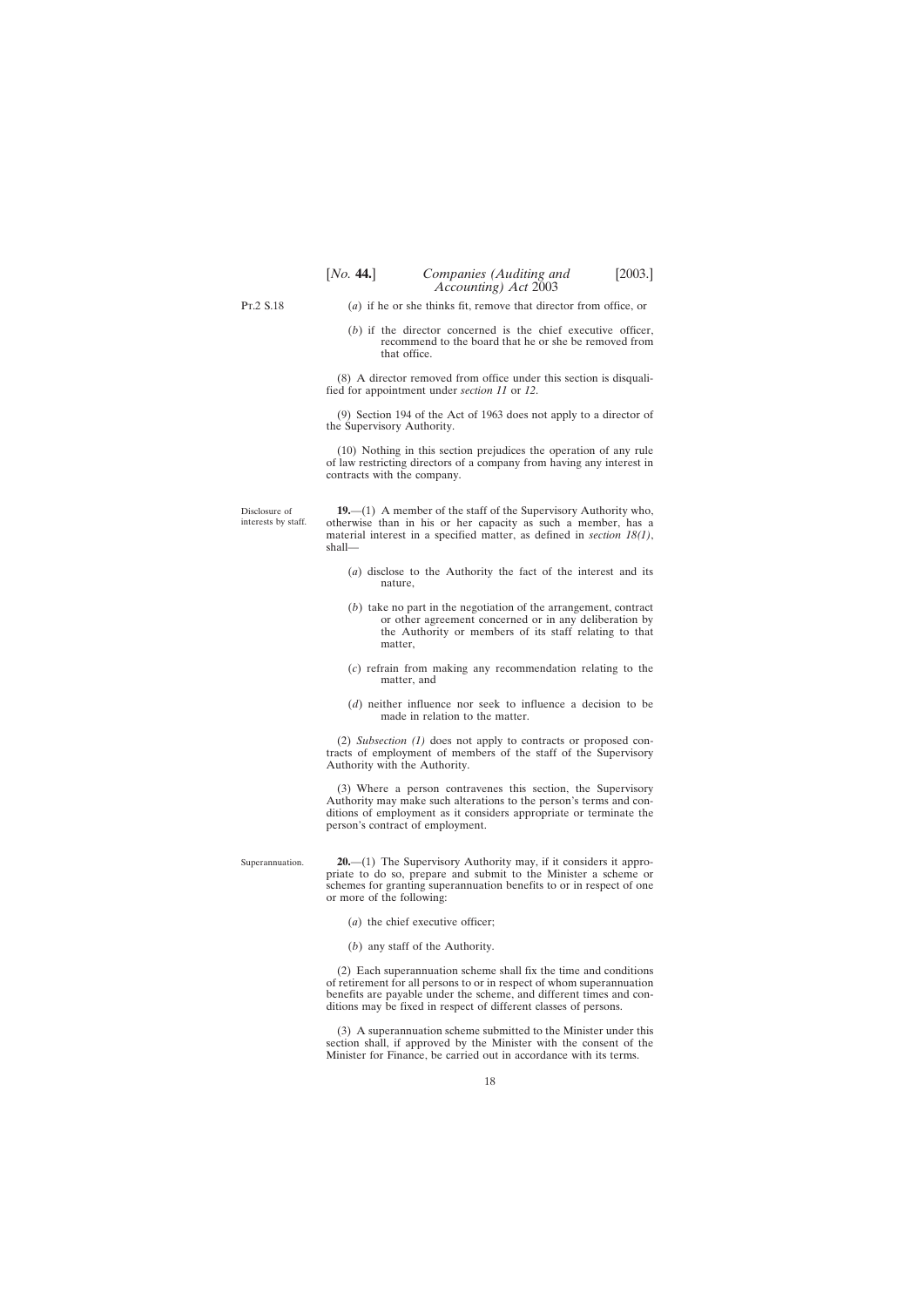<span id="page-18-0"></span>(4) A superannuation scheme may be amended or revoked by a Pt.2 S.20 subsequent scheme prepared, submitted and approved under this section.

(5) The Supervisory Authority may not grant, or enter any arrangement for the provision of, any superannuation benefit to or in respect of a person referred to in *subsection (1)* except in accordance with a superannuation scheme approved under this section or approved by the Minister with the consent of the Minister for Finance.

(6) If any dispute arises as to the claim of any person to, or the amount of, a superannuation benefit payable in pursuance of a superannuation scheme approved under this section, the dispute shall be submitted to the Minister who shall refer it to the Minister for Finance whose decision shall be final.

(7) The Minister shall ensure that a superannuation scheme approved under this section is laid before each House of the Oireachtas as soon as practicable after it is approved.

(8) Either House of the Oireachtas may, by a resolution passed within 21 sitting days after the day on which the superannuation scheme is laid before it, annul the scheme.

(9) The annulment of a superannuation scheme under *subsection (8)* takes effect immediately on the passing of the resolution concerned, but does not affect the validity of anything done under the scheme before the passing of the resolution.

**21.**—(1) The Supervisory Authority shall keep records of, and Accounts and audit. prepare all proper and usual accounts of—

- (*a*) all income received by it, including the sources,
- (*b*) all expenditure incurred by it, and
- (*c*) its assets and liabilities.

(2) Not later than 3 months after the end of the financial year to which the accounts relate, the Supervisory Authority shall submit the accounts prepared under this section to the Comptroller and Auditor General for audit.

(3) After the audit, the Comptroller and Auditor General shall present to the Minister the audited accounts together with the Comptroller and Auditor General's report.

(4) The Minister shall ensure that, as soon as possible after the audited accounts and the report are presented to the Minister, copies of them are—

- (*a*) laid before each House of the Oireachtas, and
- (*b*) supplied to the prescribed accountancy bodies.
- (5) The Supervisory Authority shall—
	- (*a*) at the Minister's request, permit any person appointed by the Minister to examine its accounts in respect of any financial year or other period,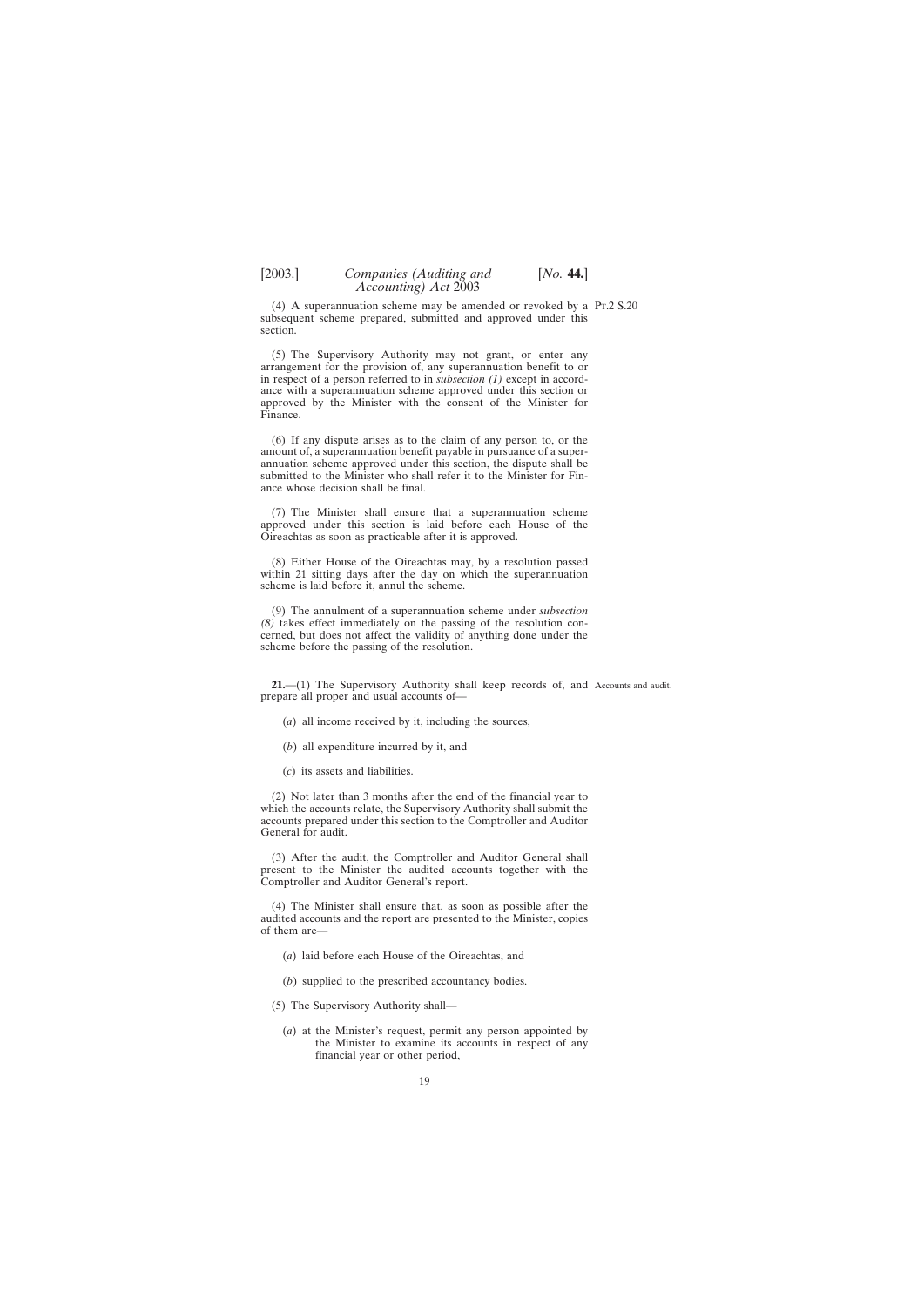<span id="page-19-0"></span>Pt.2 S.21

- (*b*) facilitate the examination of the accounts by the appointed person, and
- (*c*) pay the fee that may be set by the Minister for the examination.

Accountability mechanisms.

**22.**—(1) As soon as practicable but not later than 4 months after the end of each financial year, the Supervisory Authority shall make a written report to the Minister of its activities during that year.

(2) The annual report must be prepared in such manner and form as the Minister may direct.

(3) The Minister shall ensure that a copy of the annual report is laid before each House of the Oireachtas not later than 6 months after the end of the financial year to which the report relates.

(4) Whenever required to do so by the Committee of Dáil Éireann established under the Standing Orders of Dáil Éireann to examine and report to Dáil Éireann on the appropriation accounts and reports of the Comptroller and Auditor General, the chief executive officer and the chairperson of the board shall give evidence to that Committee on the following:

- (*a*) the regularity and propriety of the transactions recorded or to be recorded in any account subject to audit by the Comptroller and Auditor General that the Supervisory Authority is required by law to prepare;
- (*b*) the Supervisory Authority's economy and efficiency in using its resources;
- (*c*) systems, procedures and practices used by the Supervisory Authority for evaluating the effectiveness of its operations;
- (*d*) any matter affecting the Supervisory Authority that is referred to in a special report under section  $11(2)$  of the Comptroller and Auditor General (Amendment) Act 1993 or in any other report of the Comptroller and Auditor General that is laid before Dáil Éireann, in so far as the other report relates to a matter specified in any of *paragraphs (a)* to *(c)*;

(5) Whenever requested by any other committee appointed by either House of the Oireachtas or appointed jointly by both Houses, the chief executive officer and the chairperson of the board shall account to the committee for the performance of the functions and the exercise of the powers of the Supervisory Authority.

(6) The Supervisory Authority shall have regard to any recommendations relating to its functions or powers that are made by a committee in response to an account given under *subsection (5)*.

(7) In performing duties under *subsection (4)* or *(5)*, neither the chief executive officer nor the chairperson of the board shall question or express an opinion on the merits of any policy of the Government or a Minister of the Government or on the merits of the objectives of such a policy.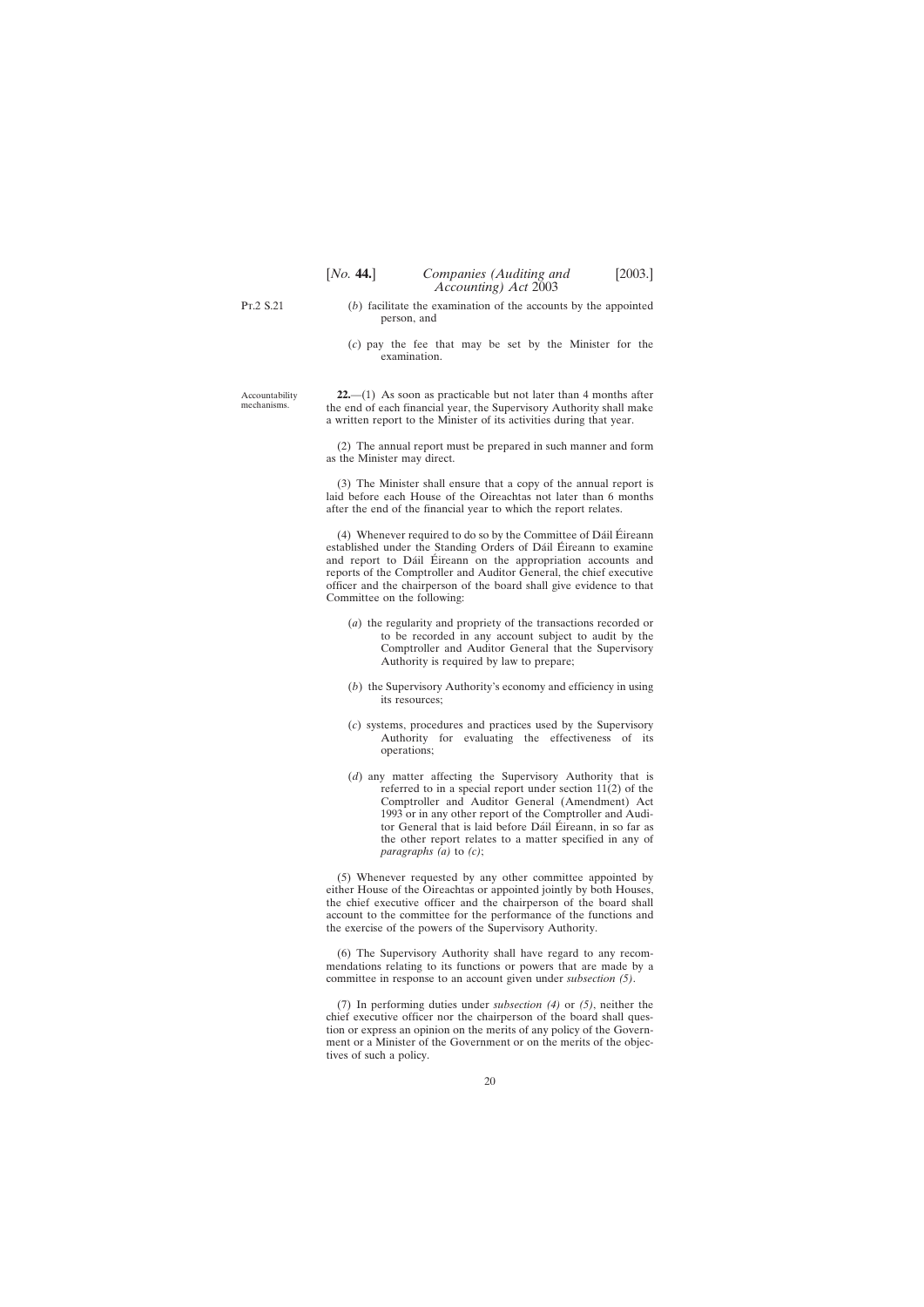<span id="page-20-0"></span>**23.**—(1) In this section, "approved investigation and disciplinary Pr.2 procedures'' means—

- (*a*) in relation to a prescribed accountancy body that is a recognised accountancy body, the investigation and disciplinary procedures approved under *section 9(2)(c)* of this Act or approved under the Act of 1990 before or after the amendment of that Act by *section 32* of this Act, and
- (*b*) in relation to any other prescribed accountancy body, the investigation and disciplinary procedures approved under *section*  $9(2)(c)$  of this Act.

(2) Following a complaint or on its own initiative, the Supervisory Authority may, for the purpose of determining whether a prescribed accountancy body has complied with the approved investigation and disciplinary procedures, enquire into—

- (*a*) a decision by that body not to undertake an investigation into a possible breach of its standards by a member,
- (*b*) the conduct of an investigation by that body into a possible breach of its standards by a member, or
- (*c*) any other decision of that body relating to a possible breach of its standards by a member,

unless the matter is or has been the subject of an investigation under *section 24(2)* relating to that member.

(3) For the purposes of an enquiry under this section, the Supervisory Authority may—

- (*a*) inspect and make copies of all relevant documents in the possession or control of the prescribed accountancy body, and
- (*b*) require the prescribed accountancy body to explain why it reached a decision referred to in *subsection (2)(a)* or *(c)* or to explain how it conducted its investigation.

(4) If, at any time before completing an enquiry under this section into a matter relating to a member of a prescribed accountancy body, the Supervisory Authority forms the opinion that it is appropriate or in the public interest that the matter be investigated under *section 24*, the Authority may apply to the High Court for permission to investigate the matter under that section.

(5) If not satisfied after completing the enquiry that the prescribed accountancy body complied with the approved investigation and disciplinary procedures, the Supervisory Authority may advise or admonish the prescribed accountancy body or may censure it by doing one or more of the following:

- (*a*) annulling all or part of a decision of that body relating to the matter that was the subject of the enquiry;
- (*b*) directing that body to conduct an investigation or a fresh investigation into the matter;
- (*c*) requiring that body to pay to the Supervisory Authority an amount not exceeding the greater of the following: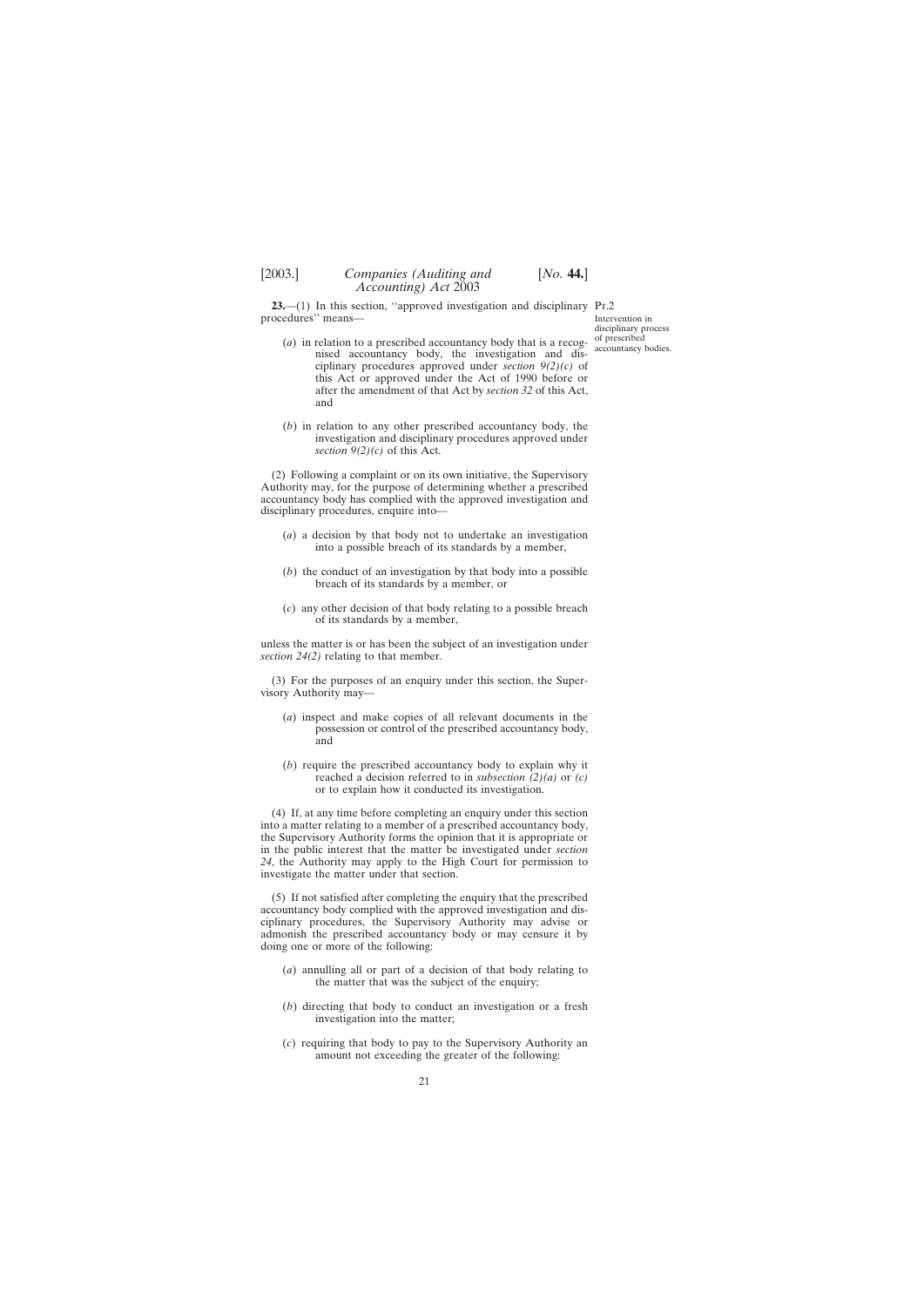Pt.2 S.23

 $(i) \in 125,000$ ;

(ii) the amount prescribed under *section 48(1)(f)*.

(6) Where the Supervisory Authority applies under this section to the High Court for permission to investigate under *section 24* any matter relating to a member of a prescribed accountancy body or decides to direct a prescribed accountancy body to conduct an investigation or a fresh investigation under this section into any matter, the following rules apply:

- (*a*) in the case of an application to the High Court for permission to investigate a matter, any decision of that body relating to the matter is suspended if and as soon as the body is notified by the Supervisory Authority that permission has been granted under *section 29(3)*;
- (*b*) in the case of a direction to conduct an investigation, any decision of that body relating to the matter is suspended as soon as the body is notified by the Supervisory Authority of the direction;
- (*c*) in the case of a direction to conduct a fresh investigation, any decision of that body relating to the matter is suspended if and as soon as the body is notified by the Supervisory Authority that the direction has been confirmed under *section 29(6)*.

(7) The Supervisory Authority may publish each decision made under *subsection (5)* and the reasons for the decision after giving the prescribed accountancy body and the member concerned not less than 3 months notice in writing of its intention to do so.

(8) The prescribed accountancy body or the member concerned may appeal to the High Court against a decision made by the Supervisory Authority under *subsection (5)*.

(9) An appeal under *subsection (8)* must be brought before the expiry of the notice given under *subsection (7)* to the prescribed accountancy body and the member concerned.

(10) If not satisfied that a prescribed accountancy body has, when undertaking an investigation or a fresh investigation into the matter under *subsection (5)(b)*, complied with the approved investigation and disciplinary procedures, the Supervisory Authority may appeal to the High Court against any decision of the prescribed accountancy body relating to the matter.

(11) An appeal under *subsection (10)* must be brought within 3 months after the Supervisory Authority was notified by the prescribed accountancy body of its decision.

(12) For the purposes of this section, any decision made or any investigation conducted by the disciplinary committee of a prescribed accountancy body is considered to have been made or conducted by the prescribed accountancy body.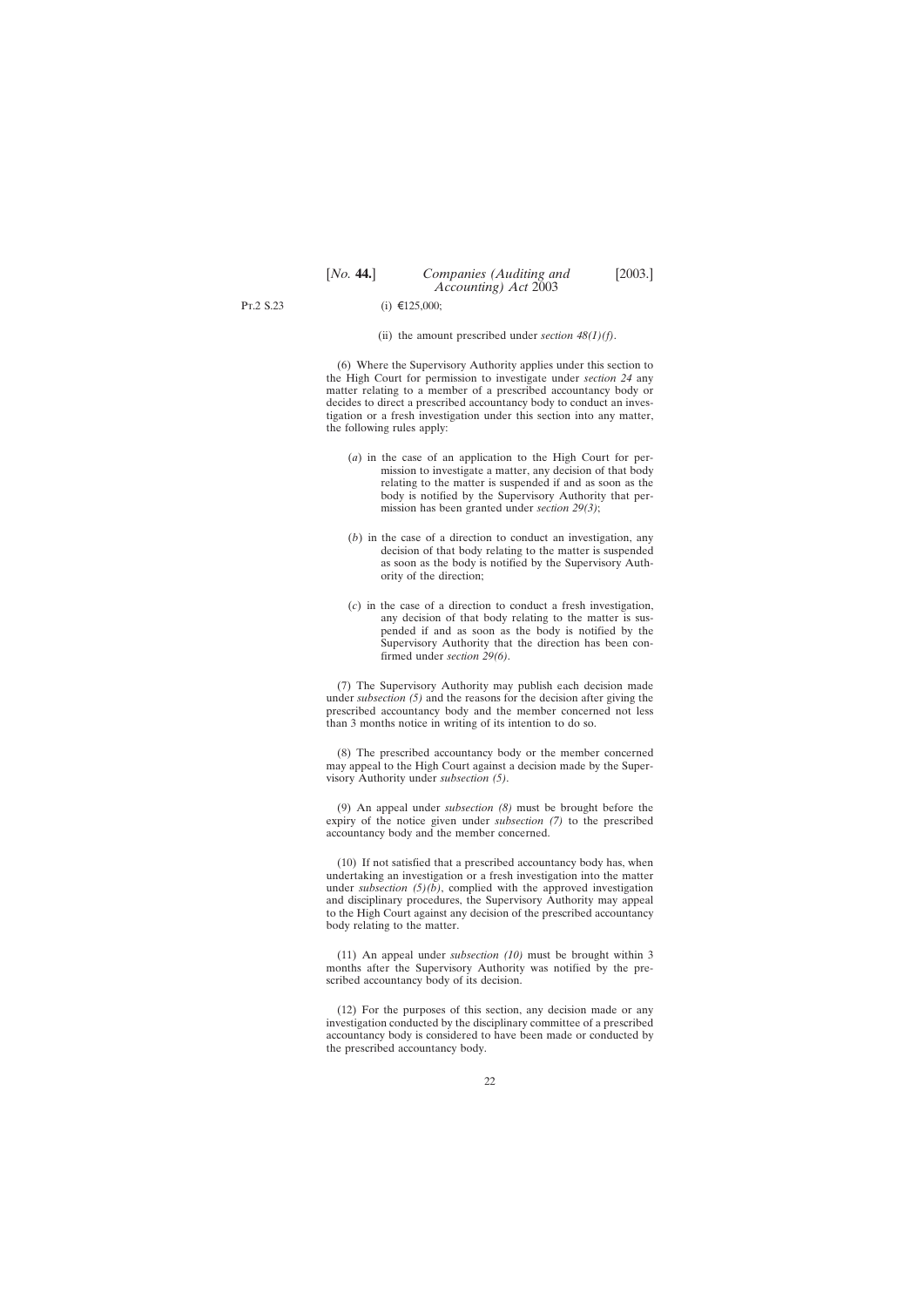<span id="page-22-0"></span>**24.**—(1) In this section—

"client" includes an individual, a body corporate, an unincorporated possible breaches of body of persons and a partnership;

''refusal'' includes failure and ''refuses'' includes fails;

''relevant person'', in relation to an investigation of a member of a prescribed accountancy body, means—

- (*a*) a member of the prescribed accountancy body,
- (*b*) a client or former client of such member,
- (*c*) if the client or former client is a body corporate, a person who is or was an officer, employee or agent of the client or former client,
- (*d*) the prescribed accountancy body or a person who is or was an officer, employee or agent of that body, or
- (*e*) any person whom the Supervisory Authority reasonably believes has information or documents relating to the investigation other than information or documents the disclosure of which is prohibited or restricted by law.

(2) If, in the Supervisory Authority's opinion, it is appropriate or in the public interest to undertake an investigation into a possible breach of a prescribed accountancy body's standards by a member, the Authority may do so—

- (*a*) following a complaint, or
- (*b*) on its own initiative,

but no investigation may be undertaken into a matter that is or has been the subject of an enquiry under *section 23* relating to that member except with the permission of the High Court granted on application under *section 23(4).*

(3) For the purposes of an investigation under this section, the Supervisory Authority may require a relevant person to do one or more of the following:

- (*a*) produce to the Supervisory Authority all books or documents relating to the investigation that are in the relevant person's possession or control;
- (*b*) attend before the Supervisory Authority;
- (*c*) give the Supervisory Authority any other assistance in connection with the investigation that the relevant person is reasonably able to give.

(4) For the purposes of an investigation under this section, the Supervisory Authority may—

- (*a*) examine on oath, either by word of mouth or on written interrogatories, a relevant person,
- (*b*) administer oaths for the purposes of the examination, and

Pt.2 Investigation of standards of prescribed accountancy bodies.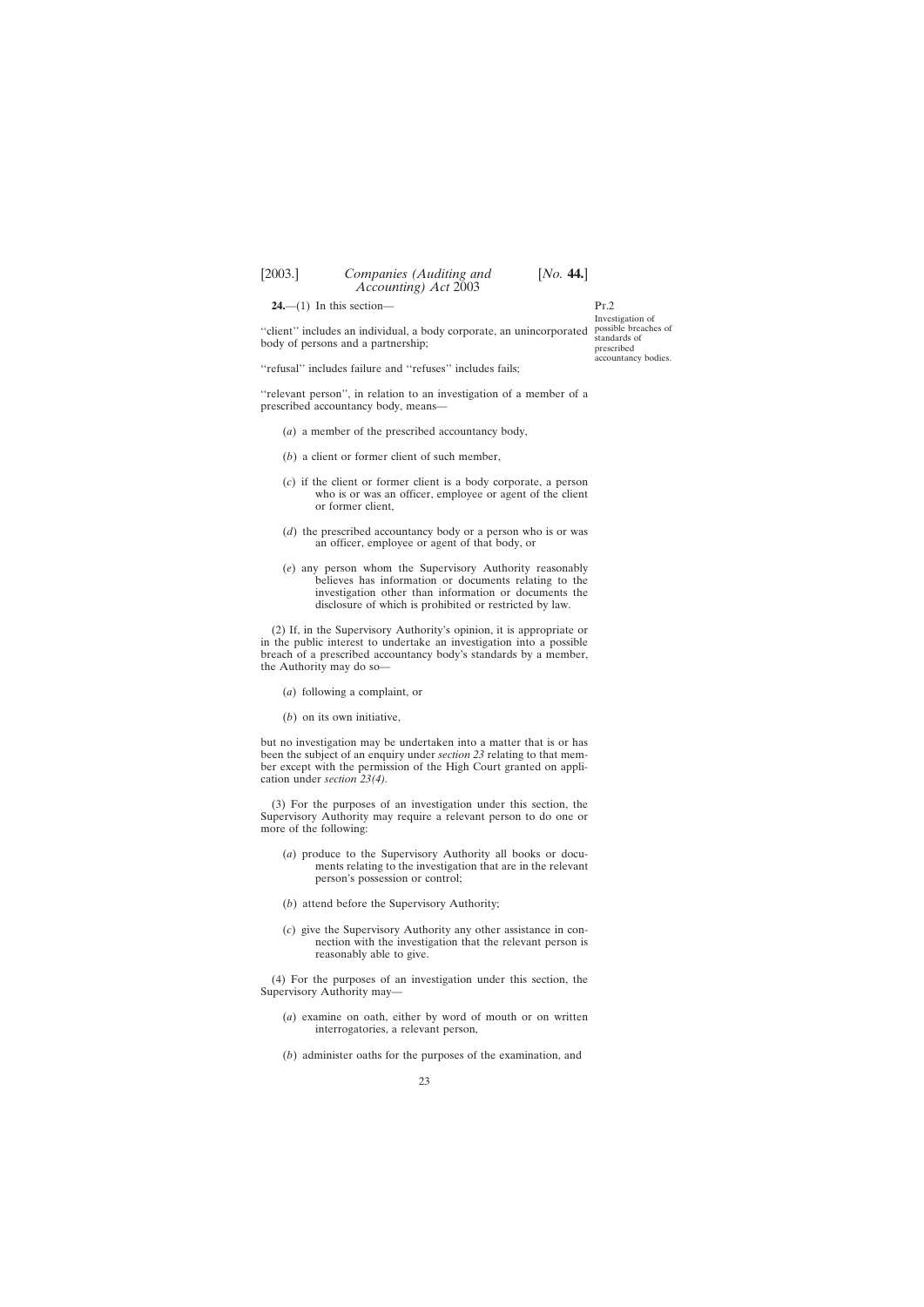- Pt.2 S.24
- (*c*) record, in writing, the answers of a person so examined and require that person to sign them.

(5) The Supervisory Authority may certify the refusal to the High Court if a relevant person refuses to do one or more of the following:

- (*a*) produce to the Supervisory Authority any book or document that it is the person's duty under this section to produce;
- (*b*) attend before the Supervisory Authority when required to do so under this section;
- (*c*) answer a question put to the person by the Supervisory Authority with respect to the matter under investigation.

(6) On receiving a certificate of refusal concerning a relevant person, the Court may enquire into the case and, after hearing any evidence that may be adduced, may do one or more of the following:

- (*a*) direct that the relevant person attend or re-attend before the Supervisory Authority or produce particular books or documents or answer particular questions put to him or her by the Supervisory Authority;
- (*b*) direct that the relevant person need not produce particular books or documents or answer particular questions put to him or her by the Supervisory Authority;
- (*c*) make any other ancillary or consequential order or give any other direction that the Court thinks fit.

(7) If the Supervisory Authority finds that the member committed a breach of the prescribed accountancy body's standards—

- (*a*) the Supervisory Authority may impose on the member any sanction to which the member is liable under the approved constitution and bye-laws of the prescribed accountancy body (including a monetary sanction), and
- (*b*) in addition, the member is liable to pay the amount specified by the Supervisory Authority towards its costs in investigating and determining the case, excluding any costs of or incidental to an enquiry by the Court under *subsection (6)*.

(8) The member who is the subject of a decision made by the Supervisory Authority under *subsection (7)* may appeal to the High Court against the decision.

(9) An appeal under *subsection (8)* must be brought within 3 months after the member concerned was notified by the Supervisory Authority of its decision.

(10) The production of any books or documents under this section by a person who claims a lien on them does not prejudice the lien.

(11) Any information produced or answer given by a member of a prescribed accountancy body in compliance with a requirement under this section may be used in evidence against the member in any proceedings whatsoever, save proceedings for an offence (other than perjury in respect of such an answer).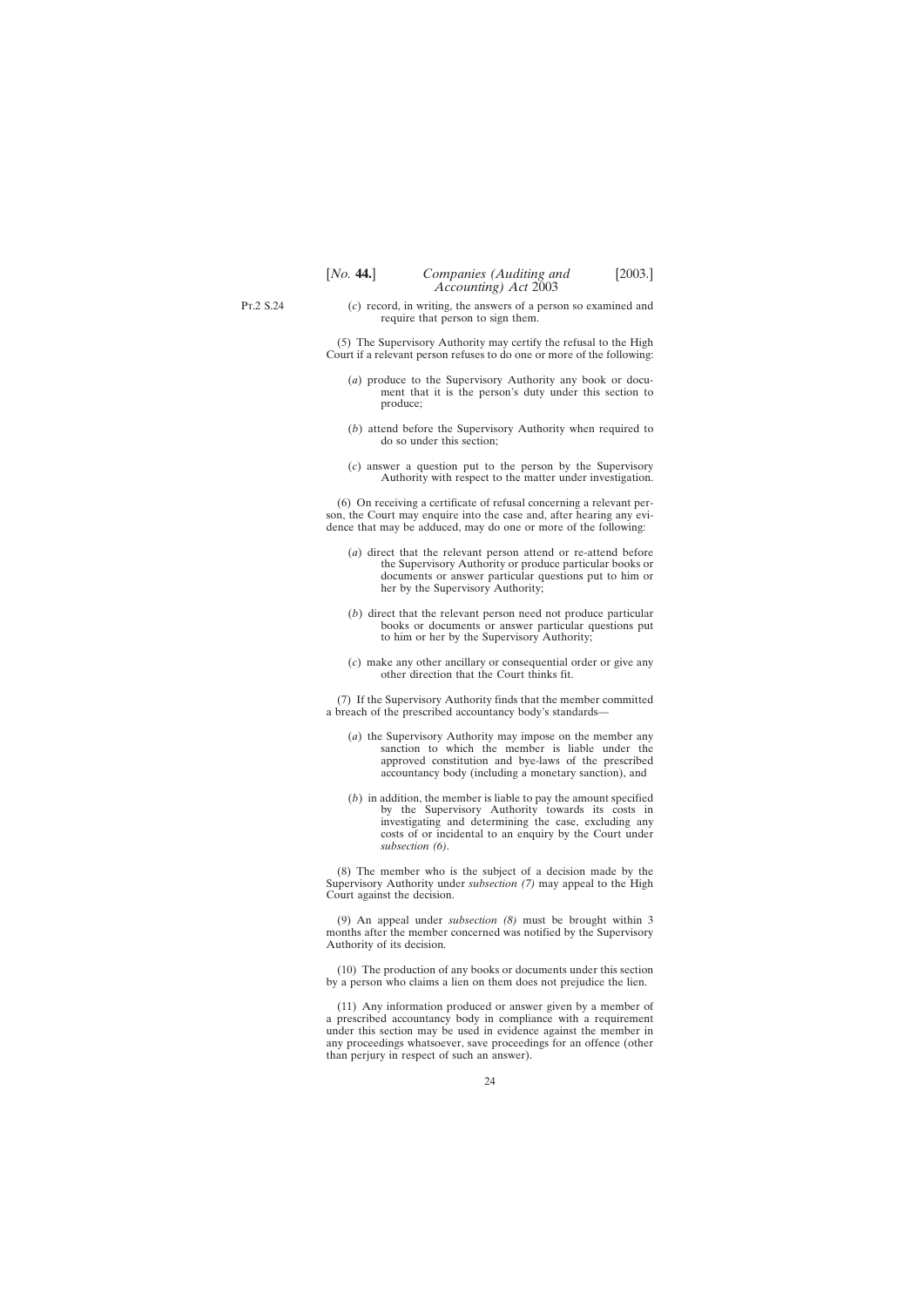<span id="page-24-0"></span>(12) A finding or decision of the Supervisory Authority under this Pt.2 S.24 section is not a bar to any civil or criminal proceedings against the member who is the subject of the finding or decision.

**25.**—(1) The Supervisory Authority may, if in its opinion it is Review of members appropriate to do so, undertake a review of a member of a recog-of recognised nised accountancy body to determine whether that body has been or accountancy bodies. is regulating its members in the manner approved under *section 9(2)(b)* of this Act or approved under the Act of 1990 before or after the amendment of that Act by *section 32* of this Act.

- (2) For the purposes of a review under this section—
	- (*a*) the Supervisory Authority may inspect and make copies of all relevant documents in the possession or control of the recognised accountancy body whose practices are under review,
	- (*b*) the member of the recognised accountancy body shall cooperate with the Supervisory Authority as if the recognised accountancy body were undertaking the review, and
		- (*c*) if the member fails to co-operate in accordance with *paragraph (b)* of this subsection, *section 24(3)* to *(7)* applies, with any necessary modifications, in relation to the member as if the review were an investigation under *section 24*.

**26.**—(1) In this section—

''relevant undertaking'' means—

- (*a*) a public limited company (whether unlisted or listed),
- (*b*) a subsidiary undertaking of a public limited company referred to in *paragraph (a)* (whether the subsidiary undertaking is a company or is an undertaking referred to in Regulation 6 of the 1993 Regulations),
- (*c*) a private company limited by shares that, in both the relevant financial year and the immediately preceding financial year of the company, meets the following criteria:
	- (i) its balance sheet total for the year exceeds—
		- $(A) \t{£}25,000,000,$  or
		- (B) if an amount is prescribed under *section 48(1)(h)* for the purpose of this provision, the prescribed amount;
	- (ii) the amount of its turnover for the year exceeds—
		- $(A) \epsilon 50,000,000$ , or
		- (B) if an amount is prescribed under *section 48(1)(h)* for the purpose of this provision, the prescribed amount,

Review of whether accounts comply with Companies Acts.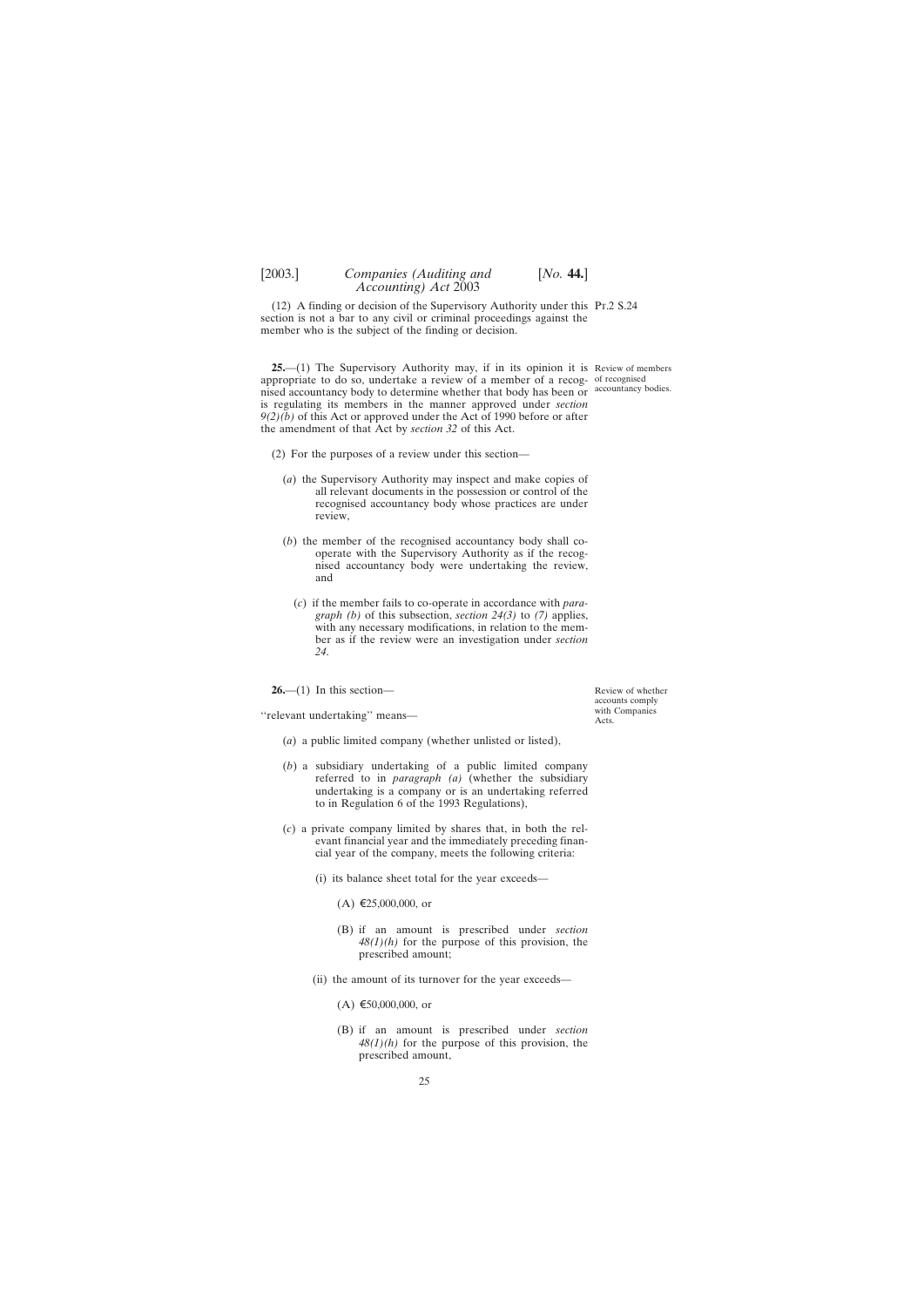Pt.2 S.26

- (*d*) a private company limited by shares that is a parent undertaking, if the parent undertaking and all of its subsidiary undertakings together, in both the relevant financial year and the immediately preceding financial year of the parent undertaking, meet the criteria in *paragraph (c)*,
- (*e*) each subsidiary undertaking of a parent undertaking that comes within *paragraph (d)*,
- (*f*) an undertaking referred to in Regulation 6 of the 1993 Regulations that, in both the relevant financial year and the immediately preceding financial year of the undertaking, meets the criteria in *paragraph (c)*,
- (*g*) an undertaking referred to in Regulation 6 of the 1993 Regulations that is a parent undertaking, if the parent undertaking and all of its subsidiary undertakings together, in both the relevant financial year and the immediately preceding financial year of the parent undertaking, meet the criteria in *paragraph (c)*, or
- (*h*) each subsidiary undertaking of a parent undertaking that comes within *paragraph (g)*,

but does not include a company or an undertaking of a class exempted under *section*  $48(1)(i)$  from this section.

(2) A reference in this section to the directors of a relevant undertaking is to be construed in the case of an undertaking that does not have a board of directors as a reference to the corresponding persons appropriate to that undertaking.

(3) Subject to *subsection (12)*, the Supervisory Authority may give notice to the directors of a relevant undertaking concerning its annual accounts where—

- (*a*) a copy of the annual accounts has been sent out under section 159 of the Act of 1963 or laid before the undertaking at its annual general meeting or delivered to the registrar of companies, and
- (*b*) it appears to the Supervisory Authority that there is, or may be, a question whether the annual accounts comply with the Companies Acts.

(4) The notice to the directors of the relevant undertaking must specify—

- (*a*) the matters in respect of which it appears to the Supervisory Authority that the question of compliance with the Companies Acts arises or may arise, and
- (*b*) a period of not less than 30 days within which those directors are required to give the Supervisory Authority an explanation of the annual accounts or to prepare revised annual accounts that comply with the Companies Acts.

(5) If before the end of the specified period, or such longer period as the Supervisory Authority may allow, the directors of the relevant undertaking prepare revised annual accounts, the Supervisory Authority may, taking account of the circumstances of the case and the degree of co-operation by the directors with the Supervisory Authority, require that undertaking to pay some or all of the costs the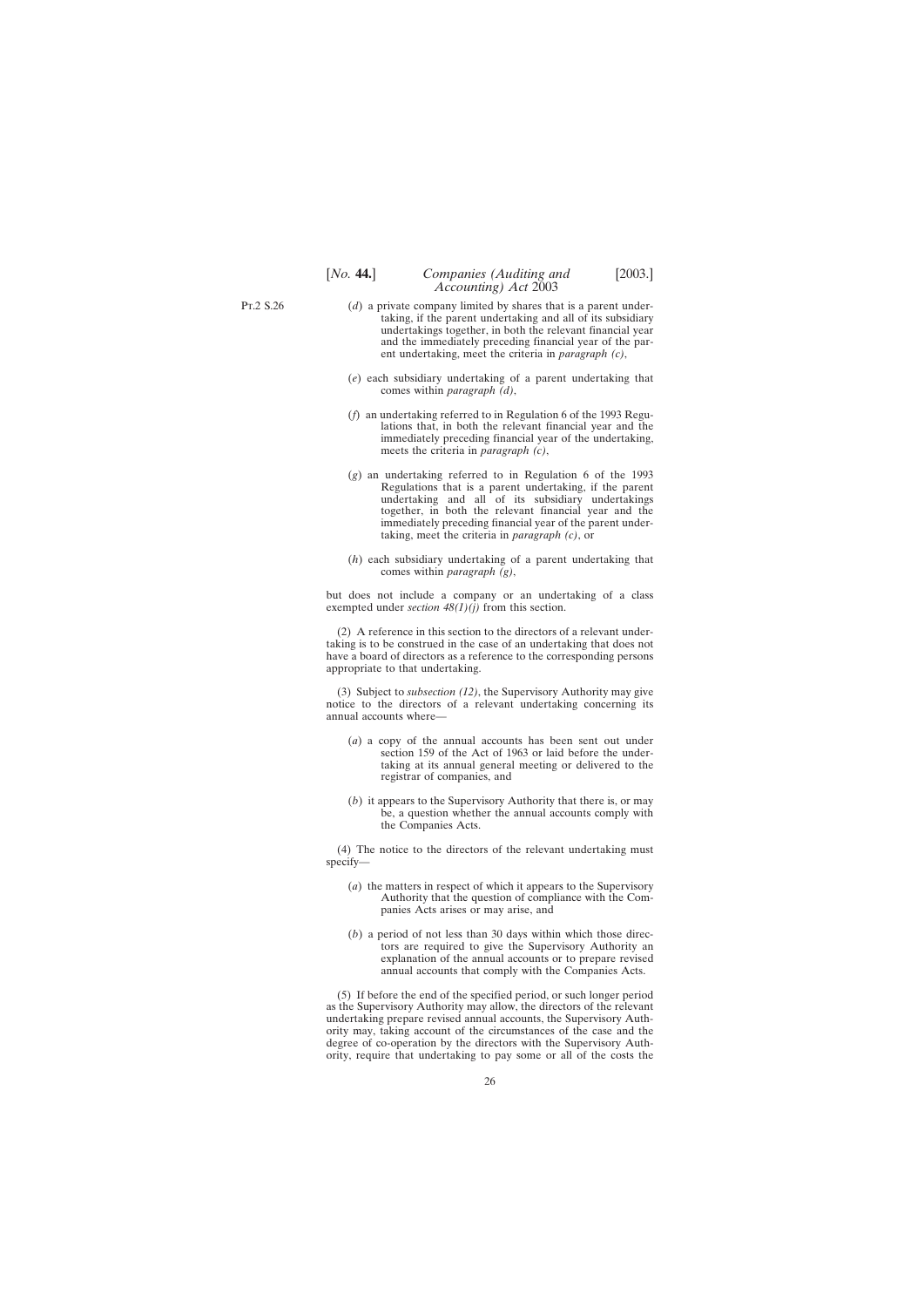Supervisory Authority incurred under this section in relation to that Pr.2 S.26 undertaking.

(6) If at the end of the specified period, or such longer period as the Supervisory Authority may allow, the directors of the relevant undertaking have, in the Supervisory Authority's opinion, neither given a satisfactory explanation of the annual accounts nor revised them to comply with the Companies Acts, the Supervisory Authority may apply to the High Court for a declaration of non-compliance and an order under *subsection (8).*

(7) If an application is made to the Court under *subsection (6)*, the Supervisory Authority shall give to the registrar of companies for registration—

- (*a*) notice of the application, and
- (*b*) a general statement of the matters at issue in the proceedings.

(8) If satisfied after hearing the application that the relevant undertaking's annual accounts referred to in *subsection (3)* do not comply with the Companies Acts, the Court may make a declaration to that effect and may, by order, do one or more of the following:

- (*a*) require the directors to revise the annual accounts so that they comply with those Acts;
- (*b*) give directions respecting one or more of the following:
	- (i) the auditing of the revised annual accounts;
	- (ii) the revision of any directors' report;
	- (iii) the steps to be taken by the directors to bring the court order to the notice of persons likely to rely on the annual accounts that were the subject of the declaration;
	- (iv) such other matters as the Court thinks fit;
- (*c*) require the directors of the relevant undertaking to pay—
	- (i) the costs incurred by the Supervisory Authority under *subsections (3)* and *(4)* in relation to that undertaking, and
	- (ii) any reasonable expenses incurred by the relevant undertaking in connection with or in consequence of the preparation of revised annual accounts.

(9) For the purpose of *subsection (8)(c)*, every director of the relevant undertaking at the time the annual accounts were approved is considered to have been a party to their approval unless the director shows that he or she took all reasonable steps to prevent their being approved.

- (10) In making an order under *subsection (8)(c)*, the Court—
	- (*a*) shall have regard to whether any or all of the directors who approved the annual accounts that were the subject of the declaration knew, or ought to have known, that they did not comply with the Companies Acts, and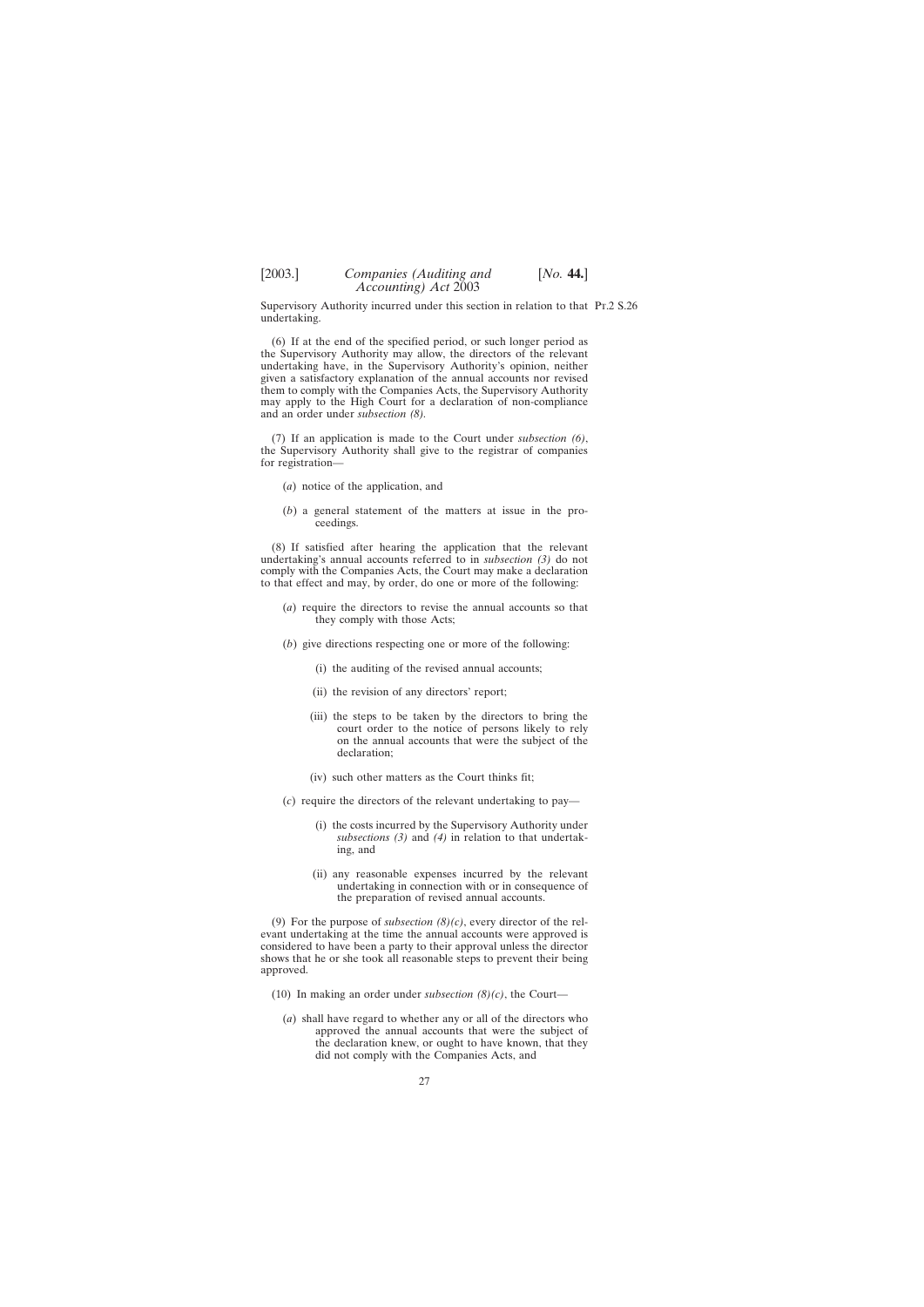<span id="page-27-0"></span>Pt.2 S.26

(*b*) may exempt one or more directors from the order or may order the payment of different amounts by different directors.

(11) On the conclusion of the proceedings, the Supervisory Authority shall give to the registrar of companies for registration—

(*a*) a copy of the court order, or

(*b*) notice that the application has failed or been withdrawn.

(12) The Supervisory Authority shall consult with the Irish Financial Services Regulatory Authority before making any decisions under this section with respect to a company regulated by the latter Authority, including a decision to give notice under *subsection (3)*.

(13) This section applies equally to revised annual accounts, in which case references to revised annual accounts are to be construed as references to further revised annual accounts.

(14) For the purpose of applying this section to a partnership that is referred to in Regulation 6 of the 1993 Regulations and that is a relevant undertaking—

- (*a*) the partnership is to be treated as though it were a company formed and registered under the Companies Acts, and
- (*b*) the section applies with any modifications necessary for that purpose.

(15) Where revised annual accounts are prepared under this section, then, subject to a direction given under *subsection (8)(b)*, any provision of the Companies Acts respecting the preparation, auditing, circulation and disclosure of annual accounts applies with the necessary changes to the revised annual accounts.

**27.**—(1) The Supervisory Authority may delegate some or all of its functions and powers under *sections 23* to *26* to a committee established for that purpose and constituted as follows:

- (*a*) in the case of functions and powers under *sections 23* to *25*, a committee consisting of directors of the Authority and such professional and other advisers as the Authority considers necessary;
- (*b*) in the case of functions and powers under *section 26*, a committee constituted in the manner described in *paragraph (a)* of this section or consisting of only such professional and other advisers as the Authority considers necessary.

(2) Where functions or powers under a provision referred to in *subsection (1)* are delegated to a committee, any references in that provision to the Supervisory Authority are to be construed as references to that committee.

(3) Subject to the regulations made under *section 28(4)*, a committee may regulate its own procedure.

(4) The Supervisory Authority may, if it reasonably considers it appropriate to do so, perform any of its other functions or exercise any of its other powers through or by any of its officers or employees or any other person duly authorised by it in that behalf.

Delegation of Supervisory Authority's functions and powers.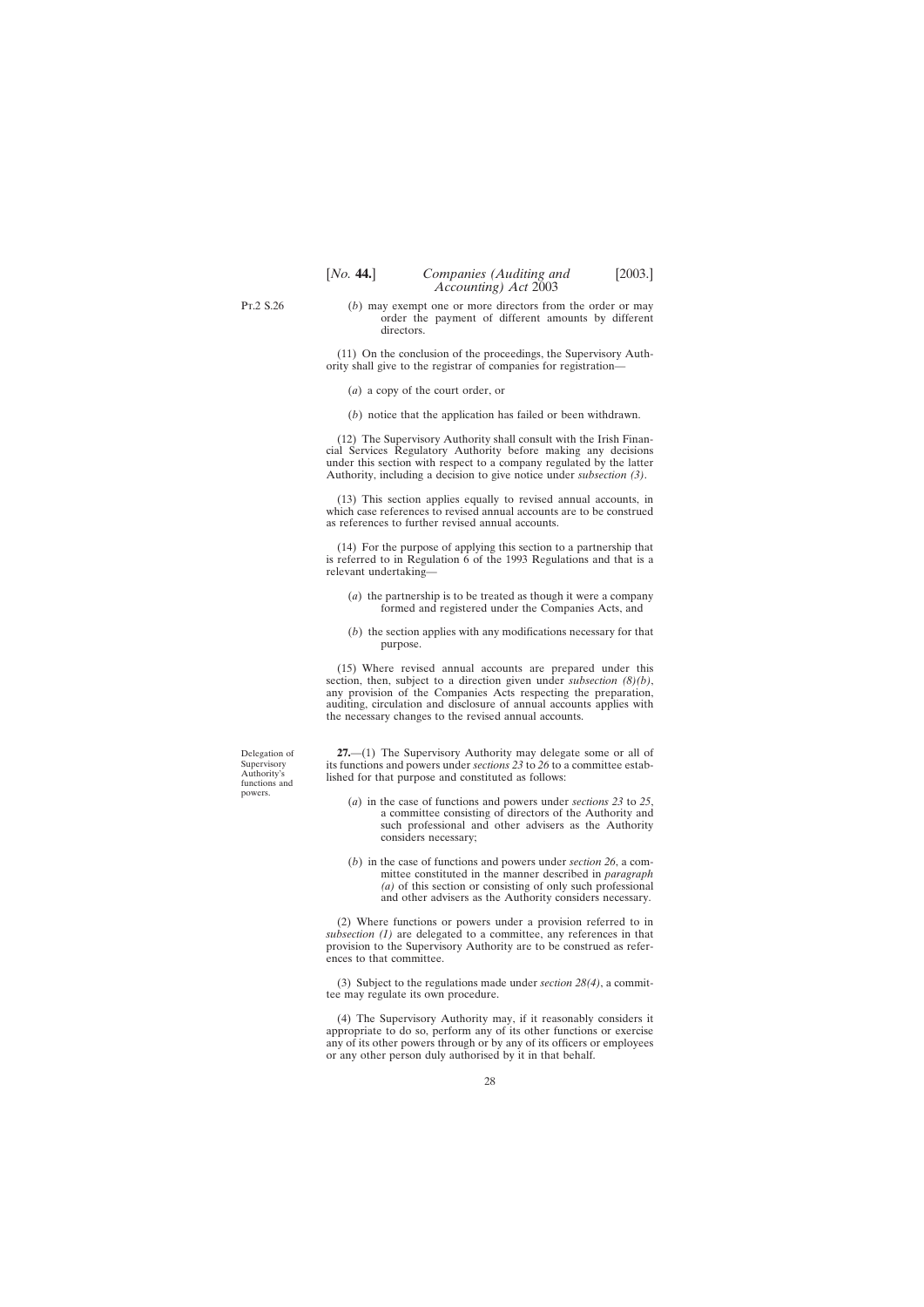rules.

<span id="page-28-0"></span>**28.**—(1) The Supervisory Authority may for the purposes of Pr.2 exercising its functions under *section 23* or 24 conduct an oral hearing Hearings, privileges in accordance with regulations made under *subsection (4)* of this and procedural section.

(2) A witness before the Supervisory Authority is entitled to the same immunities and privileges as a witness before the High Court.

(3) Nothing in *section 23*, *24* or *25* compels the disclosure by any person of any information that the person would be entitled to refuse to produce on the grounds of legal professional privilege or authorises the inspection or copying of any document containing such information that is in the person's possession.

(4) The Supervisory Authority shall make regulations respecting the procedures to be followed in conducting enquiries under *section 23*, investigations under *section 24* and reviews under *section 25*.

**29.**—(1) In an appeal under *section 23(8)* or *(10)* or *24(8)*, the Appeals to and High Court may consider any evidence adduced or argument made, whether or not adduced or made to the Supervisory Authority or other body whose decision is under appeal.

(2) On the hearing of the appeal, the Court may make any order Authority.or give any direction it thinks fit, including an order—

(*a*) confirming the decision under appeal, or

(*b*) modifying or annulling that decision.

(3) On application under *section 23(4)* for an order granting permission for an investigation under *section 24* into a possible breach of a prescribed accountancy body's rules by a member, the Court may—

- (*a*) grant or refuse to grant permission, and
- (*b*) make any ancillary or consequential order it thinks fit, including, if permission is granted, an order setting aside any decision of the body relating to the member.

(4) A decision of the Supervisory Authority annulling all or part of a decision of a prescribed accountancy body under *section 23(5)(a)*, directing a fresh investigation under *section 23(5)(b)* or requiring the payment of an amount under *section 23(5)(c)* or *24(7)(a)* or *(b)* does not take effect until that decision is confirmed by the Court either—

- (*a*) on appeal under *section 23(8)* or *24(8)*, or
- (*b*) on application by the Supervisory Authority under *subsection (6)* of this section.

(5) *Subsection (4)(b)* applies also in relation to a decision of the Supervisory Authority requiring payment of costs under *section 26(5)*.

(6) On application by motion on notice by the Supervisory Authority for an order confirming a decision referred to in *subsection (4)* or *(5)*, the Court may make an order confirming the decision or may refuse to make such an order.

orders of High Court, including orders confirming decisions of Supervisory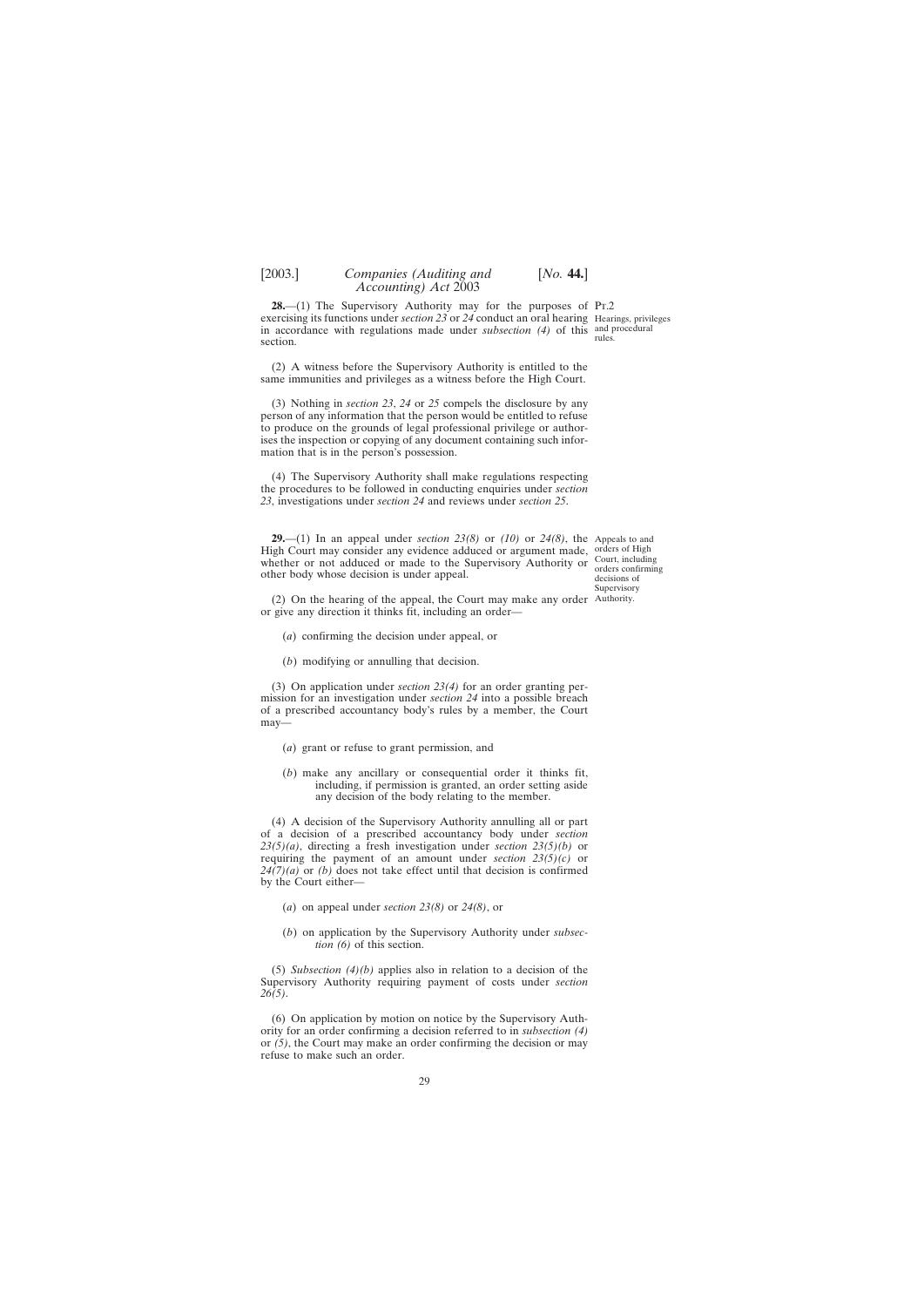# [*No.* **44.**] *Companies (Auditing and* [2003.] *Accounting) Act* 2003

<span id="page-29-0"></span>Pt.2 S.29

(7) On application under *section 10(4)* for an order compelling compliance with a rule adopted or guideline issued by the Supervisory Authority or with a term or condition of recognition, the Court may make any order or give any direction it thinks fit.

Supervisory Authority's seal and ority's seal. instruments.

**30.**—(1) Judicial notice shall be taken of the Supervisory Auth-

(2) Every document that appears to be an instrument made by the Supervisory Authority and to be sealed with its seal apparently authenticated in accordance with its articles of association shall be received in evidence and be deemed to be such instrument without proof, unless the contrary is shown.

Confidentiality of information.

**31.**—(1) No person shall disclose, except in accordance with law, information that-

- (*a*) is obtained in performing the functions or exercising the powers of the Supervisory Authority, and
- (*b*) has not otherwise come to the notice of members of the public.

(2) Without limiting *subsection (1)*, the persons to whom that subsection applies include the following:

- (*a*) a member or director or former member or director of the Supervisory Authority;
- (*b*) an employee or former employee of the Supervisory Authority;
- (*c*) a professional or other adviser to the Supervisory Authority, including a former adviser.

(3) *Subsection (1)* does not prohibit the Supervisory Authority from disclosing information referred to in that subsection—

- (*a*) if the disclosure is, in its opinion, necessary to enable it to state the grounds on which it made a decision under *section 23, 24* or *26*, or
- (*b*) if the information is, in its opinion, connected with the functions of, and if the disclosure is made to, any of the following:
	- (i) the Minister;
	- (ii) the Minister for Finance;
	- (iii) the Garda Síochána;
	- (iv) the Director of Public Prosecutions;
	- (v) the Director of Corporate Enforcement;
	- (vi) the Revenue Commissioners;
	- (vii) the Comptroller and Auditor General;
	- (viii) the Central Bank and Financial Services Authority of Ireland;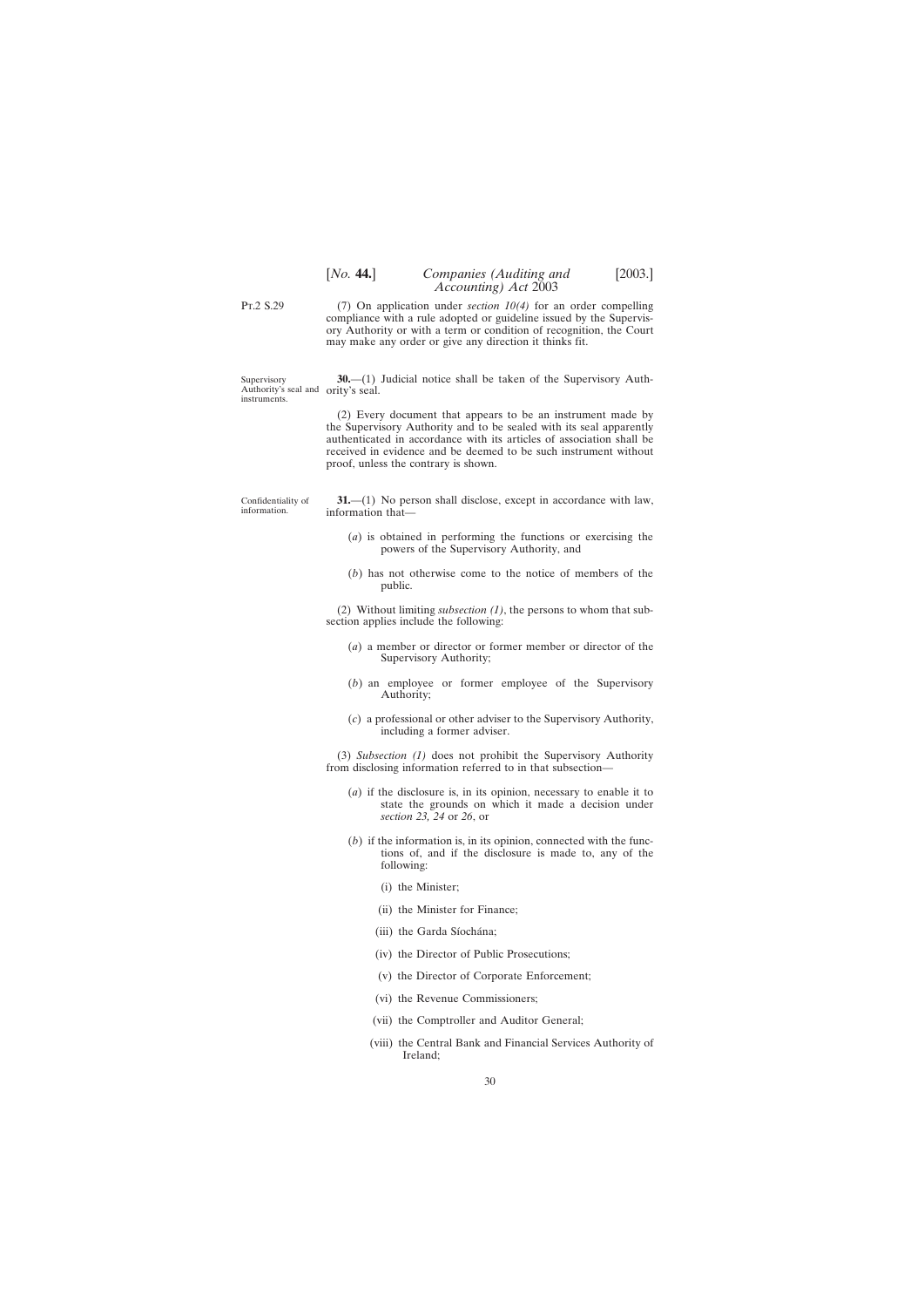- <span id="page-30-0"></span>(ix) the Irish Takeover Panel;
- (x) the Irish Stock Exchange;
- (xi) the Pensions Board;
- (xii) a prescribed accountancy body;
- (xiii) a member of a recognised accountancy body who is qualified for appointment as an auditor;
- (xiv) an inspector appointed under any other enactment;
- (xv) any person prescribed under *section 48(1)(i)* for the purposes of this section.

(4) A person who contravenes *subsection (1)* is guilty of an offence.

**32.**—(1) The Acts specified in *Schedule 1* are amended as indi- Transfer of certain cated in that Schedule.

functions to Supervisory<br>Authority and related transitional

(2) Subject to *subsections* (3) to (5), each body that was a recog- $\frac{\text{Authority and}}{\text{related transit}}$ nised body of accountants immediately before the commencement provisions.of this section is a recognised accountancy body immediately after the commencement of this section.

(3) Where, on an application made by the Institute of Incorporated Public Accountants under the Act of 1990 before 15 September 2003 as though it were not a recognised body of accountants, the Minister decides, before the commencement of this section, to grant the Institute recognition (with or without terms and conditions) for the purposes of section 187 of that Act or to refuse to grant it such recognition—

- (*a*) the decision is not invalid or ineffectual by reason only—
	- (i) that the recognition granted to the Institute before 29 January 2003 had not been withdrawn before the date of application, or
	- (ii) that the decision to grant or refuse recognition was made before the commencement of this section,
- (*b*) if recognition is granted, the Institute is deemed to have become a recognised body of accountants on the date of the decision, subject to such terms and conditions, if any, as may be specified by the Minister at the time of granting recognition, and
- (*c*) if recognition is refused, the Institute is deemed to have ceased to be a recognised body of accountants on the date of the decision.

(4) If for any reason a decision in relation to the application referred to in *subsection (3)* has not been made before the commencement of this section, the Minister shall, on the commencement of this section, refer the application to the Supervisory Authority for a decision.

(5) If, following the referral of the application, the Supervisory Authority decides to grant the Institute of Incorporated Public Accountants recognition (with or without terms and conditions) for

Pt.2 S.31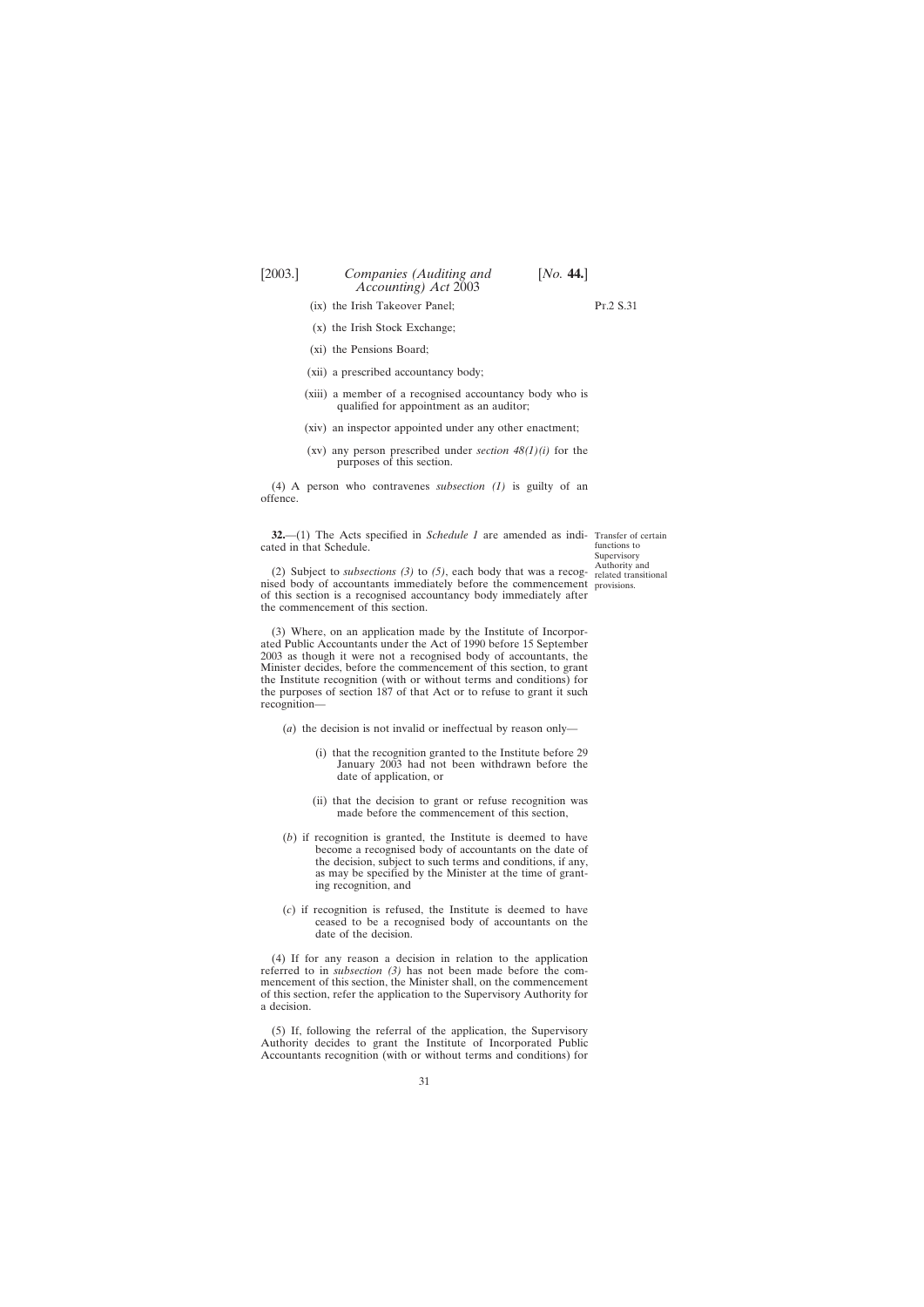# [*No.* **44.**] *Companies (Auditing and* [2003.] *Accounting) Act* 2003

Pt.2 S.32 the purposes of section 187 of that Act or to refuse to grant it such recognition, the decision is not invalid or ineffectual by reason only that the recognition granted to the Institute before 29 January 2003 had not been withdrawn before the date of application.

> (6) For the removal of doubt and subject to *subsection (3)*, section 192 of the Act of 1990 as amended by this section applies during its currency to any recognition granted to the Institute of Incorporated Public Accountants following the application referred to in *subsection (3)*.

> (7) Each person who, on the making of an application referred to in *subsection (3)*, was a member of and held a valid practising certificate from the Institute of Incorporated Public Accountants is considered, for the purposes of section 187 of the Act of 1990, to be a member of a recognised body of accountants until the later of—

- (*a*) the commencement of this section, and
- (*b*) the date on which the Minister or the Supervisory Authority, as the case may be, makes a decision in relation to the application.

(8) If the Minister or the Supervisory Authority, as the case may be, decides to refuse to grant recognition to the Institute of Incorporated Public Accountants—

- (*a*) each person referred to in *subsection (7)* is, from the date on which he or she ceases under that subsection to be considered to be a member of a recognised body of accountants, considered for the time being authorised to be appointed as an auditor of a company or as a public auditor, as though he or she had been granted an authorisation by the Minister under section  $187(1)(a)(iv)$  of the Act of 1990, and
- (*b*) section 187(14) of the Act of 1990 applies in respect of an authorisation under this subsection, except that the 3 year period referred to in that section runs from the date referred to in *paragraph (a)*.

(9) For the removal of doubt, section 192 of the Act of 1990 as amended by this section applies during its currency to an authorisation under *subsection (8)*.

(10) Each person who, immediately before the commencement of this section, was for the time being authorised by the Minister under section 187 of the Act of 1990 to be appointed as an auditor of a company or as a public auditor is immediately after the commencement of this section considered for the time being authorised by the Supervisory Authority to be so appointed.

(11) Any legal proceedings against the Minister that, immediately before the commencement of this section, are pending or underway and that relate to the exercise of the Minister's powers under any provision mentioned in *Schedule 1* may be continued against the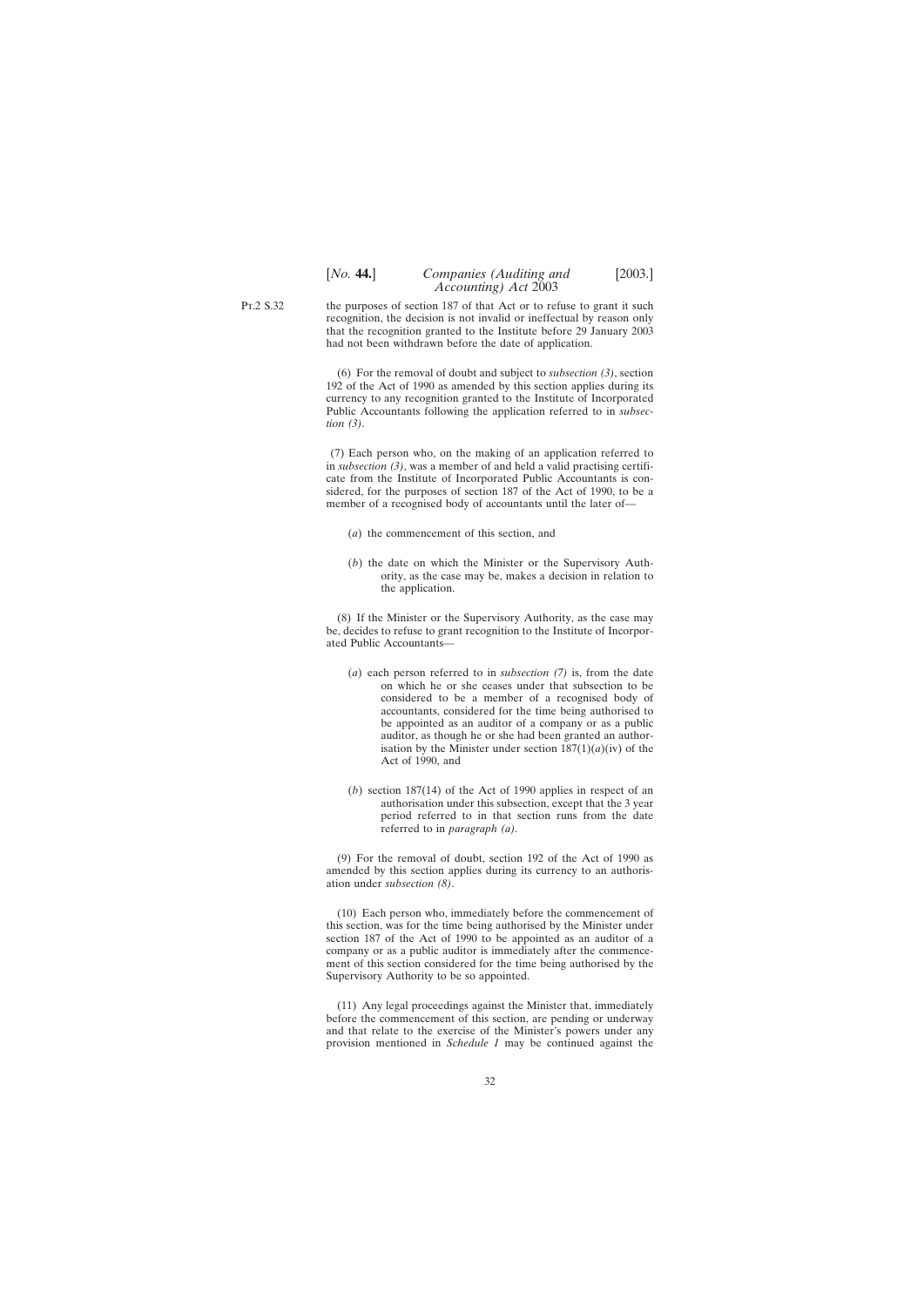<span id="page-32-0"></span>Minister after the commencement of this section as if that provision Pr.2 S.32 had not been amended by this section.

**33.**—(1) Neither the Supervisory Authority nor any person who is Liability of or was a member, director or other officer or employee of the Super- Supervisory visory Authority is liable for damages for anything done, anything  $\frac{\text{Authority}}{\text{omisions of}}$ purported to be done or anything omitted to be done by the Supervisory Authority or that person in performing their functions or exercising their powers under this Act, unless the act or omission is shown to have been in bad faith.

omissions, etc.

(2) The matters in respect of which *subsection (1)* applies include, but are not limited to, the following:

- (*a*) any advice given, or admonition or censure administered, to a prescribed accountancy body under *section 23(5)*;
- (*b*) any statement published under *section 23(7)* concerning a prescribed accountancy body;
- (*c*) any investigation under *section 24* of a possible breach of the standards of a prescribed accountancy body by a member of that body or any sanction or penalty imposed on such a member;
- (*d*) any certificate of refusal issued by the Supervisory Authority in connection with an investigation under *section 24*;
- (*e*) any review under *section 25* of a member of a recognised accountancy body;
- (*f*) any notice given or statement made by the Supervisory Authority under *section 26* respecting whether an undertaking's accounts comply with the Companies Acts.

(3) Subject to any enactment or rule of law, the Supervisory Authority may indemnify any person who is or was a member, director, officer or employee of the Supervisory Authority in respect of anything done or omitted to be done by that person in good faith in carrying out duties under this Act.

(4) The power to indemnify under *subsection (3)* includes, but is not limited to, the power to indemnify a person referred to in that subsection for any liability to pay damages or costs because of anything done or omitted to be done by that person in carrying out duties under this Act where the liability—

- (*a*) has been determined in proceedings before a court or tribunal in another state or arises by virtue of an agreement entered into in settlement of such proceedings, and
- (*b*) would not have been determined had *subsections (1)* and *(2)* been applied in those proceedings or would not have been the subject of such an agreement but for that person's reliance in good faith on a legal opinion or advice that those subsections would not be applied by the court or tribunal in those proceedings.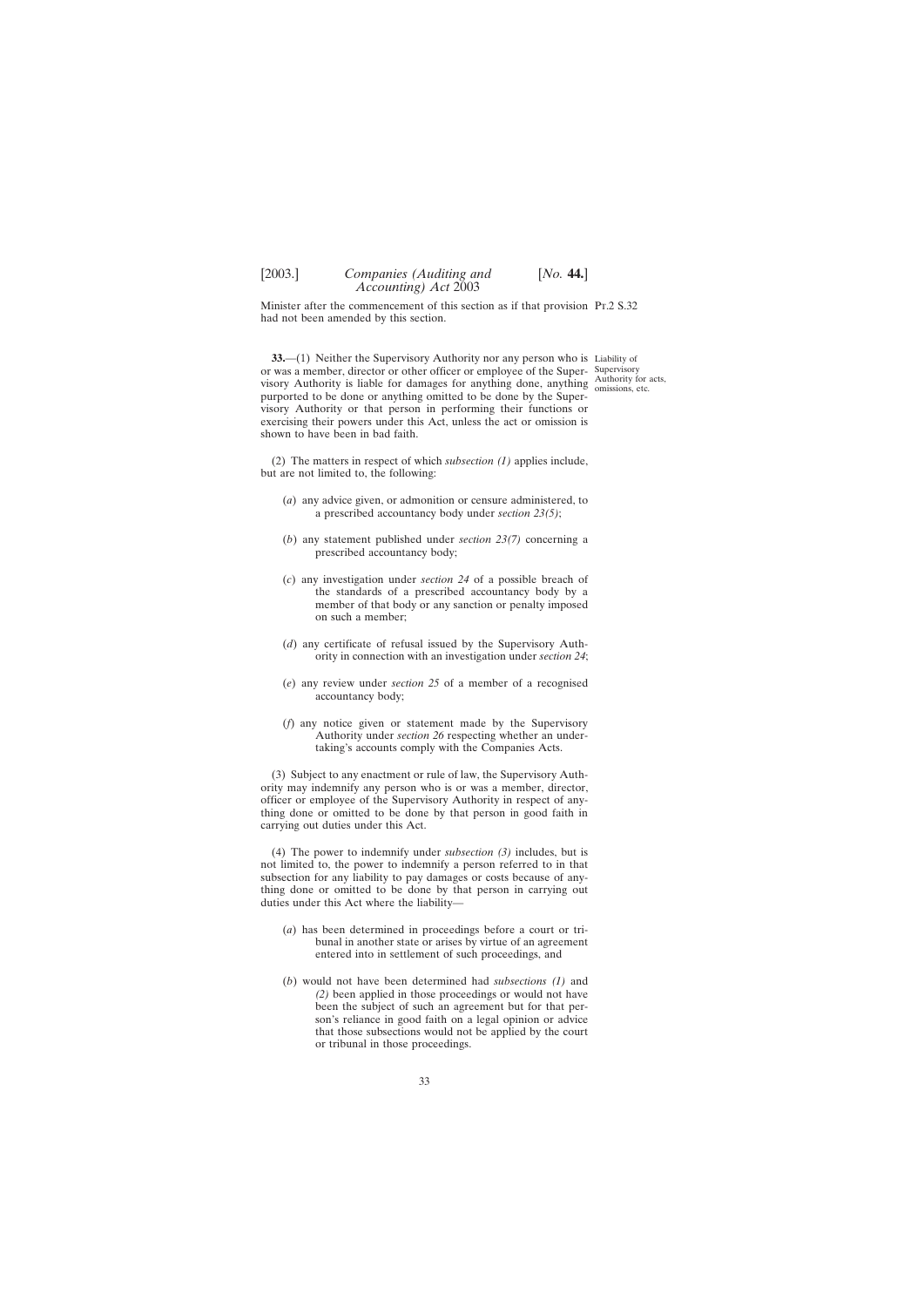# [*No.* **44.**] *Companies (Auditing and* [2003.] *Accounting) Act* 2003 PART 3

Other Measures to Strengthen the Regulation of Auditors

**34.**—Section 182 of the Act of 1990 is amended as follows:

- (*a*) in the definition of ''public auditor'' by substituting ''1896 to 1993;'' for ''1896 to 1993.'';
- (*b*) by inserting the following after the definition of ''public auditor'':

'' 'the *Act of 2003*' means the *Companies (Auditing and Accounting) Act 2003*;

'the 1993 Regulations' means the European Communities (Accounts) Regulations 1993 (S.I. No. 396 of 1993);

'the 1992 Regulations' means the European Communities (Companies: Group Accounts) Regulations 1992 (S.I. No. 201 of 1992).'';

(*c*) by renumbering that section as section 182(1) and inserting the following:

> ''(2) For the purposes of sections 205B and 205D, each of the following is considered to be an affiliate of an auditor in a financial year:

(*a*) if the auditor is a firm—

- (i) any other firm where, at any time during the financial year, both firms were under common ownership and control,
- (ii) any body corporate in which the auditor, any firm mentioned in subparagraph (i) or (iv) or any body corporate mentioned in subparagraph (iii) or (iv) was, at any time in the financial year, entitled to exercise or control the exercise of 20 per cent or more of the voting rights at a general meeting,
- (iii) any body corporate that was, at any time in the financial year, in the same group as a body corporate mentioned in subparagraph (ii),
- (iv) any other firm, or body corporate, that because of the use of a common name or corporate identity or the sharing of common professional services could reasonably be considered to be associated with the auditor,
- (*b*) if the auditor is an individual—
	- (i) any partnership in which the auditor was, at any time in the financial year, a partner,

<span id="page-33-0"></span>Amendment of section 182 of Act of 1990 (interpretation of Part X).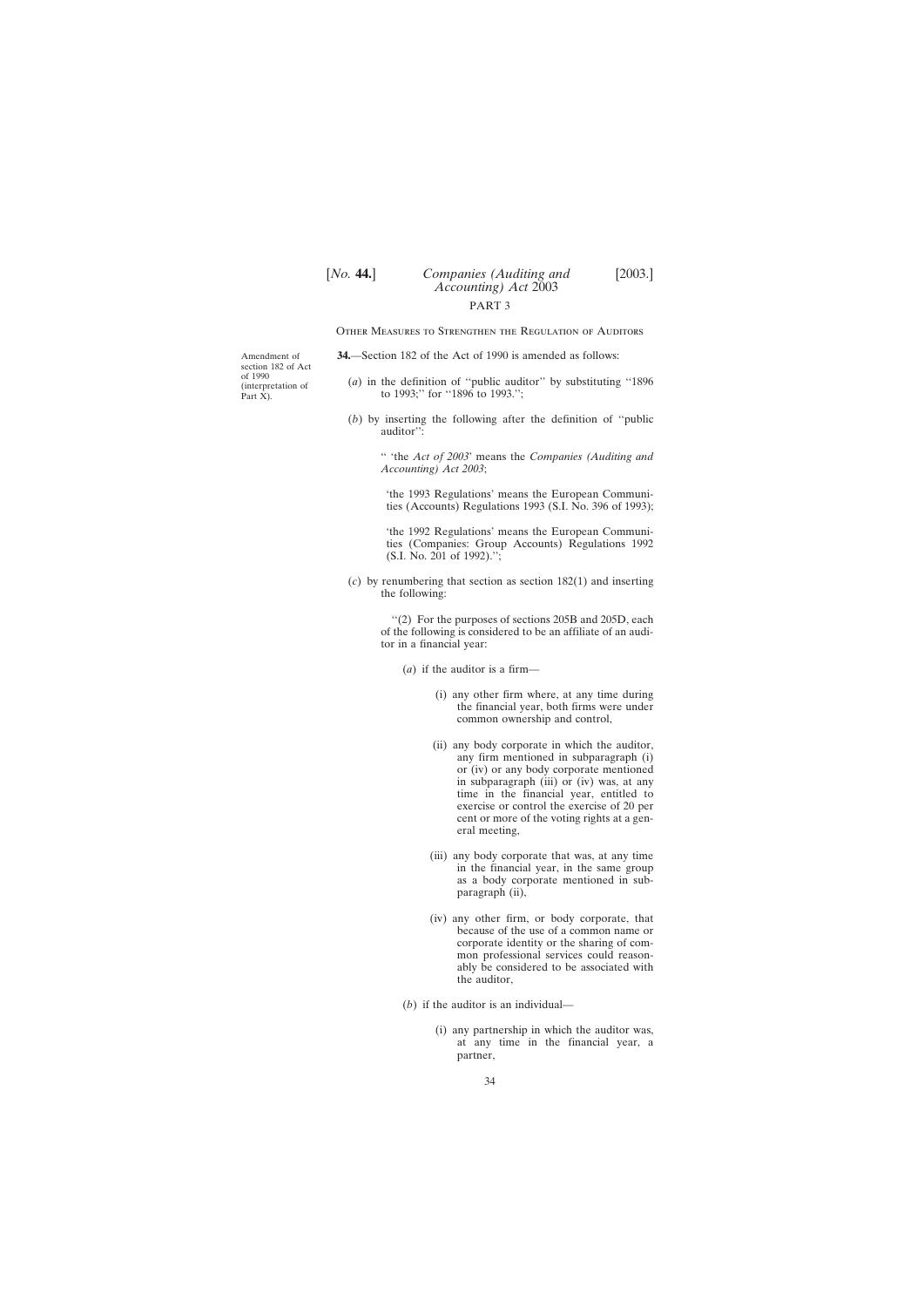- <span id="page-34-0"></span>(ii) any body corporate in which the auditor, Pt.3 S.34 any partnership mentioned in subparagraph (i) or any body corporate mentioned in subparagraph (iii) was, at any time in the financial year, entitled to exercise or control the exercise of 20 per cent or more of the voting rights at a general meeting,
- (iii) any body corporate that was, at any time in the financial year, in the same group as a body corporate mentioned in subparagraph (ii).

(3) A reference in this Part to group accounts is to be construed as follows:

- (*a*) in accordance with the 1992 Regulations, in the case of an undertaking to which those Regulations apply;
- (*b*) in accordance with the Principal Act, in the case of any other undertaking.''.

**35.**—Section 187 of the Act of 1990 is amended as follows:

(*a*) by inserting the following after subsection (1):

Amendment of section 187 of Act of 1990 (qualifications for appointment as

"(1A) A firm shall be qualified for appointment as auditor). auditor of a company or as a public auditor if—

- (*a*) at least one member of the firm is entitled to hold a practising certificate from a body referred to in subparagraph (i), (ii) or (iii) of subsection  $(1)(a)$  and is otherwise qualified under the applicable subparagraph for appointment as auditor of a company or as a public auditor, and
- (*b*) the particulars required by sections 199 and 200 in respect of such a member have been forwarded to the registrar of companies.

(1B) A body referred to in subsection (1A) may grant a practising certificate to a firm that satisfies the conditions in that subsection, and, if a practising certificate is granted—

- (*a*) each member of the firm who from time to time during the currency of the certificate is qualified for appointment as auditor of a company or as a public auditor is deemed to hold the certificate, and
- (*b*) the name of such a member is deemed to be entered in the register of auditors.'';
- (*b*) in subsection (2), by substituting ''corporate,'' for ''corporate.'' in paragraph (*g*) and by inserting the following after paragraph (*g*):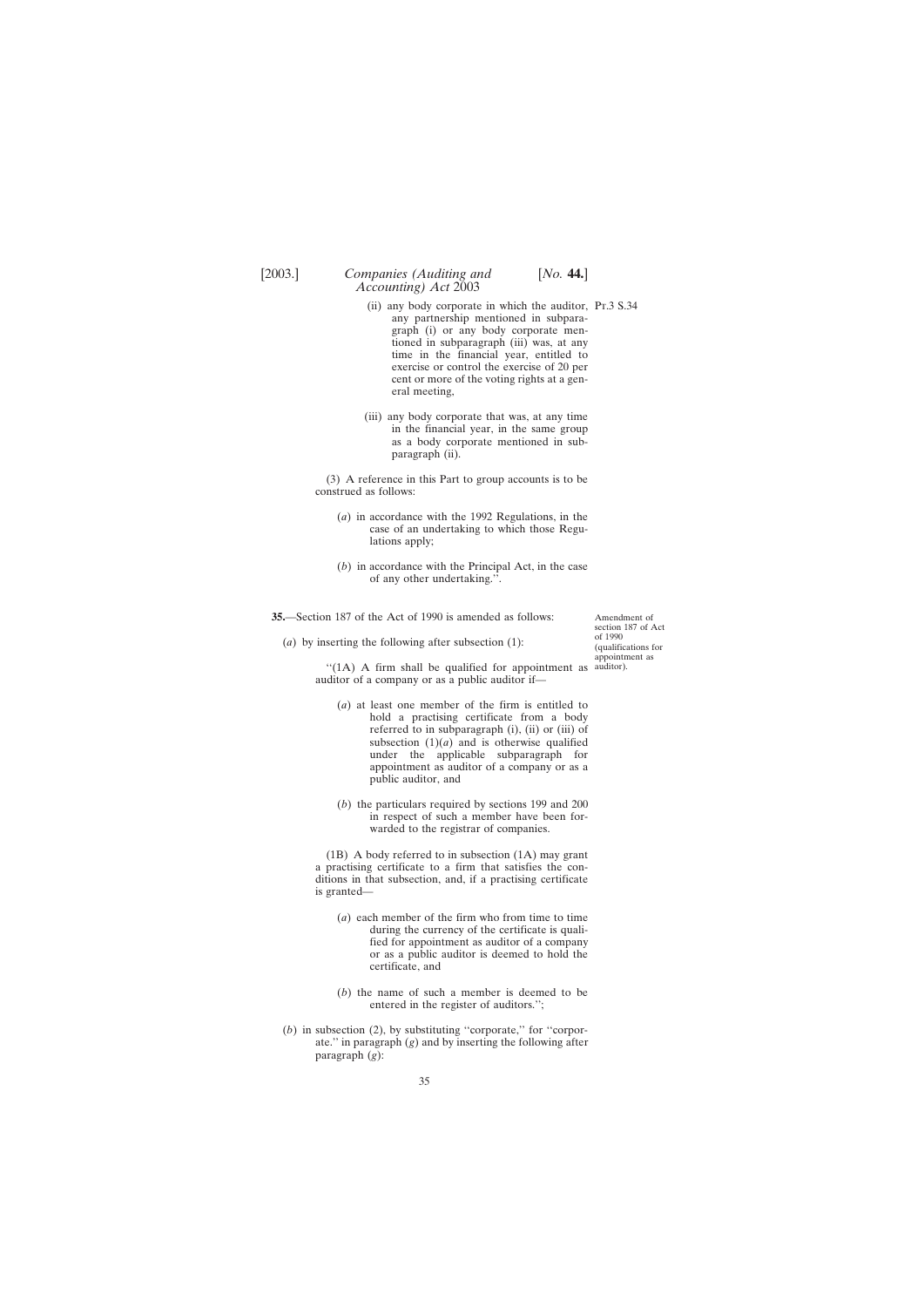- $f(h)$  a person in whose name a share in the company is registered, whether or not that person is the beneficial owner of the share.'';
- <span id="page-35-0"></span>(*c*) by inserting the following after subsection (13) (inserted by section 72 of the Company Law Enforcement Act 2001):

''(14) An authorisation granted to a person under subsection  $(1)(a)(iv)$  ceases to have effect on the expiry of 3 years after the commencement of this subsection unless, within that 3 year period, the person becomes a member of, or becomes subject to the regulations of, a body of accountants recognised for the purposes of section 187.

(15) On an authorisation ceasing to have effect under subsection (14), the person to whom it was granted ceases to be qualified for appointment as auditor of a company or as a public auditor.''.

Amendment of Act of 1990 — new section 192A. **36.**—The Act of 1990 is amended by inserting the following after section 192:

accountancy partnership; bodies.

"Statutory 192A.— $(1)$  In this section—<br>backing for

disciplinary<br>procedures of client' includes an individual, a body corporate,<br>prescribed an unincorporated body of persons and a prescribed an unincorporated body of persons and a accountancy partnership:

> 'disciplinary committee' means any disciplinary committee or tribunal (however called) of a prescribed accountancy body;

> 'member', in relation to a prescribed accountancy body, means—

- (*a*) a person, or
- (*b*) a firm,

that is, or was at the relevant time, subject to the investigation and disciplinary procedures investigation and disciplinary approved by the Supervisory Authority under *section 9(2)(c)* of the *Act of 2003* for that body;

'prescribed accountancy body' has the meaning given by *section 4* of the *Act of 2003*;

'refusal' includes failure and 'refuses' includes fails;

'relevant person', in relation to an investigation of a member of a prescribed accountancy body, means—

- (*a*) a member of the prescribed accountancy body,
- (*b*) a client or former client of such a member,
- (*c*) if the client or former client is a body corporate, a person who is or was an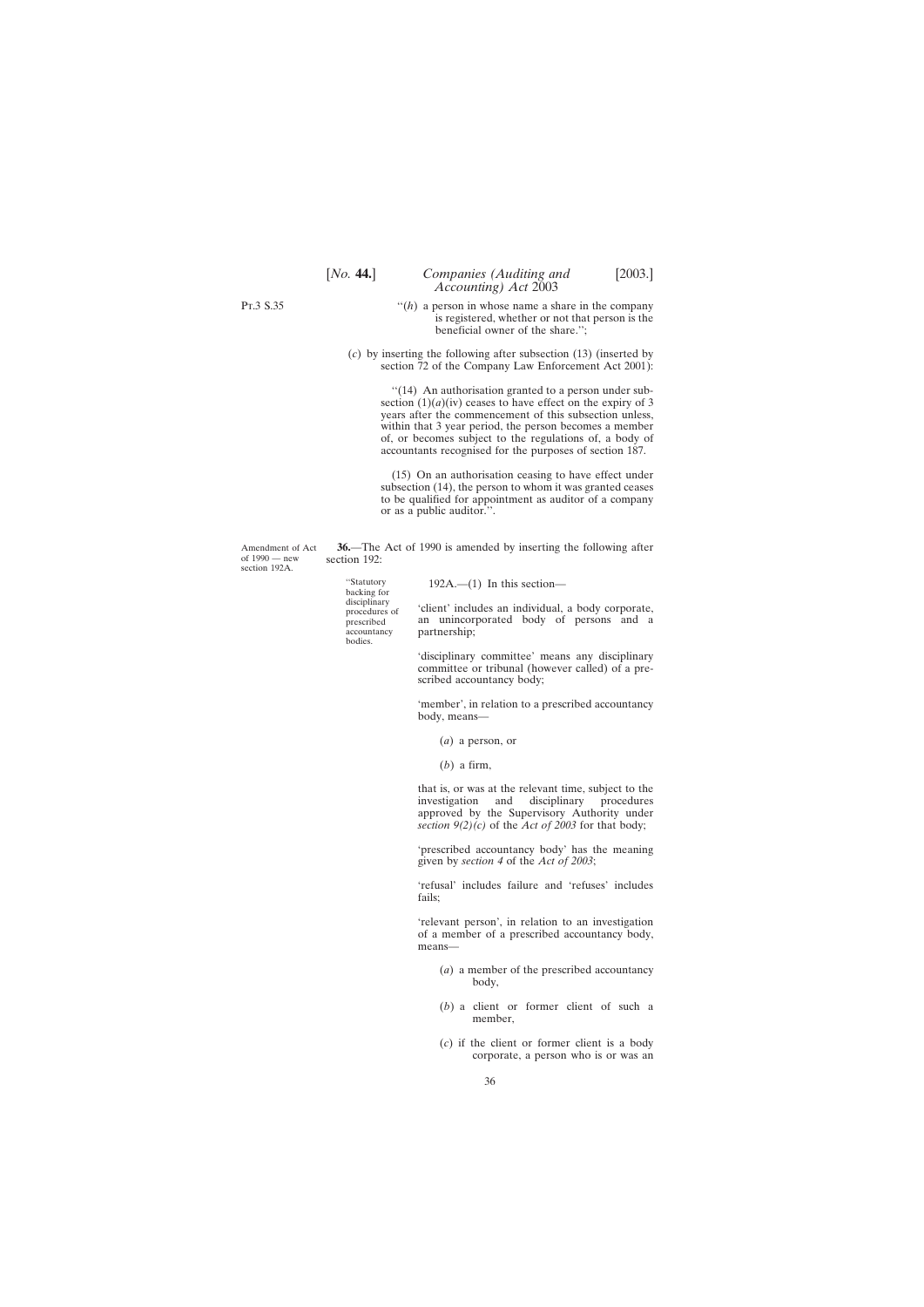officer, employee or agent of the Pt.3 S.36client or former client, or

(*d*) any person whom the prescribed accountancy body reasonably believes has information or documents relating to the investigation other than information or documents the disclosure of which is prohibited or restricted by law;

*Accounting) Act* 2003

'standards', in relation to a prescribed accountancy body, means the rules, regulations and standards that body applies to its members and to which, by virtue of their membership, they are obliged to adhere.

(2) For the purposes of an investigation of a possible breach of a prescribed accountancy body's standards by a member, a disciplinary committee may require a relevant person to do one or more of the following:

- (*a*) produce to the committee all books or documents relating to the investigation that are in the relevant person's possession or control;
- (*b*) attend before the committee;
- (*c*) give the committee any other assistance in connection with the investigation that the relevant person is reasonably able to give.

(3) For the purposes of an investigation referred to in subsection (2), the disciplinary committee may—

- (*a*) examine on oath, either by word of mouth or on written interrogatories, a relevant person,
- (*b*) administer oaths for the purpose of that examination, and
- (*c*) record, in writing, the answers of a person so examined and require that person to sign them.

(4) The disciplinary committee may certify the refusal to the High Court if a relevant person refuses to do one or more of the following:

- (*a*) produce to the committee any book or document that it is the person's duty under this section to produce;
- (*b*) attend before the committee when required to do so under this section;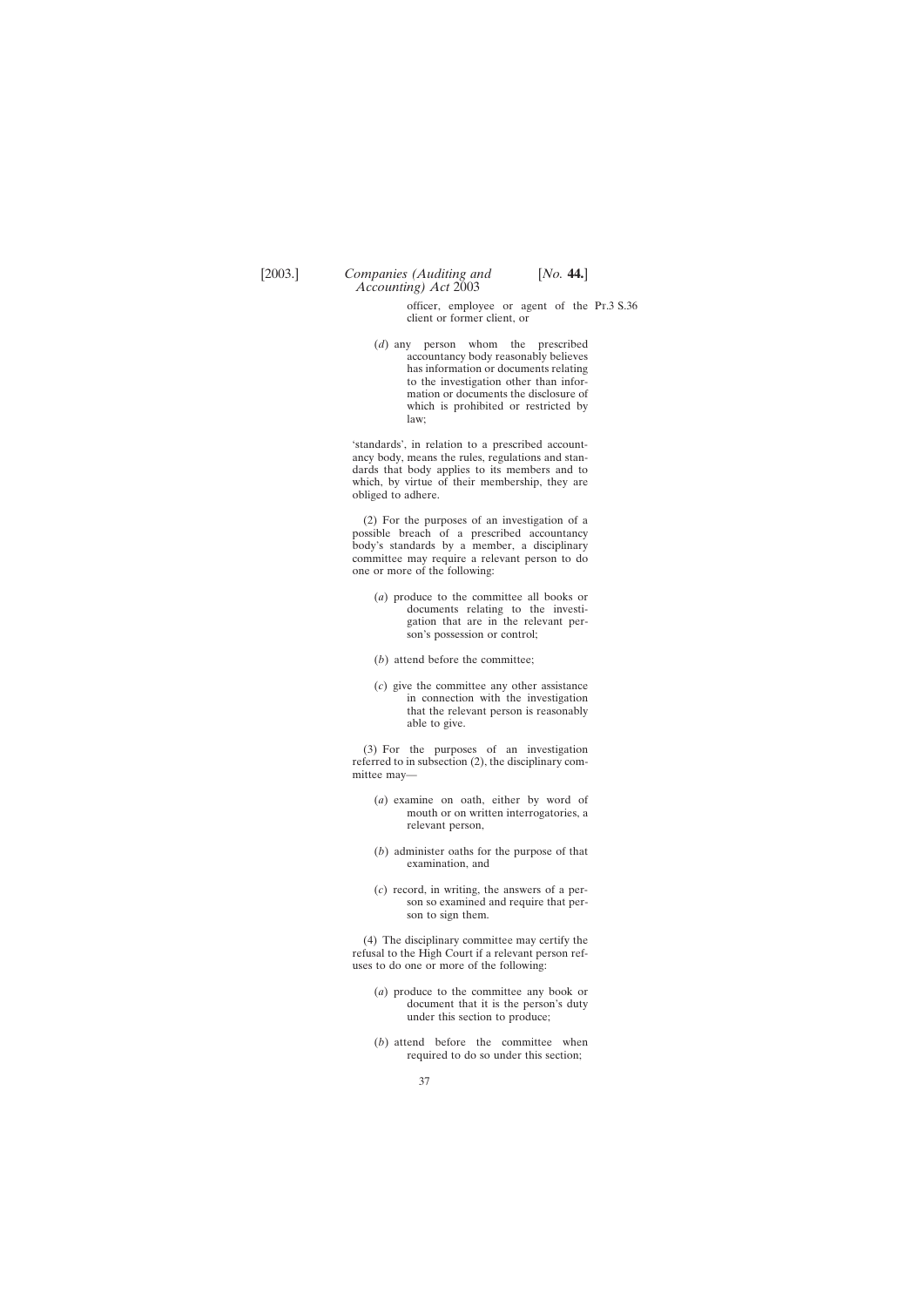<span id="page-37-0"></span>Pt.3 S.36

(*c*) answer a question put to the person by the committee with respect to the matter under investigation.

(5) On receiving a certificate of refusal concerning a relevant person, the Court may enquire into the case and, after hearing any evidence that may be adduced, may do one or more of the following:

- (*a*) direct that the relevant person attend or re-attend before the disciplinary committee or produce particular books or documents or answer particular questions put to him or her by that committee;
- (*b*) direct that the relevant person need not produce a particular book or document or answer a particular question put to him or her by that committee;
- (*c*) make any other ancillary or consequential order or give any other direction that the Court thinks fit.

(6) The production of any books or documents under this section by a person who claims a lien on them does not prejudice the lien.

(7) Any information produced or answer given by a member of a prescribed accountancy body in compliance with a requirement under this section may be used in evidence against the member in any proceedings whatsoever, save proceedings for an offence (other than perjury in respect of such an answer).''.

**37.**—Section 194 of the Act of 1990 is amended as follows:

- (*a*) in paragraph (*b*) of subsection (3A) (inserted by the Company Law Enforcement Act 2001) by substituting ''access to books and documents'' for ''access to documents'';
- (*b*) in subsection (3A) by substituting ''being information, books or documents'' for ''being information or documents'';
- $(c)$  in subsection (4) by substituting "subsection (1),  $(3A)$ ,  $(5)$ or  $(5A)$ " for "subsection  $(1)$ ,  $(3A)$  or  $(5)$ ";
- (*d*) in subsection (5) by inserting ''(other than an indictable offence under section  $125(1)$  or  $127(12)$  of the Principal Act)'' after ''an indictable offence under the Companies Acts'';
- (*e*) by inserting the following after subsection (5) (inserted by the Company Law Enforcement Act 2001):

"(5A) Where the auditors of a company notify the Director of any matter pursuant to subsection (5), they

Amendment of section 194 of Act of 1990 (duty of auditors).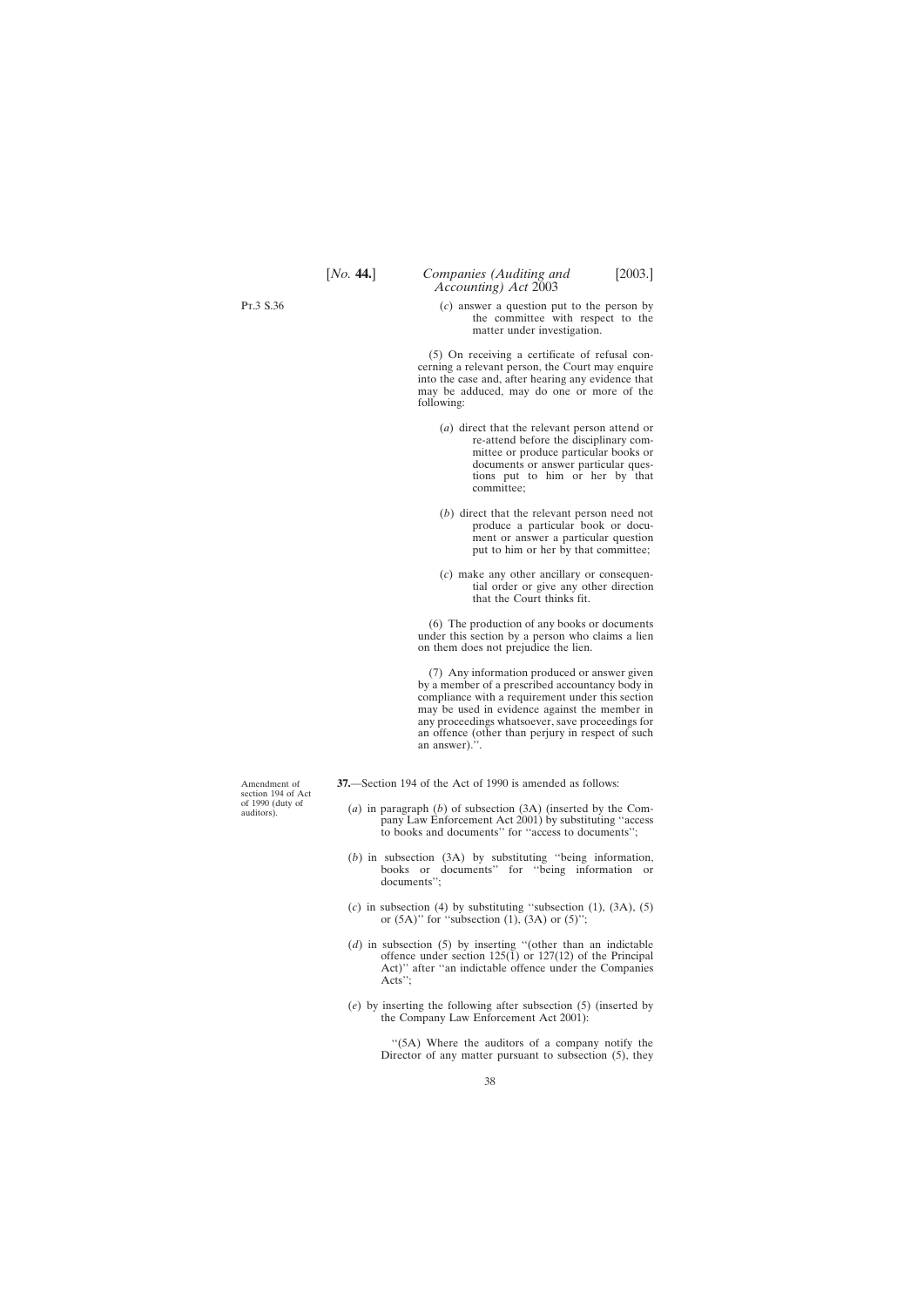<span id="page-38-0"></span>shall, in addition to performing their obligations under Pt.3 S.37 that subsection, if requested by the Director—

- (*a*) furnish the Director with such further information in their possession or control relating to the matter as the Director may require, including further information relating to the details of the grounds on which they formed the opinion referred to in that subsection,
- (*b*) give the Director such access to books and documents in their possession or control relating to the matter as the Director may require, and
- (*c*) give the Director such access to facilities for the taking of copies of or extracts from those books and documents as the Director may require.

(5B) Nothing in this section compels the disclosure by any person of any information that the person would be entitled to refuse to produce on the grounds of legal professional privilege or authorises the inspection or copying of any document containing such information that is in the person's possession.''.

**38.**—The following is substituted for section 198 of the Act of 1990: Amendment of

"Register of 198.—(1) The registrar of companies shall auditors.<br>auditors. maintain a register containing the names of persons or firms that have been notified to him as qualified for appointment as auditor of a company or as public auditor.

- (2) A person shall not—
	- (*a*) act as an auditor of a company or as a public auditor,
	- (*b*) describe himself as an auditor of a company or as a public auditor, or
	- (*c*) so hold himself out as to indicate, or be reasonably understood to indicate, that he is, or is registered as, an auditor of a company or a public auditor,

unless—

- (i) his name is entered, or is deemed under subsection (3) to be entered, in the register of auditors and he holds a valid practising certificate, or
- (ii) he is a member of a firm that holds a valid practising certificate under section 187(1B) and he is deemed under that section to hold a practising certificate.

section 198 of Act of 1990 (register of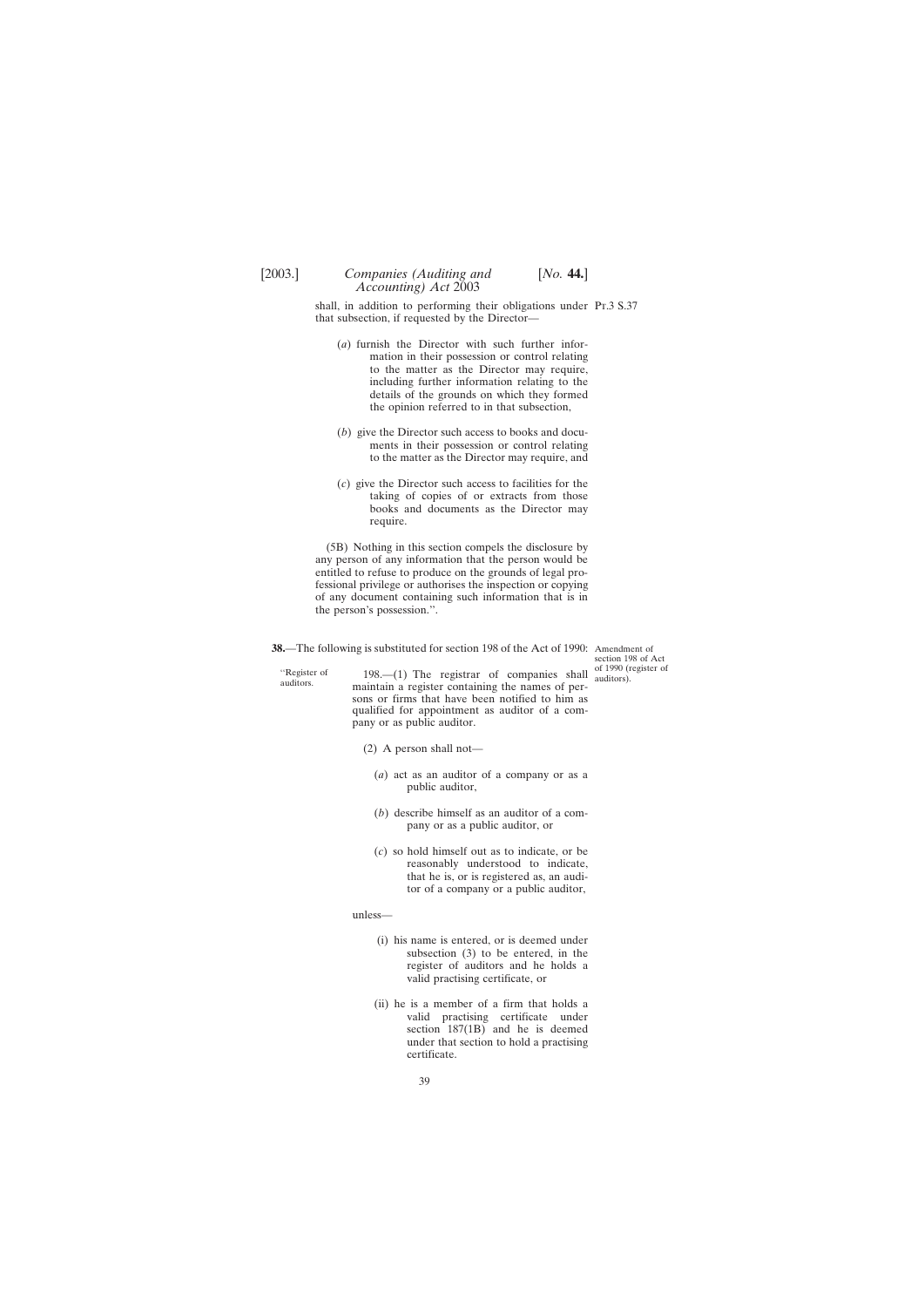<span id="page-39-0"></span>Pt.3 S.38

(3) In the following circumstances, the name of a person is deemed to be entered in the register of auditors:

- (*a*) if the person becomes qualified for appointment as an auditor or is granted an authorisation by the Supervisory Authority under section 187(1) and if the time allowed under section  $200(1)$ ,  $(2)$  or  $(3)$  for forwarding that person's particulars to the registrar of companies has not yet expired;
- (*b*) if the person is entitled to have his name entered in the register of auditors and his particulars have been forwarded to the registrar of companies in accordance with section  $200(1)$ ,  $(2)$  or  $(3)$  but his name has not yet been entered in that register.

(4) This section does not apply to the Comptroller and Auditor-General.

(5) A person who contravenes subsection (2) is guilty of an offence and is liable—

- (*a*) on summary conviction, to a fine not exceeding  $\epsilon$ 2,000 and, for continued contravention, a daily default fine not exceeding  $\epsilon$ 60, and
- (*b*) on conviction on indictment, to a fine not exceeding  $\text{£}12,500$  and, for continued contravention, a daily default fine not exceeding  $\epsilon$ 300.

(6) In this section and sections 199 and 200, 'address' in relation to a person means—

- (*a*) the person's usual business address, and
- (*b*) if the person is a partner or employee of a firm, the name of the firm and the address of its head office.''.

**39.**—Section 199 of the Act of 1990 is amended as follows:

(*a*) by substituting the following for subsection (1):

''(1) Subject to subsection (2), a body of accountants which has been recognised by the Supervisory Authority under section 191 shall, within one month after such recognition, deliver to the registrar of companies, the name and address of each of its members who is qualified for appointment under the Companies Acts as auditor of a company or public auditor.'';

(*b*) in subsection (2) by substituting ''whose recognition is continued under *section 32(2)* of the *Act of 2003*'' for ''whose recognition is renewed'';

Amendment of section 199 of Act of 1990 (provisions concerning register of auditors).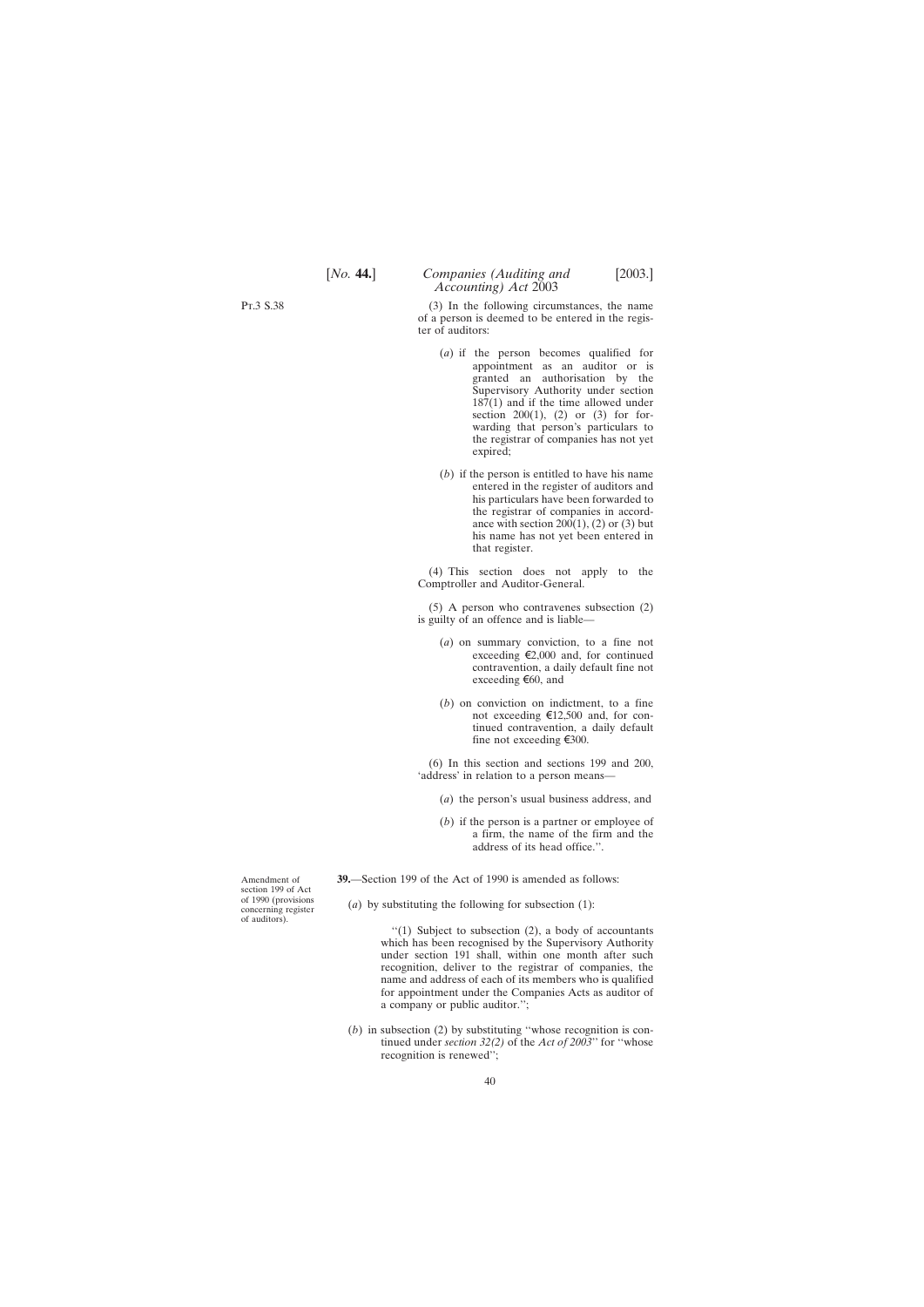<span id="page-40-0"></span>(*c*) by inserting the following after subsection (2):

Pt.3 S.39

"(2A) A body of accountants referred to in subsection (1) or (2) shall, as soon as possible but not later than 6 months after the event, notify the registrar of companies of any change in the particulars previously provided to him under the applicable subsection.'';

(*d*) by inserting the following after subsection (3):

''(3A) A person referred to in subsection (3) or in *section 32(6)* of the *Act of 2003* shall notify the registrar of companies—

- (*a*) at least once in each year during the currency of the authorisation referred to in that subsection or section, as the case may be, of the fact that the person holds the authorisation,
- (*b*) as soon as possible but not later than one month after the event, of any change in the particulars provided by the person to the registrar, and
- (*c*) as soon as possible but not later than one month after ceasing to hold the authorisation, of the occurrence of that event.'';
- (*e*) by substituting the following for subsection (4):

''(4) If default is made in complying with subsection (1) or (2A), the body of accountants concerned shall be guilty of an offence.'';

(*f*) by inserting the following after subsection (4):

''(5) Information required to be delivered to the registrar of companies under this section shall be delivered in such form and manner as that registrar may specify.''.

**40.**—Section 200 of the Act of 1990 is amended as follows:

(*a*) by inserting the following after subsection (2):

''(2A) A body of accountants referred to in subsection (1) or a recognised body of accountants referred to in subsection (2) shall, as soon as possible but not later than 6 months after the event, notify the registrar of companies of any change in the particulars previously provided to him under the applicable subsection.'';

(*b*) by inserting the following after subsection (3):

"(3A) A person referred to in subsection (3) shall notify the registrar of companies—

(*a*) at least once in each year during the currency of the authorisation referred to in that subsection, of the fact that the person holds the authorisation,

Amendment of section 200 of Act of 1990 (duty to keep registrar informed).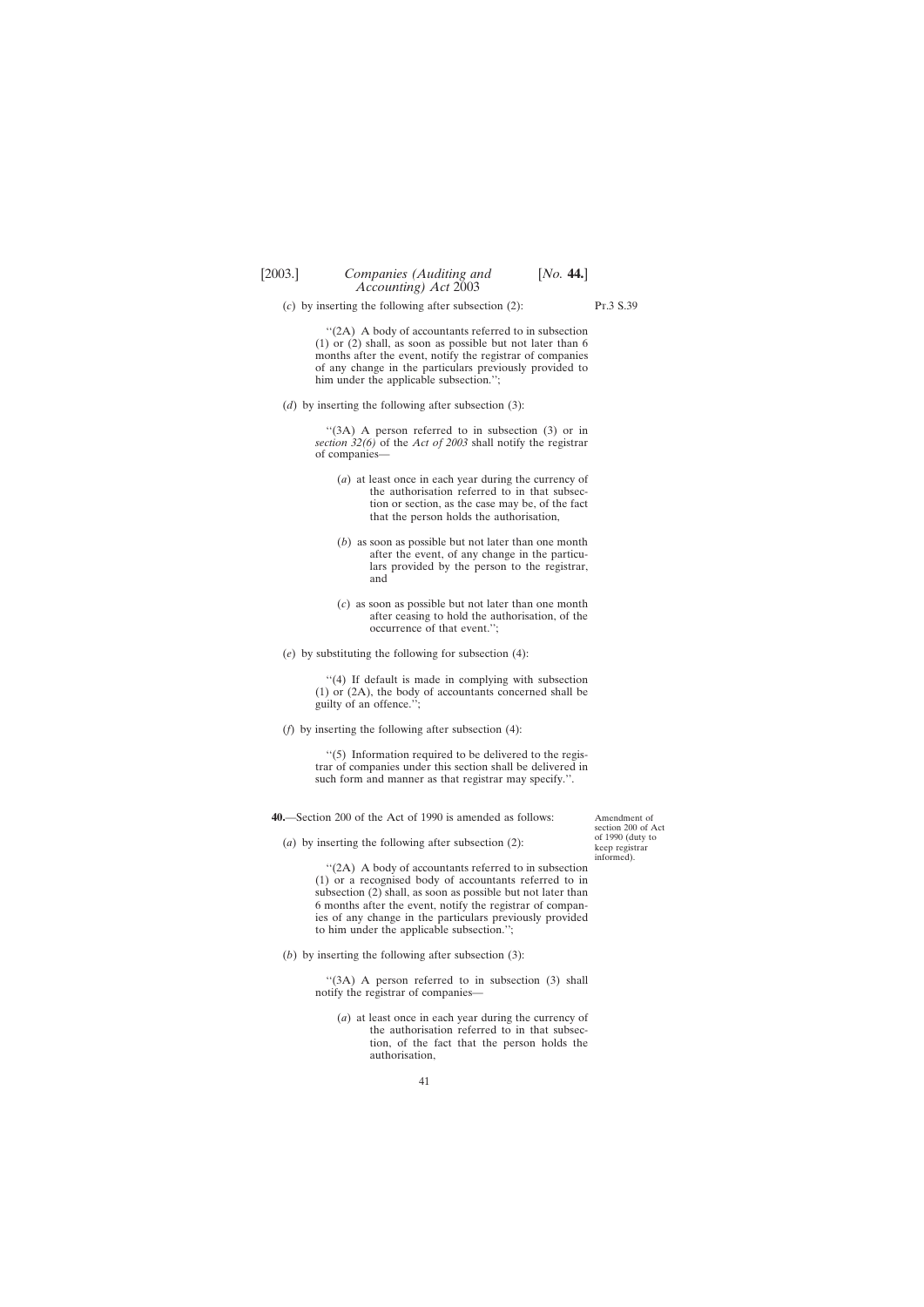<span id="page-41-0"></span>Pt.3 S.40

- (*b*) as soon as possible but not later than one month after the event, of any change in the particulars provided by the person to the registrar, and
- (*c*) as soon as possible but not later than one month after ceasing to hold the authorisation, of the occurrence of that event.'';
- (*c*) by substituting the following for subsection (4):

''(4) If default is made in complying with subsection (1) or (2A), the body of accountants concerned, or the recognised body of accountants concerned, shall be guilty of an offence.'';

(*d*) by inserting the following after subsection (4):

 $\cdot$ (5) Information required to be delivered to the registrar of companies under this section shall be delivered in such form and manner as that registrar may specify.''.

Amendment of Act of 1990 — new section 205A.

**41.**—The Act of 1990 is amended by inserting the following in Part X after section 205:

"Accounting  $205A$ .—(1) In this section—

'accounting standards' means—

- (*a*) statements of accounting standards, and
- (*b*) any written interpretation of those standards,

issued by any body or bodies prescribed by regulation;

'relevant undertaking' means—

- (*a*) a company, or
- (*b*) an undertaking referred to in Regulation 6 of the 1993 Regulations,

but does not include a company or an undertaking of a class exempt under *section 48(1)(j)* of the *Act of 2003* from this section.

- (2) Each relevant undertaking shall ensure—
	- (*a*) that its annual accounts and, where relevant, its group accounts include a statement as to whether they have been prepared in accordance with applicable accounting standards, and
	- (*b*) that any material departure from applicable accounting standards, the effect of the departure and the reasons for it are noted in the annual accounts and, where relevant, in the group accounts.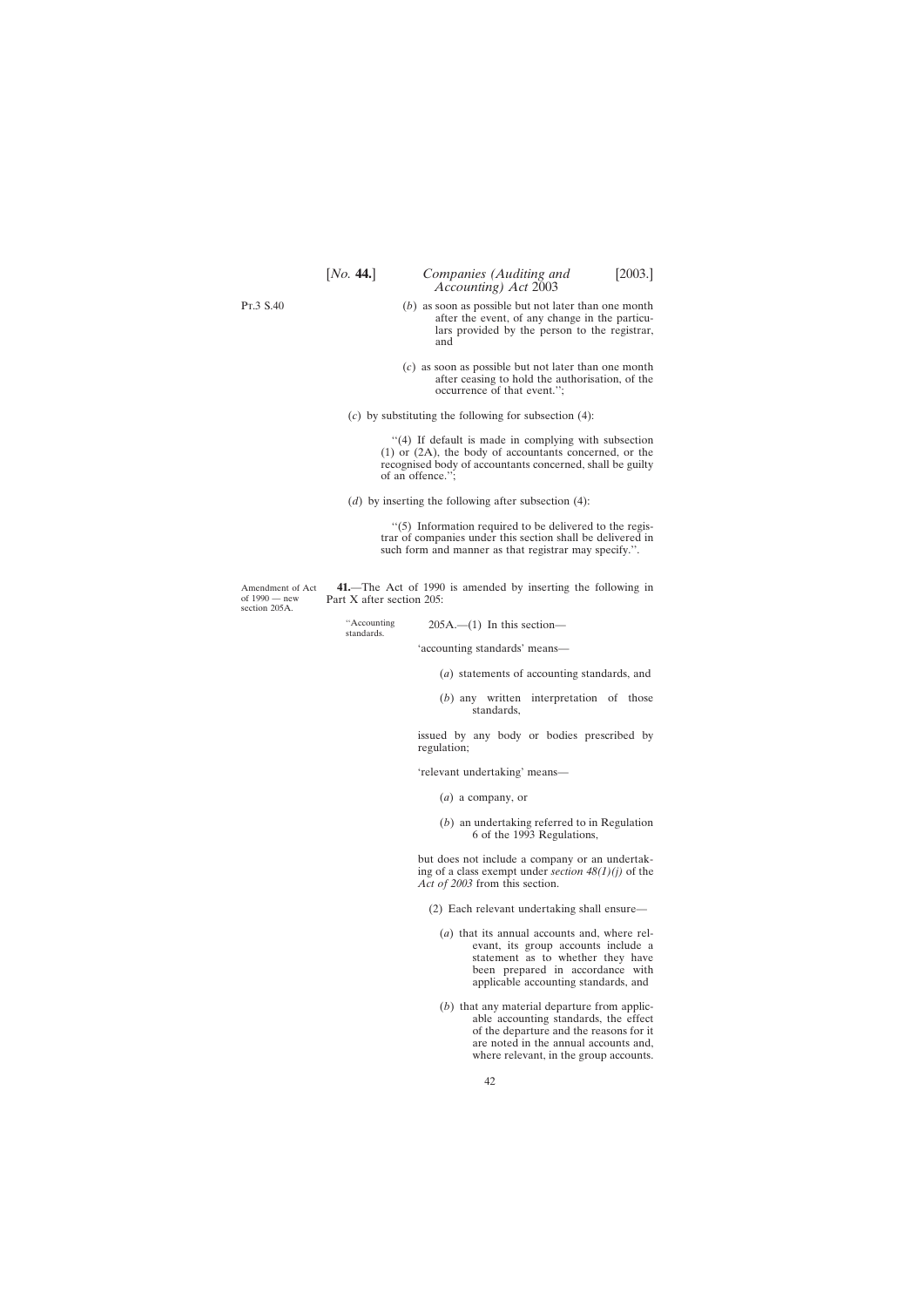<span id="page-42-0"></span>(3) Accounting standards are applicable to a Pt.3 S.41 relevant undertaking's annual accounts and, where relevant, to its group accounts, if those standards are, in accordance with their terms, relevant to its circumstances and those accounts.

(4) Where a relevant undertaking fails to comply with subsection (2), each company or other entity that forms all or part of that undertaking is guilty of an offence.''.

**42.**—The Act of 1990 is amended by inserting the following in Amendment of Act Part X:

of 1990 — new section 205B.

''Audit 205B.—(1) In this section— committee.

'affiliate' in relation to an auditor, means a firm, body corporate or partnership considered under section 182(2) to be an affiliate of the auditor at the relevant time;

'amount of turnover' and 'balance sheet total' have the same meanings as in section 8 of the Companies (Amendment) Act 1986;

'internal audit' means an examination of the internal control system of a public limited company, a large private company or a relevant undertaking that is conducted within the public limited company, large private company or undertaking or otherwise at the request of its audit committee, directors or other officers;

'internal auditor' means a person who conducts an internal audit;

'large private company' means either of the following:

- (*a*) a private company limited by shares that, in both the most recent financial year of the company and the immediately preceding financial year, meets the following criteria:
	- (i) the balance sheet total of that company exceeds for the year—
		- $(A) \in 25,000,000$ , or
		- (B) if an amount is prescribed under *section 48(1)(l)* of the *Act of 2003* for the purpose of this provision, the prescribed amount;
	- (ii) the amount of turnover of that company exceeds for the year—

 $(A) \epsilon 50,000,000$ , or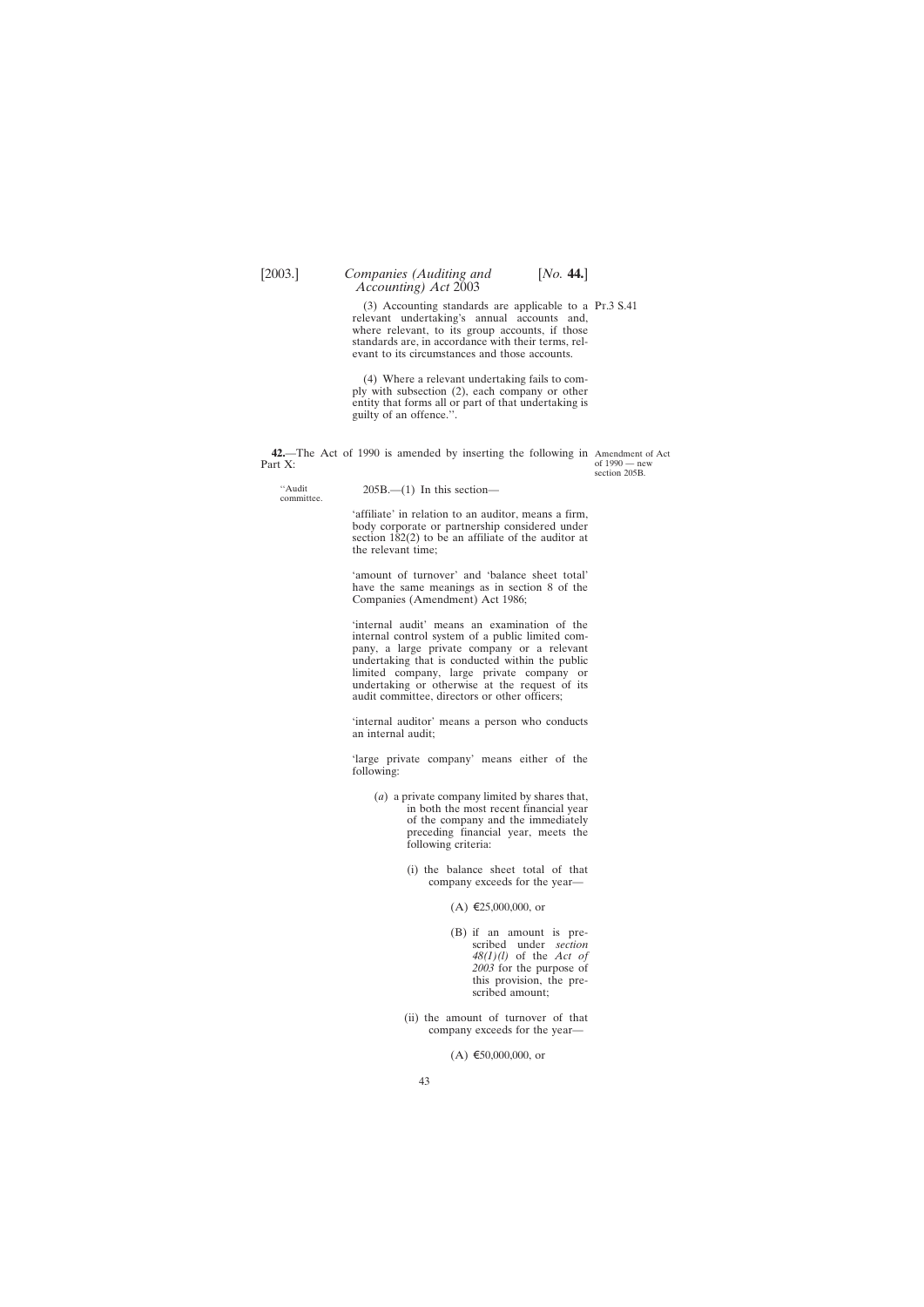# [*No.* **44.**] *Companies (Auditing and* [2003.] *Accounting) Act* 2003

- (B) if an amount is prescribed under *section 48(1)(l)* of the *Act of 2003* for the purpose of this provision, the prescribed amount;
- (*b*) a private company limited by shares if the company and all its subsidiary undertakings together, in both the most recent financial year of that company and the immediately preceding financial year, meet the criteria in paragraph (*a*);

'parent undertaking' and 'subsidiary undertaking' have the same meaning as in the 1992 Regulations;

'relevant undertaking' means either of the following:

- (*a*) an undertaking referred to in Regulation 6 of the 1993 Regulations that, in both the most recent financial year and the immediately preceding financial year of the undertaking, meets the following criteria:
	- (i) the balance sheet total of that undertaking exceeds for the year—
		- $(A)$  €25,000,000, or
		- (B) if an amount is prescribed under *section 48(1)(l)* of the *Act of 2003* for the purpose of this provision, the prescribed amount;
	- (ii) the amount of turnover of that undertaking exceeds for the year—

 $(A) \epsilon 50,000,000$ , or

- (B) if an amount is prescribed under *section 48(1)(l)* of the *Act of 2003* for the purpose of this provision, the prescribed amount;
- (*b*) an undertaking referred to in Regulation 6 of the 1993 Regulations if that undertaking and all of its subsidiary undertakings together, in both the most recent financial year and the immediately preceding financial year of the parent undertaking, meet the criteria in paragraph (*a*).

Pt.3 S.42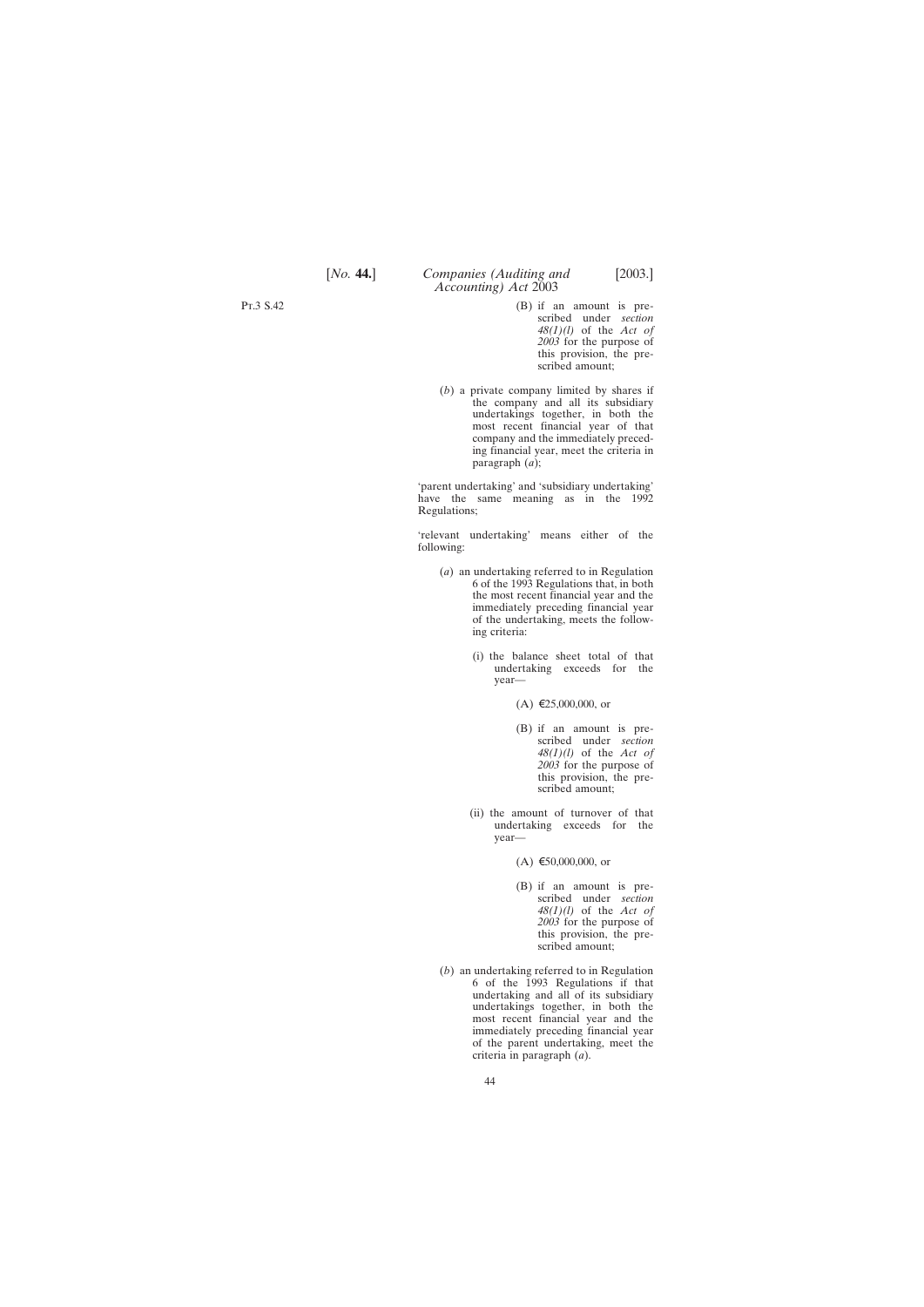(2) Subject to subsection (16), the board of Pt.3 S.42directors of a public limited company (whether listed or unlisted) shall establish and adequately resource a committee of directors, to be known as the audit committee, with the following responsibilities:

- (*a*) reviewing, before they are presented to the board of directors for approval—
	- (i) the company's annual accounts, and
	- (ii) if the company is a parent undertaking, the group accounts of the group of undertakings of which the company is the parent undertaking;
- (*b*) determining whether the annual accounts so reviewed comply with section 205A(2) and whether, in the committee's opinion, they give at the end of the financial year a true and fair view of—
	- (i) the state of affairs of the company, and
	- (ii) the profit or loss of the company, even if, by virtue of section 3(2) of the Companies (Amendment) Act 1986, section 3(1) of that Act does not apply to the company's profit and loss account;
- (*c*) determining whether the group accounts so reviewed comply with section 205A(2) and whether, in the committee's opinion, they give at the end of the financial year a true and fair view of—
	- (i) the state of affairs of the group of undertakings of which the company is the parent undertaking, and
	- (ii) the profit or loss of that group;
- (*d*) recommending to the board of directors whether or not to approve the annual accounts and group accounts so reviewed;
- (*e*) determining, at least annually, whether in the committee's opinion, the company has kept proper books of account in accordance with section 202;
- (*f*) reviewing, before its approval by the board of directors, the statement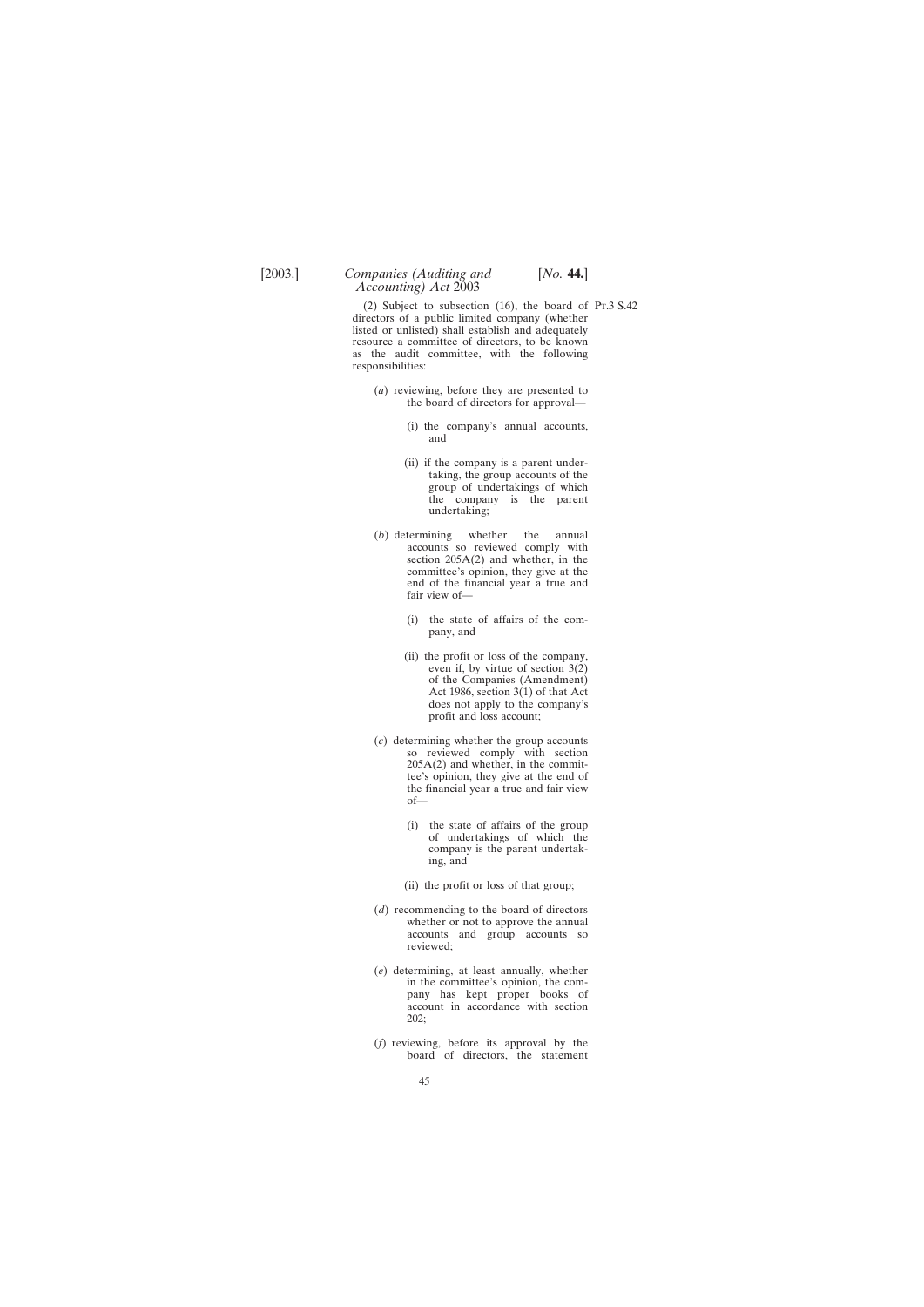Pt.3 S.42

required to be made under section  $20\bar{5}E(5)$  and (6);

- (*g*) determining whether, in the committee's opinion, the statement so reviewed—
	- (i) complies with section 205E(5) and (6), and
	- (ii) is fair and reasonable and is based on due and careful enquiry;
- (*h*) recommending to the board of directors whether or not to approve a statement reviewed under paragraph (*f*);
- (*i*) advising the board of directors as to the recommendation to be made by the board to the shareholders concerning the appointment of the company's auditor;
- (*j*) monitoring the performance and quality of the auditor's work and the audi-<br>tor's independence from the independence from the company;
- (*k*) obtaining from the auditor up to date information to enable the committee to monitor the company's relationship with the auditor, including, but not limited to, information relating to the auditor's affiliates;
- (*l*) recommending whether or not to award contracts to the auditor or an affiliate of the auditor for non-audit work;
- (*m*) satisfying itself that the arrangements made and the resources available for internal audits are in the committee's opinion suitable;
- (*n*) reporting, as part of the report under section 158 of the Principal Act, on the committee's activities for the year, including, but not limited to, the discharge of its responsibilities under paragraph (*j*);
- (*o*) performing any additional functions prescribed by regulation under *section 48(1)(m)* of the *Act of 2003*;
- (*p*) performing any other functions relating to the company's audit and financial management that are delegated to it by the board of directors.

(3) Subject to subsection (16), the board of directors of each large private company and of each relevant undertaking shall either—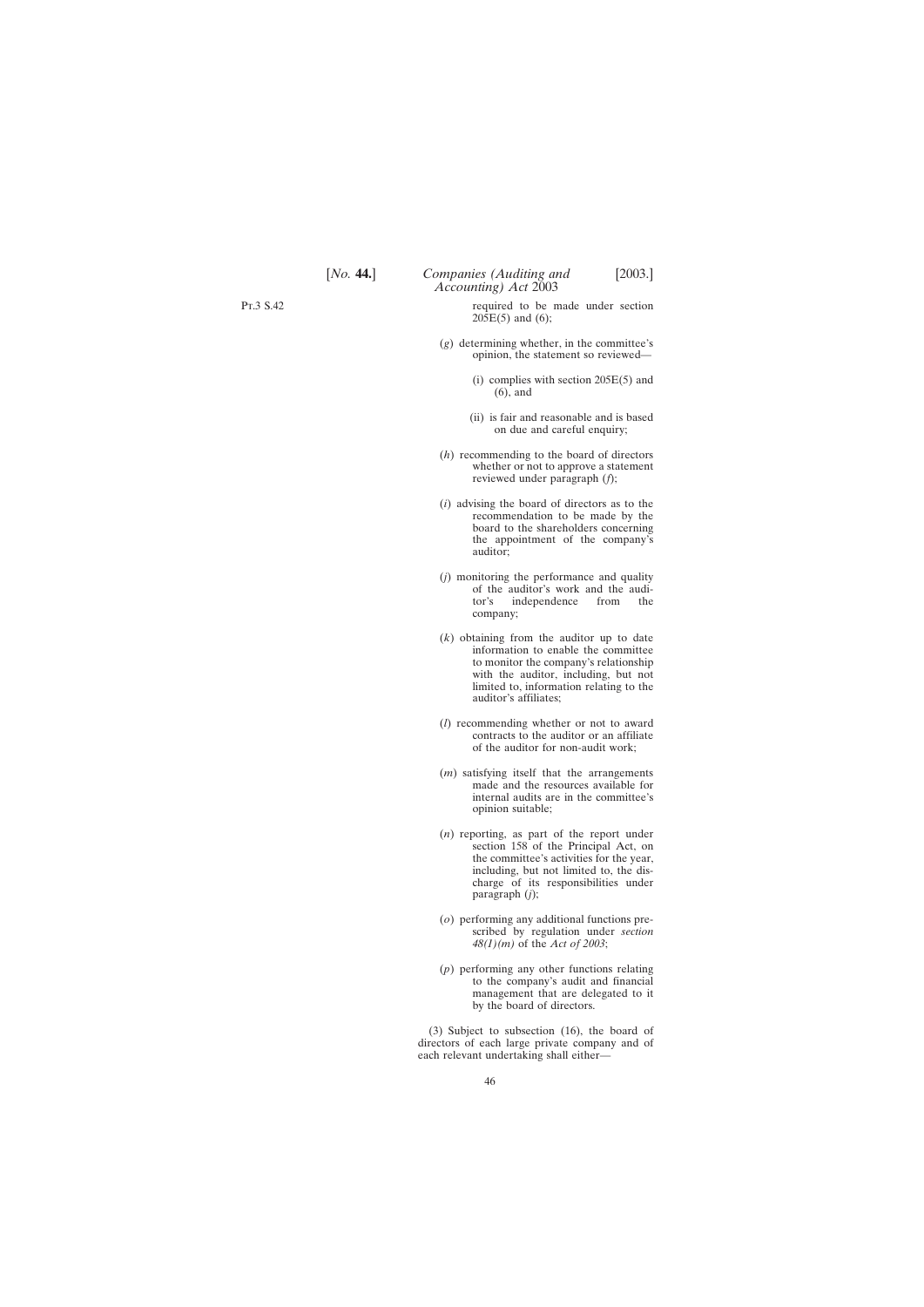- (*a*) establish an audit committee that—
- Pt.3 S.42
- (i) has all or some of the responsibilities specified in subsection (2), and
- (ii) subject to subsection (8), otherwise meets the requirements of this section,

or

(*b*) decide not to establish an audit committee.

(4) The board of directors of each large private company and of each relevant undertaking to which subsection (3) applies shall state in their report under section 158 of the Principal Act—

- (*a*) whether the company or undertaking, as the case may be, has established an audit committee or decided not to do so,
- (*b*) if the company or undertaking, as the case may be, has established an audit committee, whether it has only some of the responsibilities specified in subsection (2), and
- (*c*) if the company or undertaking, as the case may be, has decided not to establish an audit committee, the reasons for that decision.

(5) For the purpose of applying subsection (2) to a large private company or relevant undertaking that decides under subsection  $(3)(a)$  to establish an audit committee with some or all of the responsibilities specified in subsection (2)—

- (*a*) a reference in any applicable paragraph of subsection (2) to a public limited company or the company is to be construed as a reference to the large private company or relevant undertaking, as the case may be, and
- (*b*) subsection (2) applies to the extent specified by the large private company or the relevant undertaking with any other modifications necessary for that purpose.

(6) The audit committee is to consist of such directors as the board of directors concerned thinks fit, provided, subject to subsection (8), both of the following requirements are met:

(*a*) the committee consists of not fewer than 2 members;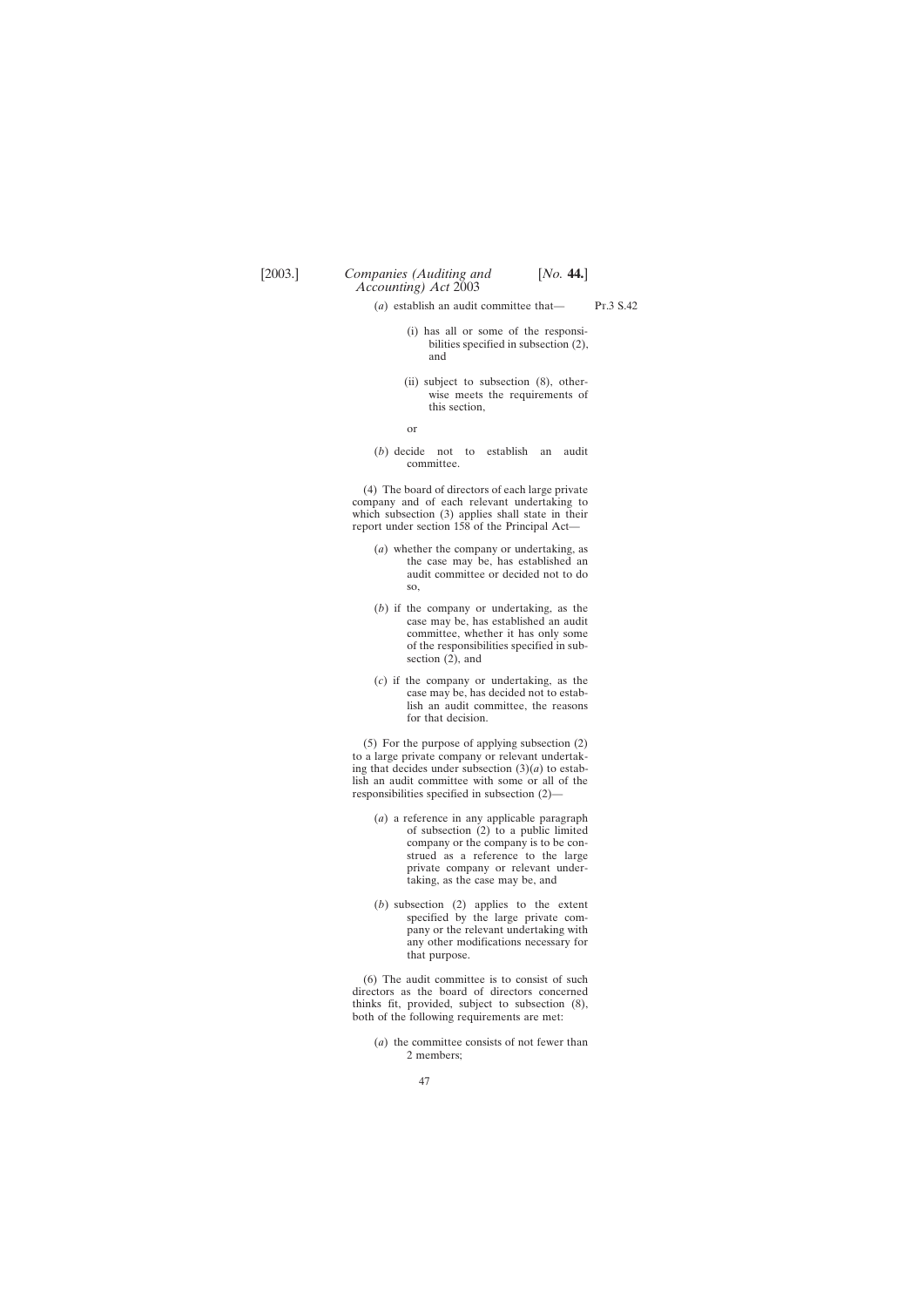(*b*) all those appointed to the committee qualify under subsection (7).

(7) A director qualifies for appointment to the audit committee unless he or she—

- (*a*) is, or was at any time during the 3 years preceding appointment to the committee—
	- (i) an employee of the company or undertaking concerned, or
	- (ii) an employee of any subsidiary of the company concerned or of a subsidiary undertaking of the undertaking concerned,

or

(*b*) is the chairperson of the board of directors.

(8) The requirements specified in paragraphs (*a*) and (*b*) of subsection  $(6)$  do not apply if-

- (*a*) only one director on the board of directors of the company or undertaking concerned qualifies under subsection (7),
- (*b*) that director—
	- (i) is appointed as the sole member of the audit committee, or
	- (ii) is appointed as the chairperson of an audit committee consisting of not more than 2 members (including the chairperson) and has, in the case of an equal division of votes, a second or casting vote,
- (*c*) any conditions prescribed under *section 48(1)(m)* of the *Act of 2003* are met, and
- (*d*) the directors of the company or undertaking concerned state in their report under section 158 of the Principal Act the reasons for the company's or undertaking's exemption from those requirements.

(9) Written terms of reference concerning the audit committee's role in the audit and financial management of the company or relevant undertaking concerned shall—

(*a*) be prepared and approved by the board of directors,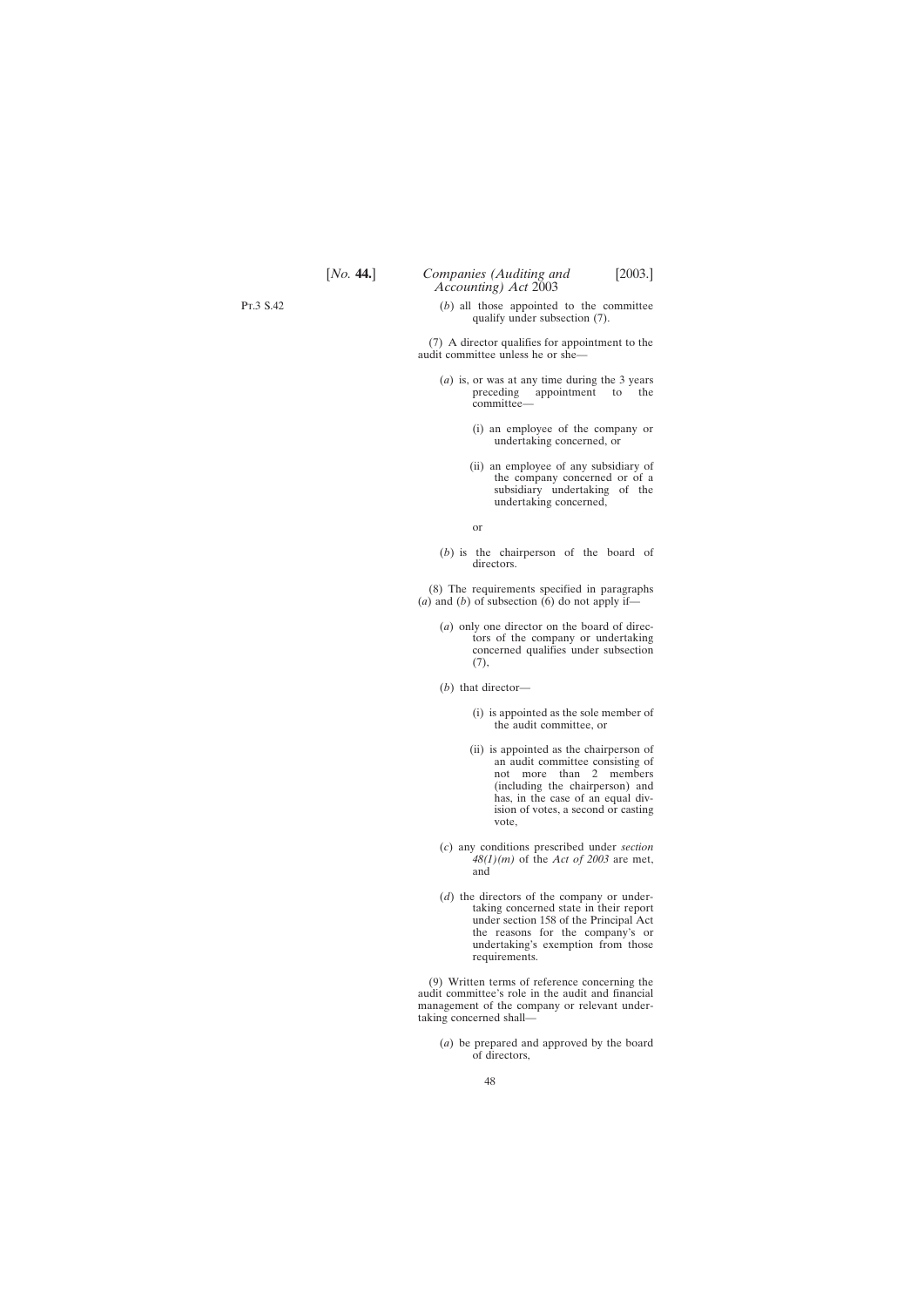- (*b*) be submitted for the information of the Pt.3 S.42shareholders of the company or undertaking concerned at its annual general meeting, and
- (*c*) be reviewed each year by the board of directors.

(10) Without limiting the matters that may be included under subsection (9), the terms of reference must—

- (*a*) specify how the audit committee will discharge its responsibilities, and
- (*b*) provide for a programme of separate and joint meetings with the management, auditor and internal auditor of the company or undertaking concerned.

(11) Subsection (9) applies also in relation to any amendments of the audit committee's terms of reference.

(12) Where the board of directors of a public limited company to which subsection (2) applies fails to establish an audit committee that is constituted in accordance with this section, each director to whom the failure is attributable is guilty of an offence.

(13) Where a director of a large private company or relevant undertaking to which subsection (3) applies fails to take all reasonable steps to comply with the requirements of subsection (4), the director is guilty of an offence.

(14) A reference in this section to the directors of a relevant undertaking is to be construed in the case of an undertaking that does not have a board of directors as a reference to the corresponding persons appropriate to that undertaking.

(15) For the purpose of applying this section to a partnership that is referred to in Regulation 6 of the 1993 Regulations and that is a relevant undertaking—

- (*a*) the partnership is to be treated as though it were a company formed and registered under the Companies Acts,
- (*b*) a reference in this section to a report under section 158 of the Principal Act is to be construed as a reference to a report under Regulation 14 of the 1993 Regulations, and
- (*c*) this section applies with any other modifications necessary for that purpose.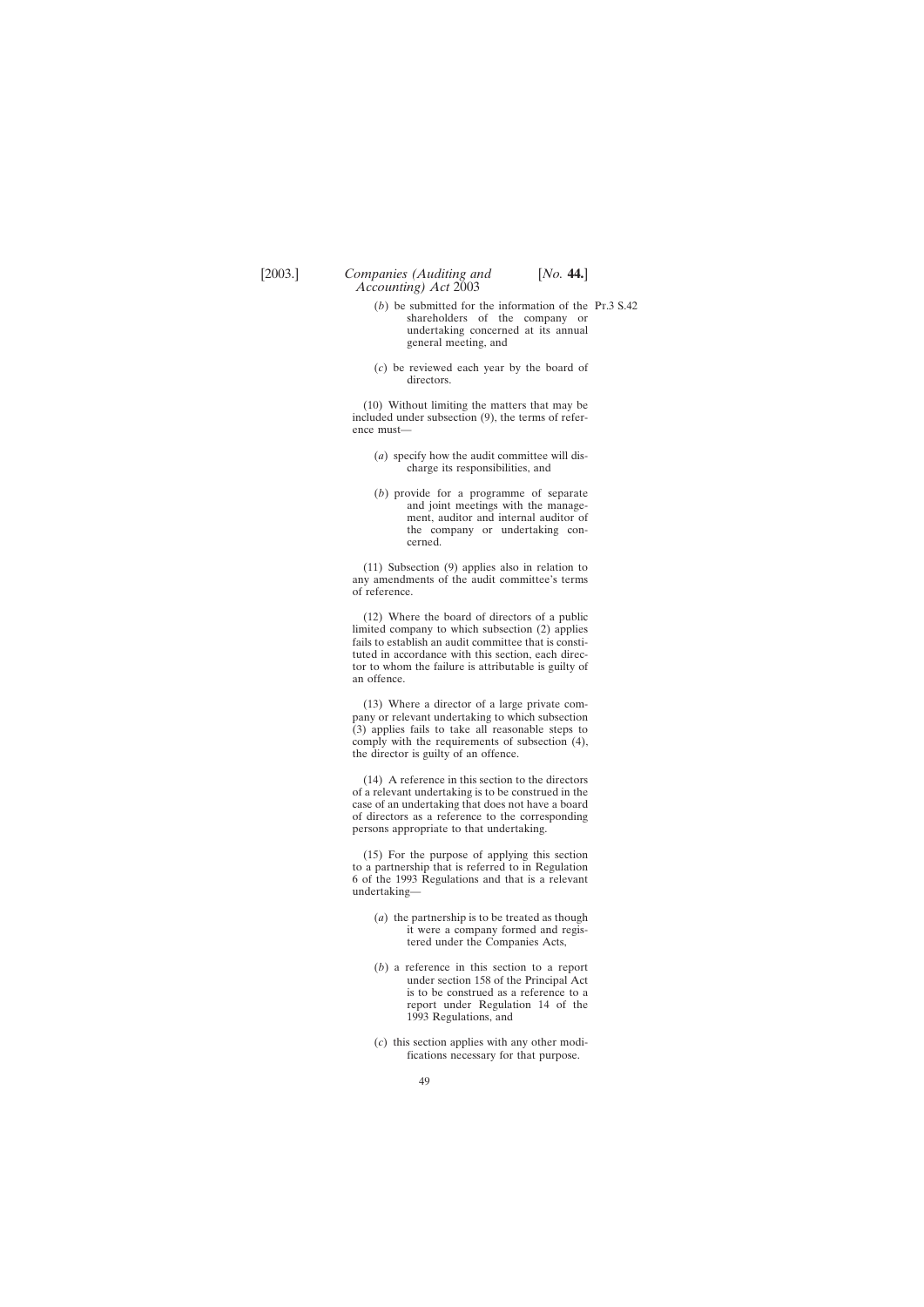<span id="page-49-0"></span>Pt.3 S.42

(16) This section does not apply to—

*Accounting) Act* 2003

- (*a*) a public limited company that is a wholly owned subsidiary undertaking of another public limited company, or
- (*b*) any company or undertaking of a class exempted under *section 48(1)(j)* of the *Act of 2003* from the application of this section.''.

**43.**—The Act of 1990 is amended by inserting the following in Part X:

''Disclosure of 205C.—(1) In this section 'relevant undertak-<br>accounting ing' means—

- (*a*) a company, or
- (*b*) an undertaking referred to in Regulation 6 of the 1993 Regulations,

but does not include a company or an undertaking of a class exempted under *section 48(1)(j)* of the *Act of 2003* from this section;

(2) A relevant undertaking shall disclose in the notes to its annual accounts the accounting policies adopted by the undertaking in determining—

- (*a*) the items and amounts to be included in its balance sheet, and
- (*b*) the amounts in its profit and loss account.

(3) The accounting policies that a relevant undertaking is required to disclose under this section include, but are not limited to, those relating to the depreciation and diminution in the value of its assets.

(4) Where a relevant undertaking fails to comply with subsection (2), each company or other entity that forms all or part of that undertaking is guilty of an offence.''.

**44.**—The Act of 1990 is amended by inserting the following in Part X:

"Disclosure of 205D.—(1) In this section—<br>remuneration<br>for audit audit

for audit, audit-<br>related and non-<br>audit work. body corporate or partnership considered under body corporate or partnership considered under section 182(2) to be an affiliate of the auditor;

> 'audit committee' means the committee established under section 205B;

> 'audit-related work' means work required by any relevant undertaking, body or person to be done

Amendment of Act of 1990 — new section 205C.

Amendment of Act of 1990 — new section 205D.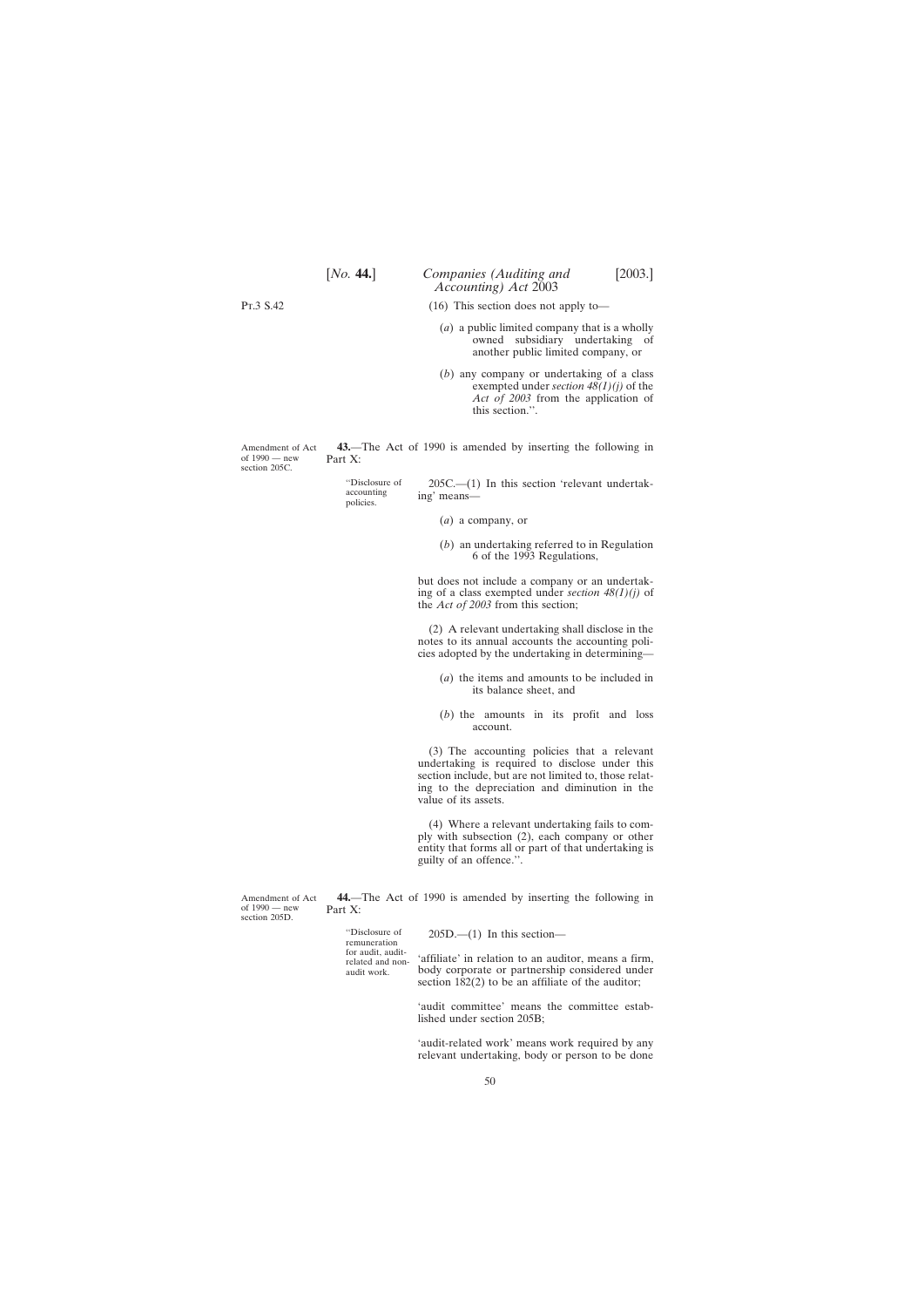by an auditor of the relevant undertaking by vir-Pt.3 S.44tue of his or her position as auditor of that undertaking, but does not include audit work;

'audit work' means—

- (*a*) in relation to a relevant undertaking other than a partnership referred to in Regulation 6 of the 1993 Regulations, work required to fulfil the duties imposed under section 193 of this Act on an auditor of a company, and
- (*b*) in relation to a partnership referred to in Regulation 6 of the 1993 Regulations, work required to fulfil the duties imposed under Regulation 22 of those Regulations on an auditor appointed by the partners;

'connected undertaking', in relation to a relevant undertaking, means an undertaking that under the 1992 Regulations, or under those Regulations as applied by Regulation 9 of the 1993 Regulations, is—

- (*a*) a subsidiary undertaking of the relevant undertaking,
- (*b*) a joint venture of the relevant undertaking proportionally consolidated in accordance with Regulation 32 of the 1992 Regulations, or
- (*c*) an associated undertaking of the relevant undertaking;

'firm' means a firm that qualifies for appointment as auditor of a company or as a public auditor under section  $187(1\overline{A})$ ;

'non-audit work' means work other than audit work or audit-related work;

'relevant undertaking' means—

- (*a*) a company, or
- (*b*) an undertaking referred to in Regulation 6 of the 1993 Regulations,

but does not include a company or an undertaking of a class exempted under *section 48(1)(j*) of the *Act of 2003* from this section;

'remuneration' includes benefits in kind and payments in cash.

(2) Subject to subsection (5), a relevant undertaking shall disclose in the notes to its annual accounts relating to each financial year beginning on or after the commencement of this section the following information: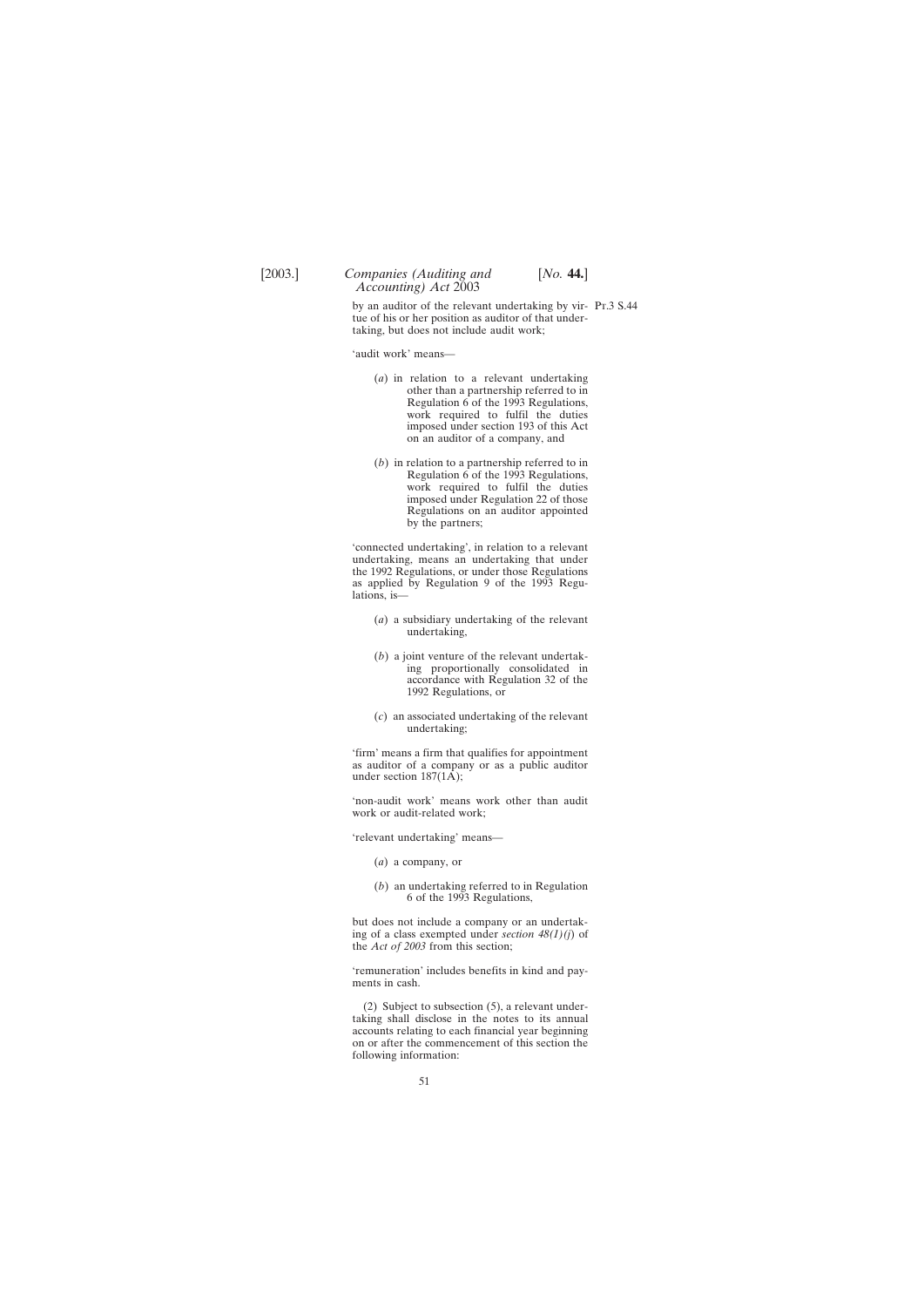- (*a*) the remuneration for all work in each category specified in subsection (3) that was carried out for the relevant undertaking or a connected undertaking of the relevant undertaking, during that financial year—
	- (i) by an auditor of the relevant undertaking, and
	- (ii) by any firm or individual that, at any time during the financial year, was an affiliate of the auditor;
- (*b*) the remuneration for all work in each category specified in subsection (3) that was carried out for the relevant undertaking or a connected undertaking of the relevant undertaking, during the preceding financial year—
	- (i) by an auditor of the relevant undertaking, and
	- (ii) by any firm or individual that, at any time during the financial year, was an affiliate of the auditor;
- (*c*) where the remuneration referred to in paragraph (*a*) or (*b*) is for non-audit work, the nature of the work;
- (*d*) where all or part of the remuneration referred to in paragraph (*a*) or (*b*) is in the form of a benefit in kind, the nature and estimated monetary value of the benefit.

(3) Remuneration must be disclosed under subsection (2) for each of the following categories of work carried out as described in that subsection:

- (*a*) audit work;
- (*b*) audit-related work;
- (*c*) non-audit work.

(4) Where the auditor of a relevant undertaking is a firm, any work carried out by a partner in the firm is considered for the purposes of this section to have been carried out by the auditor.

(5) The disclosure requirements of this section apply in relation to a financial year of the relevant undertaking only if—

(*a*) the aggregate of the remuneration for all work in each specified category that

Pt.3 S.44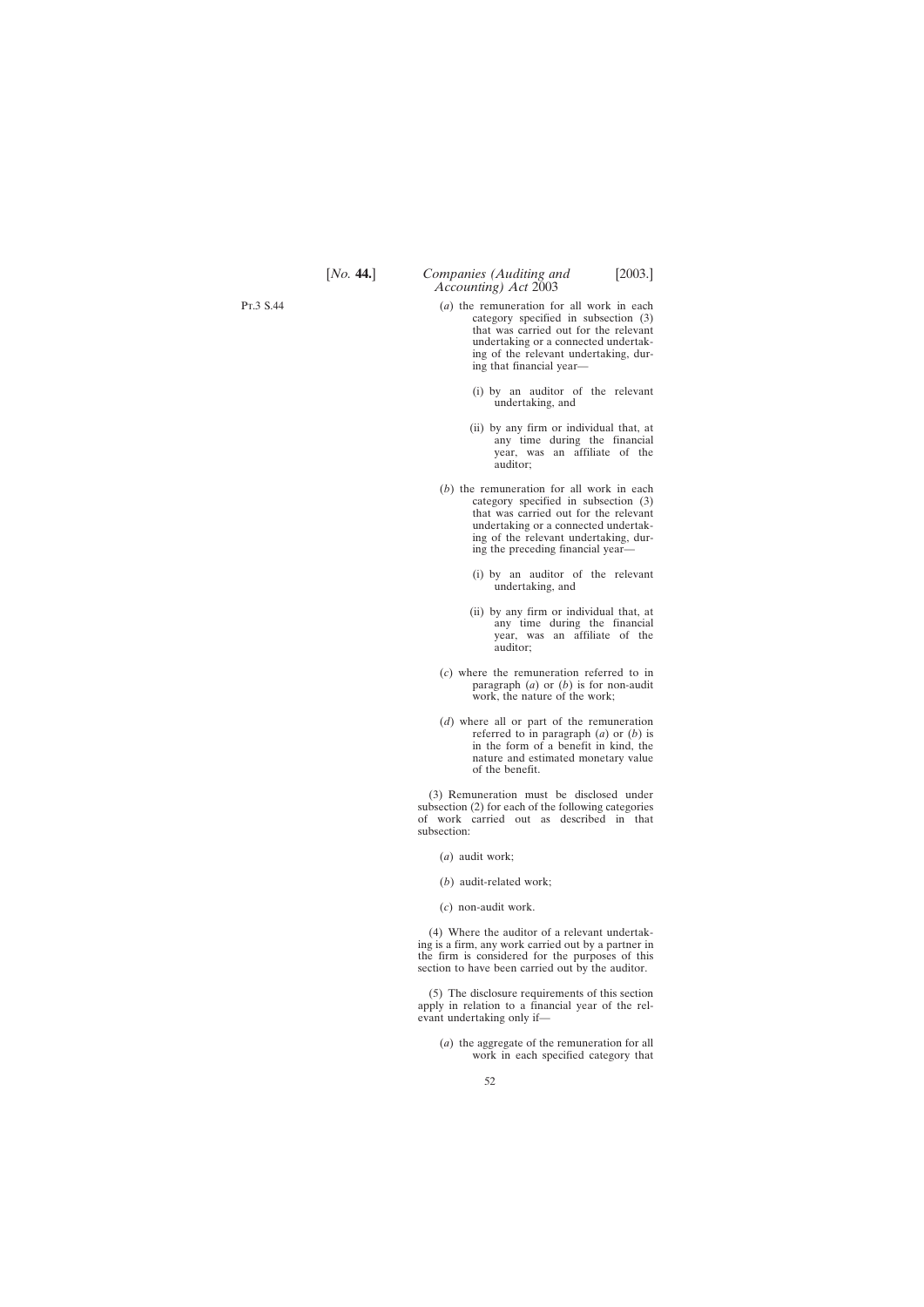was carried out as described in sub-Pt.3 S.44section  $(2)(a)$  in that financial year exceeds  $\epsilon 1,000$ , and

(*b*) the aggregate of the remuneration for all work in each specified category that was carried out as described in subsection  $(2)(b)$  in the preceding financial year exceeds  $\epsilon$ 1,000.

*Accounting) Act* 2003

(6) Where the remuneration required to be disclosed by a relevant undertaking in respect of a financial year for non-audit work exceeds the aggregate of the remuneration required to be disclosed in respect of that year for audit work and audit-related work, the audit committee shall state in its report for that year under section  $205B(2)(m)$ 

- (*a*) whether it has satisfied itself that the carrying out of the non-audit work by the auditor or an affiliate of the auditor has not affected the auditor's independence from the relevant undertaking, and
- (*b*) if it has satisfied itself to that effect, the reasons for the decision to have the non-audit work carried out by the auditor or an affiliate of the auditor.

(7) Subsection (6) applies also where the relevant undertaking has no audit committee, but in that case the required statement shall be made by the directors in their report under section 158 of the Principal Act.

(8) Where more than one firm or individual has been appointed as the auditor of a relevant undertaking in a single financial year, separate disclosure in respect of the remuneration of each of them and of their affiliates must be provided in the notes to the company's annual accounts.

(9) The auditor of a relevant undertaking shall provide the directors of that undertaking with the information necessary to enable the auditor's affiliates to be identified for the purposes of this section.

(10) Where a relevant undertaking fails to comply with subsection  $(2)$ ,  $(3)$  or  $(8)$ , each company or other entity that forms all or part of that undertaking is guilty of an offence.

(11) Where the audit committee of a relevant undertaking fails to comply with subsection (6) or the directors of a relevant undertaking fail to comply with that subsection as applied by subsection (7), each member of the committee or each director of the undertaking, as the case may be, to whom the failure is attributable is guilty of an offence.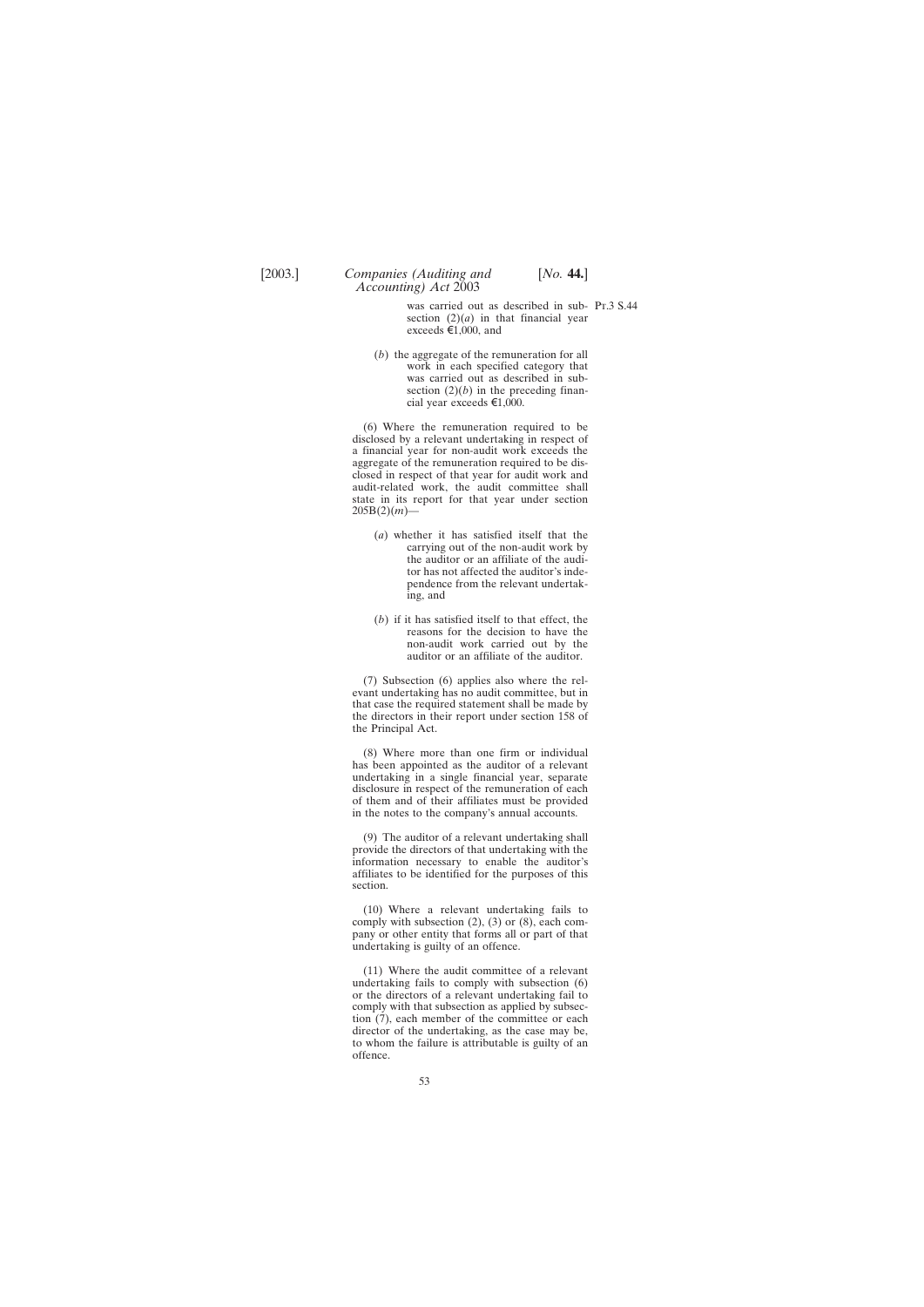<span id="page-53-0"></span>Pt.3 S.44

Amendment of Act of 1990 — new sections 205E and

205F.

(12) Where an auditor fails to comply with subsection (9), the auditor is guilty of an offence.

(13) Section 205B(14) applies in relation to any reference in this section to the directors of a relevant undertaking and section 205B(15) applies for the purpose of applying this section to a partnership.''.

**45.**—The Act of 1990 is amended by inserting the following in Part X:

''Directors' 205E.—(1) In this section— compliance

statement and 'amount of turnover' and 'balance sheet total' related statement. have the same meanings as in section 8 of the Companies (Amendment) Act 1986;

> 'relevant obligations', in relation to a company, means the company's obligations under—

- (*a*) the Companies Acts,
- (*b*) tax law, and
- (*c*) any other enactments that provide a legal framework within which the company operates and that may materially affect the company's financial statements;

'tax law' means—

- (*a*) the Customs Acts,
- (*b*) the statutes relating to the duties of excise and to the management of those duties,
- (*c*) the Tax Acts,
- (*d*) the Capital Gains Tax Acts,
- (*e*) the Value-Added Tax Act 1972 and the enactments amending or extending that Act,
- (*f*) the Capital Acquisitions Tax Act 1976 and the enactments amending or extending that Act,
- (*g*) the statutes relating to stamp duty and to the management of that duty, and
- (*h*) any instruments made under an enactment referred to in any of paragraphs (*a*) to (*g*) or made under any other enactment and relating to tax.
- (2) This section applies to—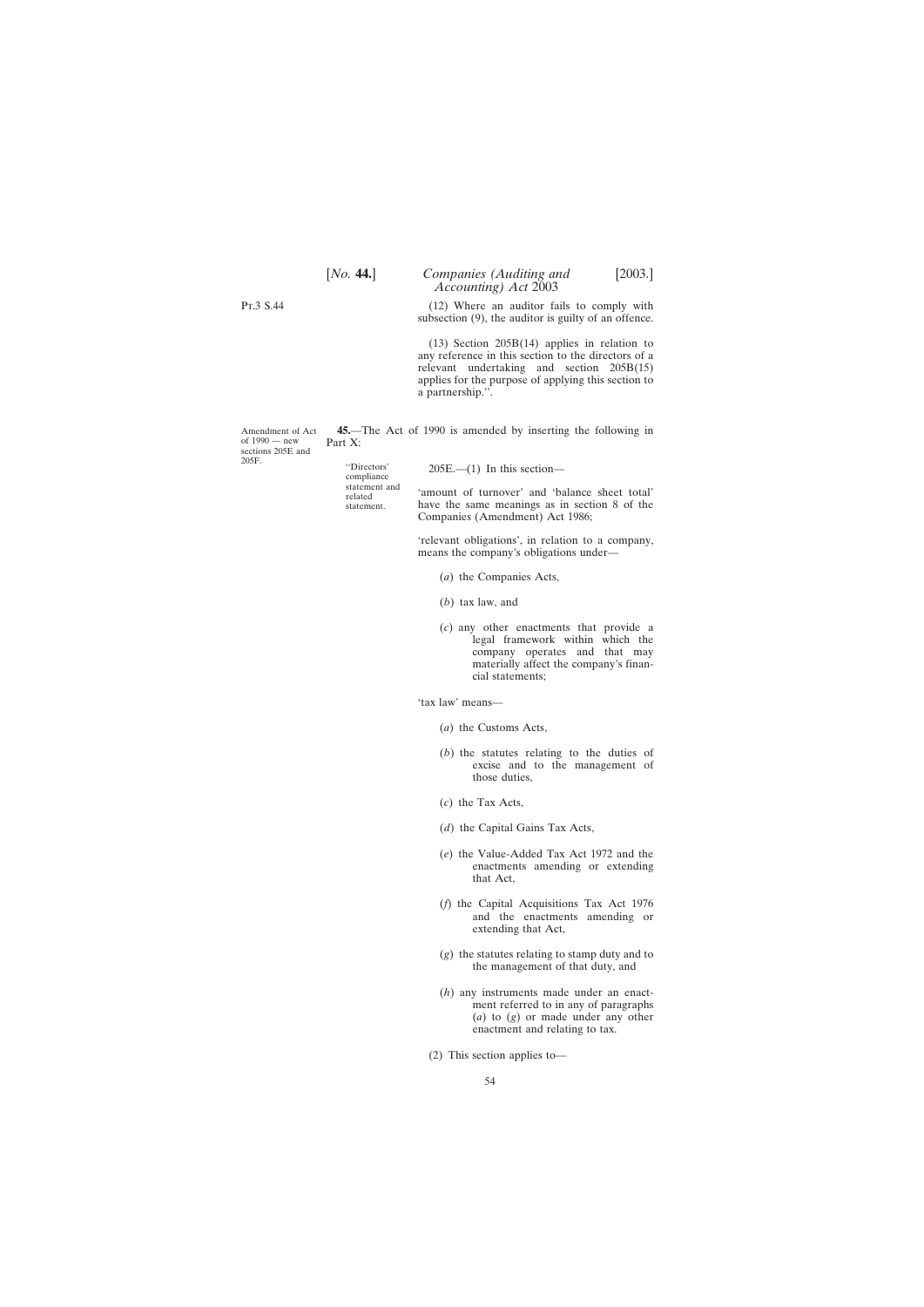- (*a*) a public limited company (whether listed Pt.3 S.45or unlisted), and
- (*b*) a private company limited by shares,

but it does not apply to a company referred to in paragraph  $(a)$  or  $(b)$  that is of a class exempted under *section 48(1)(j)* of the *Act of 2003* from this section or to a company referred to in paragraph (*b*) while that company qualifies for an exemption under subsection (9).

(3) The directors of a company to which this section applies shall, as soon as possible after the commencement of this section or after this section becomes applicable to the company, prepare or cause to be prepared a directors' compliance statement containing the following information concerning the company:

- (*a*) its policies respecting compliance with its relevant obligations;
- (*b*) its internal financial and other procedures for securing compliance with its relevant obligations;
- (*c*) its arrangements for implementing and reviewing the effectiveness of the policies and procedures referred to in paragraphs  $(a)$  and  $(b)$ .

(4) The directors' compliance statement (including any revisions) must—

- (*a*) be in writing,
- (*b*) be submitted for approval by the board of directors,
- (*c*) at least once in every 3 year period following its approval by the board, be reviewed and, if necessary, revised by the directors, and
- (*d*) be included in the directors' report under section 158 of the Principal Act.

(5) The directors of a company to which this section applies shall also include in their report under section 158 of the Principal Act a statement—

- (*a*) acknowledging that they are responsible for securing the company's compliance with its relevant obligations,
- (*b*) confirming that the company has internal financial and other procedures in place that are designed to secure compliance with its relevant obligations, and, if this is not the case, specifying the reasons, and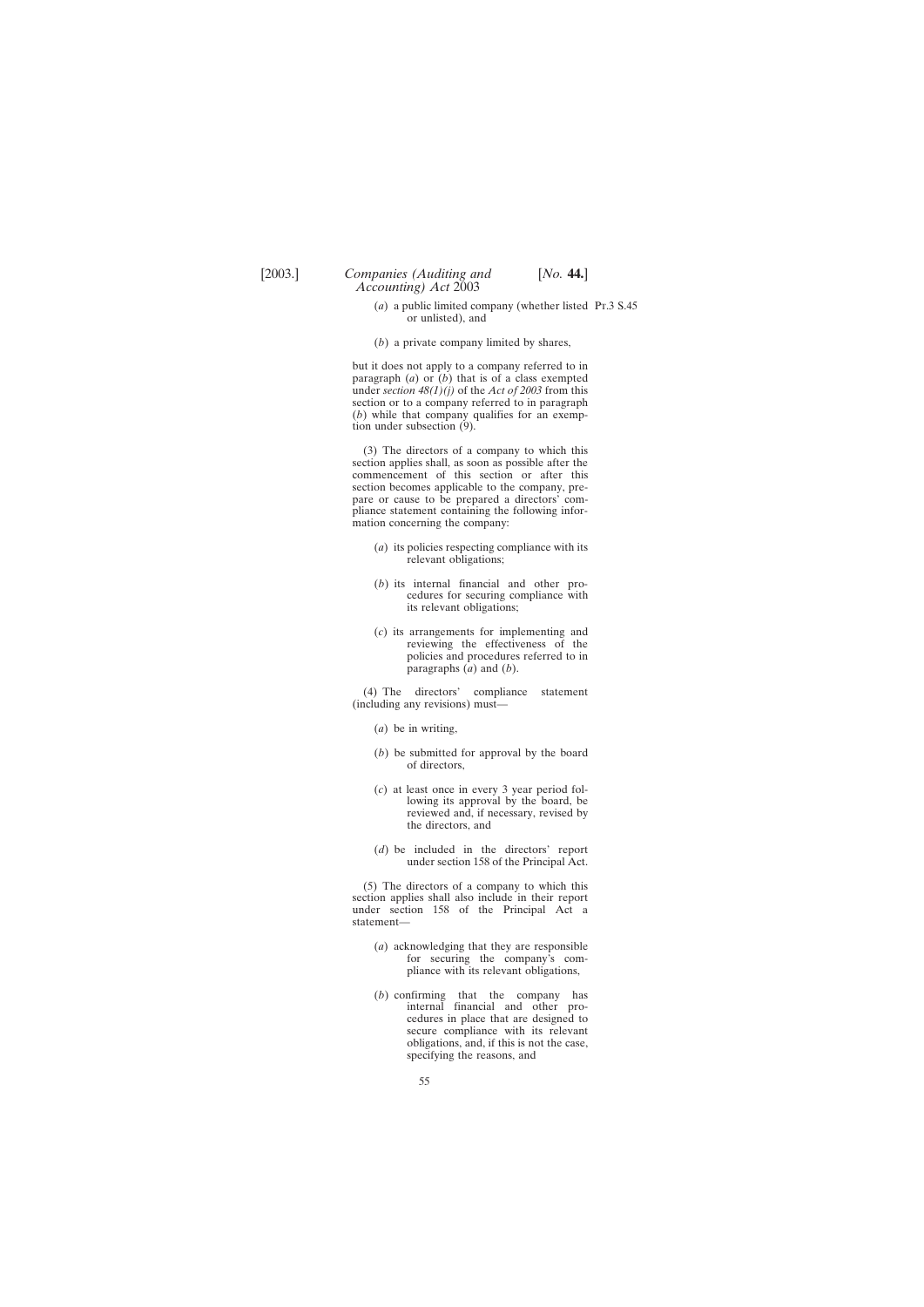(*c*) confirming that the directors have reviewed the effectiveness of the procedures referred to in paragraph (*b*) during the financial year to which the report relates, and, if this is not the case, specifying the reasons.

(6) In addition, the directors of a company to which this section applies shall in the statement required under subsection (5)—

- (*a*) specify whether, based on the procedures referred to in that subsection and their review of those procedures, they are of the opinion that they used all reasonable endeavours to secure the company's compliance with its relevant obligations in the financial year to which the annual report relates, and
- (*b*) if they are not of that opinion, specify the reasons.

(7) For the purposes of this section, a company's internal financial and other procedures are considered to be designed to secure compliance with its relevant obligations and to be effective for that purpose if they provide a reasonable assurance of compliance in all material respects with those obligations.

(8) Where the directors of a company to which this section applies fail—

- (*a*) to prepare, or to cause to be prepared, a directors' compliance statement as required by subsections  $(3)$  and  $(4)(a)$ to (*c*),
- (*b*) to include a directors' compliance statement in the directors' report as required by subsection (4)(*d*), or
- (*c*) to comply with subsections (5) and (6),

each director to whom the failure is attributable is guilty of an offence.

(9) A private company limited by shares qualifies for an exemption from this section in respect of any financial year of the company if—

- (*a*) its balance sheet total for the year does not exceed—
	- (i) €7,618,428, or
	- (ii) if an amount is prescribed under *section 48(1)(l)* of the *Act of 2003* for the purpose of this provision, the prescribed amount,

and

Pt.3 S.45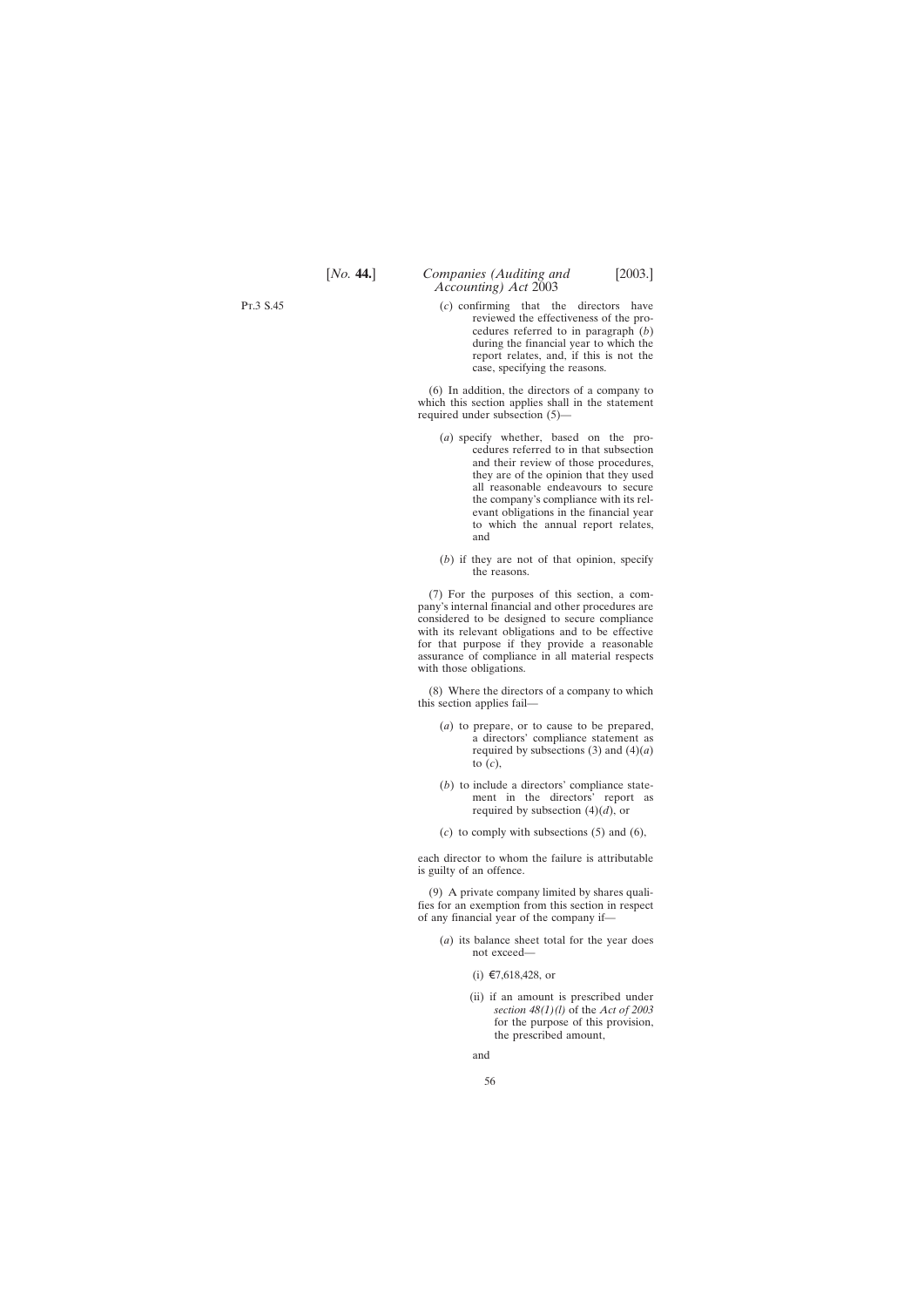- (*b*) the amount of its turnover for the year Pt.3 S.45does not exceed—
	- (i) €15,236,856, or
	- (ii) if an amount is prescribed under *section 48(1)(l)* of the Act of 2003 for the purpose of this provision, the prescribed amount.

statements.

Auditor's review 205F.—(1) The auditor of a company to which of compliance section 205E applies shall undertake an annual related review of review of-

- (*a*) the directors' compliance statement under subsections (3) and (4) of that section, and
- (*b*) the directors' statement under subsections (5) and (6) of that section,

to determine whether, in the auditor's opinion, each statement is fair and reasonable having regard to information obtained by the auditor, or by an affiliate of the auditor within the meaning of section 205D, in the course of and by virtue of having carried out audit work, audit-related work or non-audit work for the company.

(2) The auditor shall—

- (*a*) include in the auditor's report appended to the company's annual accounts a report on, and the conclusions of, the review undertaken under subsection (1), and
- (*b*) where any statement reviewed under subsection (1) is not, in the auditor's opinion, fair and reasonable—
	- (i) make a report to that effect to the directors, and
	- (ii) include that report in the auditor's report appended to the annual accounts.

(3) Where, in the auditor's opinion, the directors have failed—

- (*a*) to prepare, or to cause to be prepared, a directors' compliance statement as required by section 205E(3) and  $(4)(a)$  to  $(c)$ ,
- (*b*) to include a directors' compliance statement in the directors' report as required by section  $205E(4)(\bar{d})$ , or
- $(c)$  to comply with section 205E(5) and (6),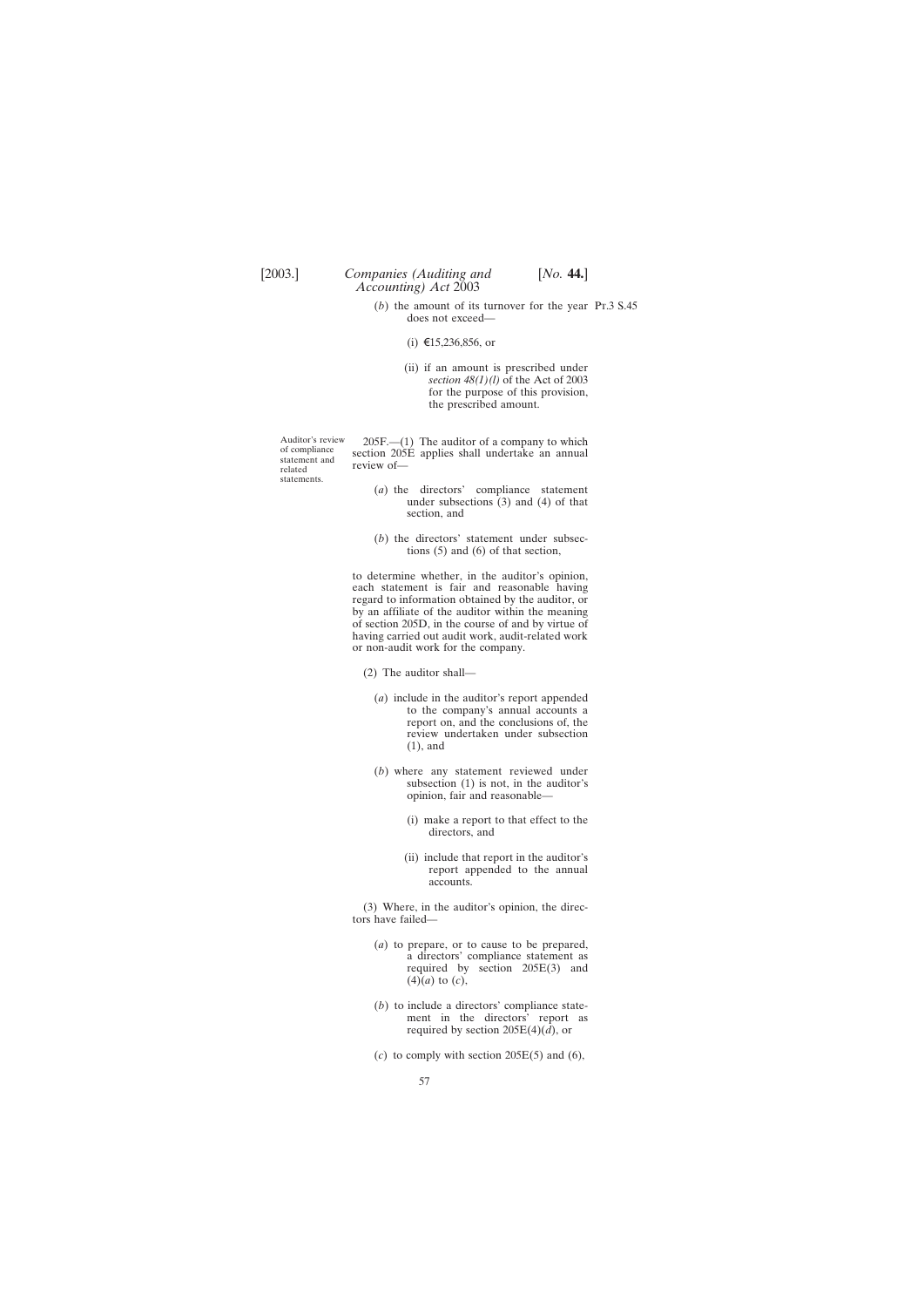[*No.* **44.**] *Companies (Auditing and* [2003.] *Accounting) Act* 2003

the auditor shall report that opinion and the reasons for forming that opinion to the Director of Corporate Enforcement.

(4) Section 194(6) applies, with the necessary modifications, in relation to an auditor's compliance with an obligation imposed on him by or under this section as it applies in relation to an obligation imposed by or under section 194.

(5) A person who contravenes this section is guilty of an offence.''.

**46.**—Section 127 of the Act of 1963 (inserted by section 60 of the Company Law Enforcement Act 2001) is amended as follows:

(*a*) by substituting the following for subsection (1):

''(1) The annual return of a company shall be made up to a date that is not later than its annual return date, except that the first annual return of a company incorporated after the commencement of *section 46* of the *Companies (Auditing and Accounting) Act 2003* shall be made up to the date that is its first annual return date.'';

(*b*) in subsection (5) by inserting '', subject to subsection (8),'' after '', the annual return date is'';

(*c*) by substituting the following for subsection (8):

''(8) Where the annual return of a company is made up to a date earlier than its annual return date, the annual return date shall thereafter be each anniversary of the date to which that annual return is made up, unless the company elects in the annual return to retain its existing annual return date or establishes a new annual return date pursuant to subsection (9).''.

**47.**—Section 128 of the Act of 1963 is amended by substituting the following for subsection (6):

''(6) Nothing in this section requires the balance sheet of a private company or any document or report relating to the balance sheet, other than the report prepared in accordance with subsection (6B), to be annexed to the annual return.

(6A) Nothing in subsection (4) or in section 2(1) of the Companies (Amendment) Act 1986 exempts any of the following companies from the requirement to annex to its annual return the report prepared in accordance with subsection (6B):

- (*a*) a private company not trading for the acquisition of gain by the members;
- (*b*) a company to which subsection  $(4)(c)$  applies;
- (*c*) a company in respect of which an order under subsection (5) is in force.

(6B) The auditors of a company referred to in subsection (6) or (6A) shall prepare a separate report to the directors which—

Amendment of section 128 of Act of 1963 (documents to be annexed to annual return).

58

<span id="page-57-0"></span>Pt.3 S.45

Amendment of section 127 of Act of 1963 (annual return date).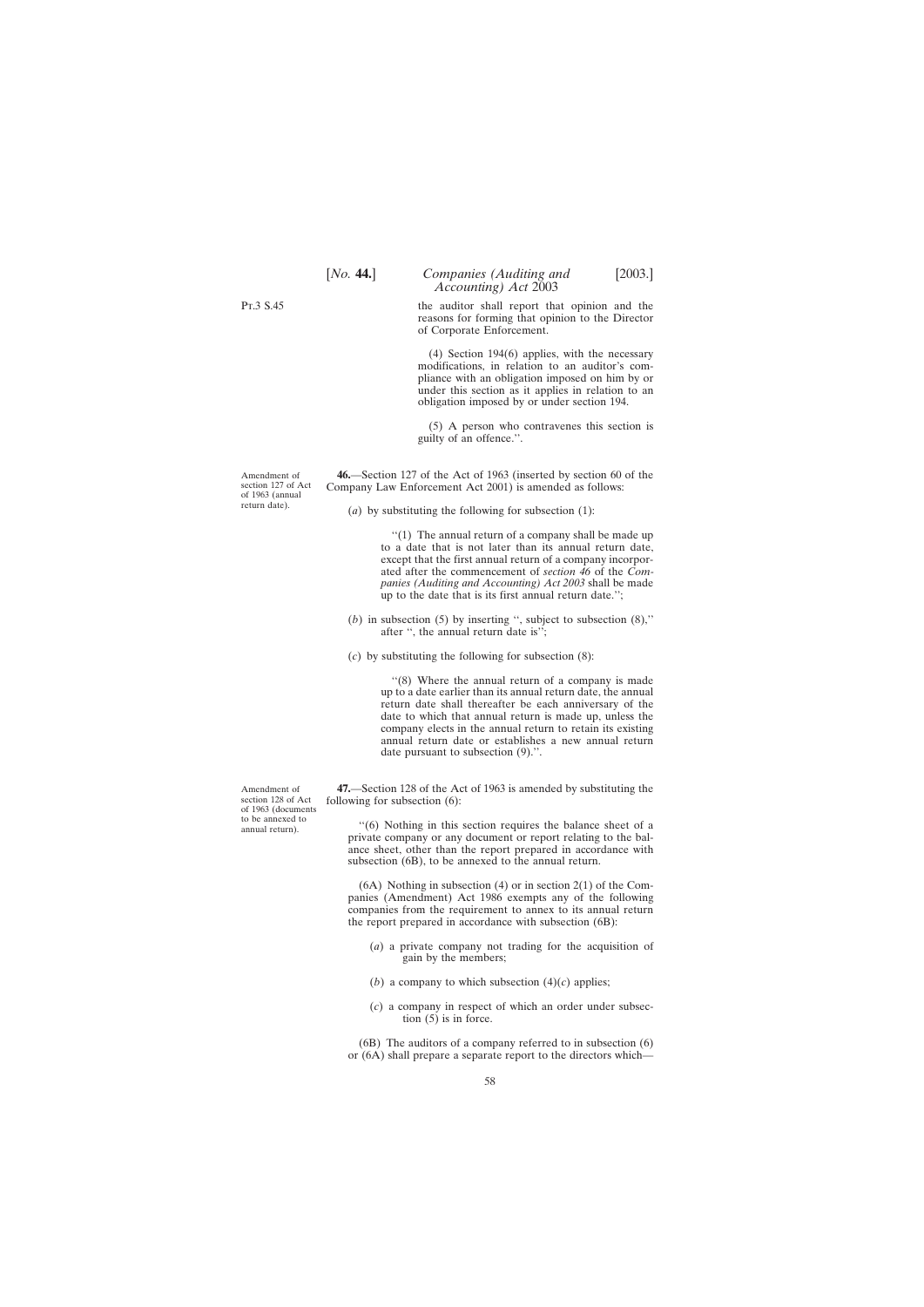- <span id="page-58-0"></span>(*a*) confirms that they audited the accounts for the relevant Pt.3 S.47 year, and
- (*b*) includes within it the report made to the members of the company pursuant to section 193.

(6C) A copy of the report prepared in accordance with subsection (6B) shall be certified by a director and by the secretary of the company to be a true copy of that report and shall be attached to the company's annual return.''.

#### PART 4

#### Regulations and Miscellaneous Matters

**48.**—(1) Subject to *section 49*, the Minister may make regulations Minister's power to respecting any matter that is referred to in this Act as prescribed or make regulations.that is necessary or advisable for giving effect to this Act, including regulations—

- (*a*) prescribing bodies of accountants for the purposes of this Act,
- (*b*) prescribing designated bodies for the purposes of *sections 6* and *11*,
- (*c*) providing that, effective on a specified date, a body referred to in *section 6(2)* ceases to be a designated body,
- (*d*) varying, as a consequence of a regulation under *paragraph (b)* or *(c)*, the numbers specified in *section 11(1)*, *(2)* and *(3)* as the Minister considers necessary or expedient,
- (*e*) prescribing for the purposes of the criteria referred to in *section 15(2)(b)* amounts that are higher or lower than the euro amounts specified in that section and that apply instead of the euro amounts,
- (*f*) prescribing the amount of a penalty under *section 23(5)(c)*,
- (*g*) prescribing for the purpose of *section 23(7)* the manner in which notice is to be given,
- (*h*) prescribing, for the purposes of the criteria referred to in *paragraph (c)* of the definition of "relevant undertaking" in *section 26*, amounts that are higher or lower than the euro amounts specified in that definition and that apply instead of the euro amounts,
- (*i*) prescribing for the purposes of *section*  $31(3)$  persons to whom the Supervisory Authority may disclose whom the Supervisory Authority may disclose information,
- (*j*) exempting from all or any of *sections 15* and *26* of this Act and sections 205A, 205B, 205C, 205D and 205E of the Act of 1990—
	- (i) qualifying companies within the meaning of section 110 of the Taxes Consolidation Act 1997 (as inserted by section 48 of the Finance Act 2003), and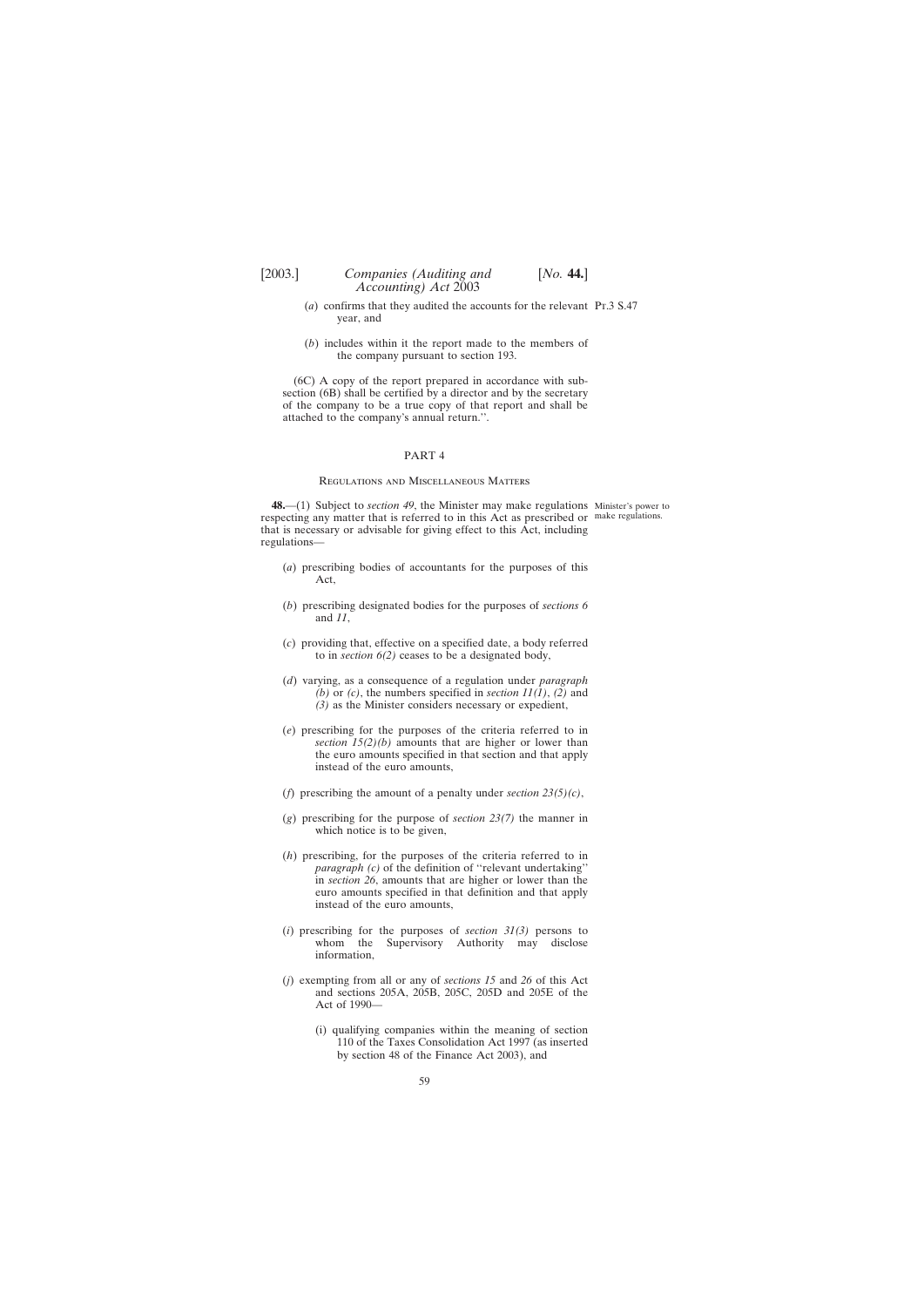- Pt.4 S.48
- (ii) classes of other companies and other undertakings, if the extent to which or the manner in which they are or may be regulated under any enactment makes it, in the Minister's opinion, unnecessary or inappropriate to apply those provisions to them,
- (*k*) prescribing for the purposes of the definition of ''accounting standards'' in section 205A of the Act of 1990 one or more bodies that issue statements of accounting standards,
- (*l*) prescribing, for the purposes of the definitions of ''large private company'' and ''relevant undertaking'' in section 205B of the Act of 1990 or for the purposes of section 205E(9) of that Act, amounts that are higher or lower than the euro amounts specified in those definitions or in section  $205E(9)$ , as the case may be, and that apply instead of the euro amounts,
- (*m*) prescribing for the purposes of section 205B of the Act of 1990—
	- (i) additional functions to be performed by audit committees,
	- (ii) conditions to be met under subsection  $(8)(c)$  of that section, and
	- (iii) supplementary rules governing the operation of those committees,

and

- (*n*) prescribing the format in which information must be disclosed under section 205D of the Act of 1990 for audit work, audit-related work and non-audit work.
- (2) On a body ceasing—
	- (*a*) to be a prescribed accountancy body because of the revocation of a regulation made under *subsection (1)(a)*, or
	- (*b*) to be a designated body because of a regulation under *subsection (1)(c)*,

any director who was nominated by that body under *section 11* immediately ceases to hold office.

(3) Before preparing for the purposes of *section 49* a draft regulation under *subsection (1)(a)*, *(e)*, *(h)* or *(l)* of this section, the Minister shall consider any recommendations that the Supervisory Authority may make.

(4) Subject to *subsection (3)*, before making a regulation under this section the Minister may consult with any persons that the Minister considers should be consulted.

(5) Regulations under this section may contain any transitional and other supplementary and incidental provisions that appear to the Minister to be appropriate.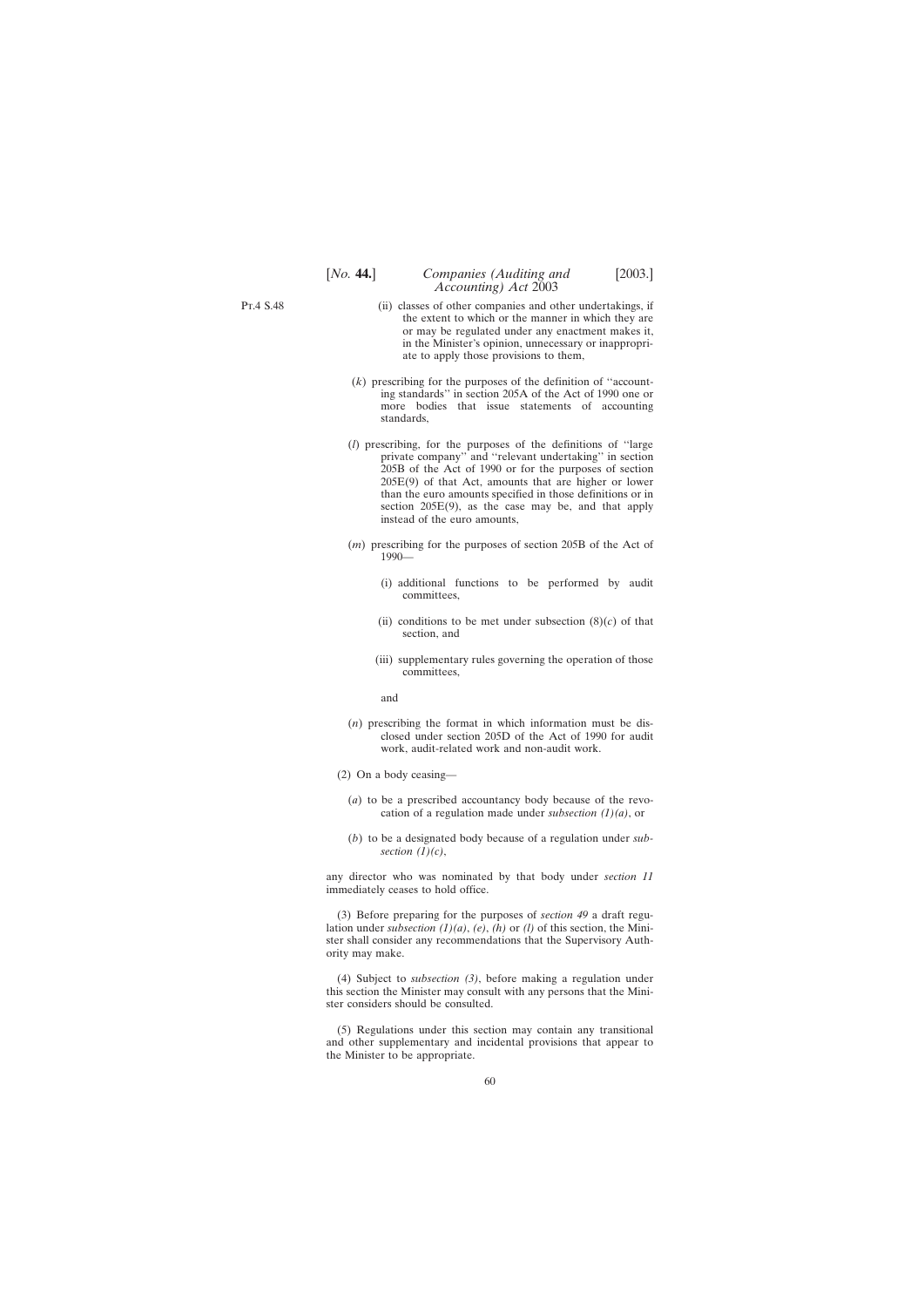<span id="page-60-0"></span>**49.**—A regulation may not be made under *section 48(1)(a)*, *(e)*, Pr.4 *(h), (j)* or *(l)* unless— Prior approval by Oireachtas required

- (*a*) a draft of the proposed regulation has been laid before the  $\frac{\text{for certain}}{\text{reculation}}$ Houses of the Oireachtas, and regulations.
- (*b*) a resolution approving the draft has been passed by each House.

**50.**—(1) The Minister shall ensure that a regulation made under Laying of other this Act, other than one to which *section 49* applies, is laid before each House of the Oireachtas as soon as practicable after it is made. regulations before Oireachtas.

(2) Either House of the Oireachtas may, by a resolution passed within 21 sitting days after the day on which the regulation is laid before it, annul the regulation.

(3) The annulment of a regulation under *subsection (2)* takes effect immediately on the passing of the resolution concerned, but does not affect the validity of anything done under the regulation before the passing of the resolution.

**51.**—Section 12(1) of the Company Law Enforcement Act 2001 is Amendment of amended as follows:

Company Law Enforcement Act 2001.

- (*a*) in paragraph (*f*) by deleting ''and'' where it occurs at the end of that paragraph;
- (*b*) in paragraph (*g*) by substituting ''any other Act, and'' for any other Act.";
- (*c*) by inserting the following after paragraph (*g*):
	- ''(*h*) to act, under the *Companies (Auditing and Accounting) Act 2003*, as a member of the Irish Auditing and Accounting Supervisory Authority and, if appointed under *section 11* of that Act, as a director of the Authority.''.

**52.**—The Company Law Enforcement Act 2001 is amended by Amendment of inserting the following after section 110:

"Certificate  $110A$ .—(1) In this section—<br>evidence and

other matters. 'appropriate officer' means—

- (*a*) in respect of functions that, under the Companies Acts, are to be performed by the Minister, the Minister or an officer of the Minister,
- (*b*) in respect of functions that, under the Companies Acts, are to be performed by the Director, the Director or an officer of the Director,
- (*c*) in respect of functions that, under the Companies Acts, are to be performed by the inspector or inspectors appointed pursuant to Part II of the

Company Law Enforcement Act 2001 (certificate evidence).

61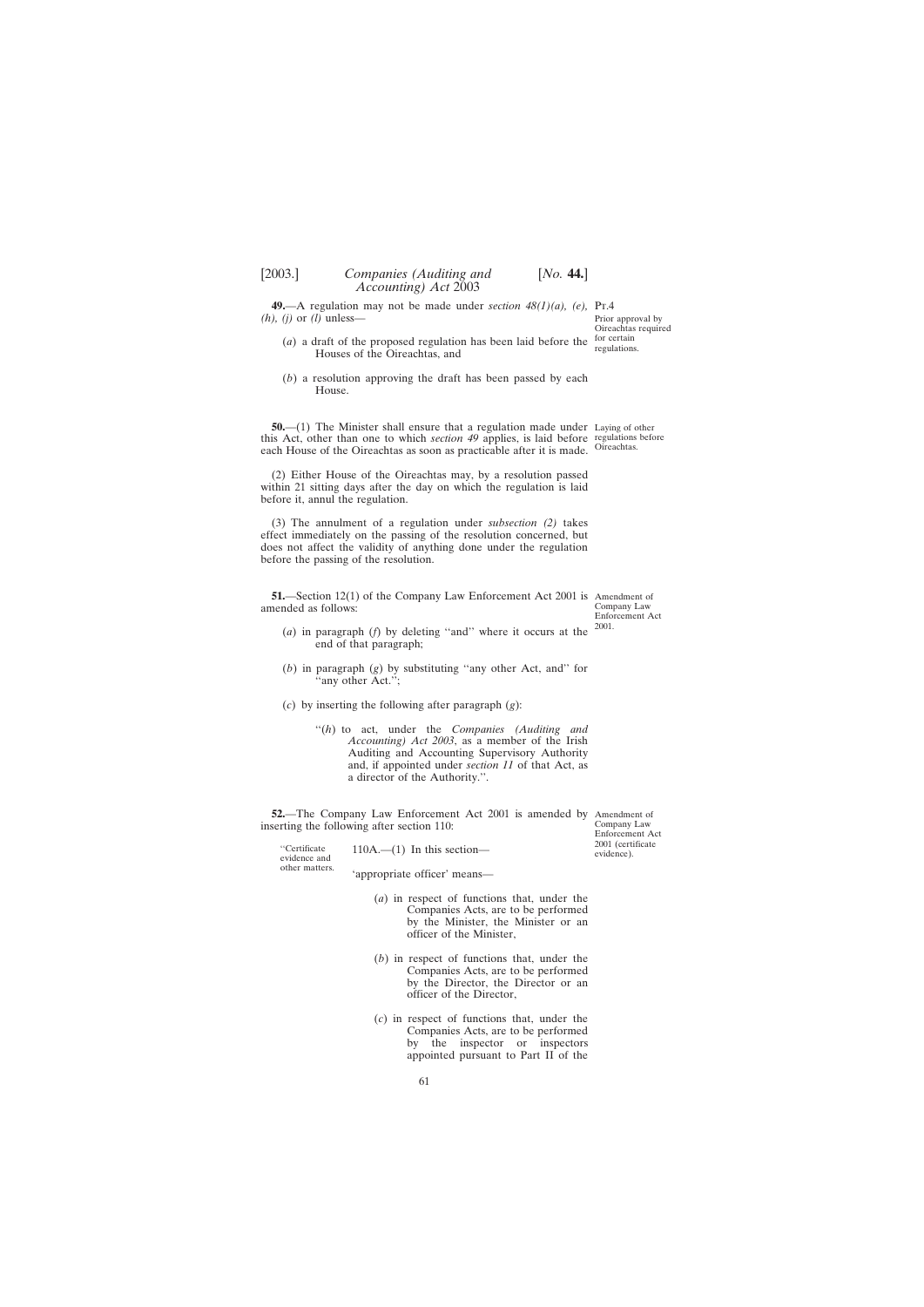Companies Act 1990, an inspector or, where more than one inspector is appointed, any inspector, and

*Accounting) Act* 2003

(*d*) in respect of functions that, under the Companies Acts, are to be performed by the registrar of companies, a registrar, an assistant registrar or any other person authorised in that behalf by the Minister under section 52(2) of the Companies (Amendment) (No. 2) Act 1999;

'item' includes a document and any other thing;

'notice' includes—

- (*a*) any request, notice, letter, demand, pleading or other document, and
- (*b*) any form of obligation that an individual may have under the Companies Acts by reason of a demand or request made by an appropriate officer, whether communicated in writing, orally or by other means.

(2) In any legal proceedings (including proceedings relating to an offence) a certificate signed by an appropriate officer in the course of performing his or her functions is, in the absence of evidence to the contrary, proof of the following:

- (*a*) if it certifies that the officer has examined the relevant records and that it appears from them that during a stated period an item was not received from a stated person, proof that the person did not during that period furnish that item and that the item was not received;
- (*b*) if it certifies that the officer has examined the relevant records and that it appears from them that a stated notice was not issued to a stated person, proof that the person did not receive the notice;
- (*c*) if it certifies that the officer has examined the relevant records and that it appears from them that a stated notice was duly given to a stated person on a stated date, proof that the person received the notice on that date;
- (*d*) if it certifies that the officer has examined the relevant records and that it appears from them that a stated notice was posted to a stated person at a stated address on a stated date,

Pt.4 S.52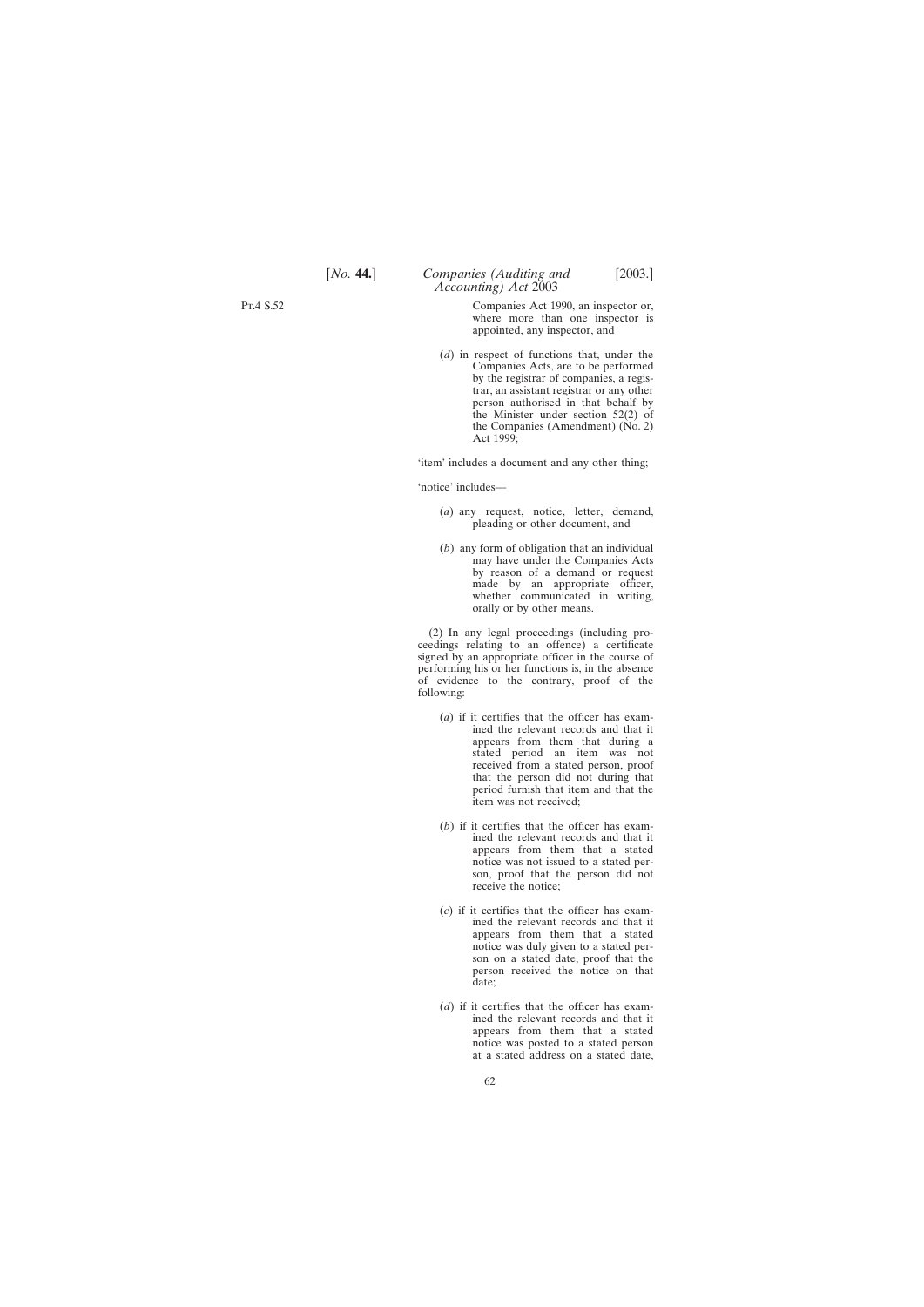proof that the notice was received by Pt.4 S.52that person at that address on a date 3 days after the date on which the document was posted;

(*e*) if it certifies that the officer has examined the relevant records and that it appears from them that a document was filed or registered with or delivered at a stated place, on a stated date or at a stated time is, proof that the document was filed or registered with or delivered at that place, on that date or at that time.

(3) A certificate referred to in subsection (2) that purports to be signed by an appropriate officer is admissible in evidence in any legal proceedings without proof of the officer's signature or that the officer was the proper person to sign the certificate.

(4) A document prepared pursuant to any provision of the Companies Acts and purporting to be signed by any person is deemed, in the absence of evidence to the contrary, to have been signed by that person.

(5) A document submitted under the Companies Acts on behalf of a person is deemed to have been submitted by the person unless that person proves that it was submitted without that person's consent or knowledge.

(6) A document that purports to be a copy of, or extract from, any document kept by or on behalf of the Director and that purports to be certified by—

- (*a*) the Director,
- (*b*) an officer of the Director, or
- (*c*) any person authorised by the Director,

to be a true copy of or extract from the document so kept is, without proof of the official position of the person purporting to so certify, admissible in evidence in all legal proceedings as of equal validity with the original document.

(7) A document that purports to be a copy of, or extract from, any document kept by the Minister and that purports to be certified by—

- (*a*) the Minister,
- (*b*) an officer of the Minister, or
- (*c*) any person authorised by the Minister,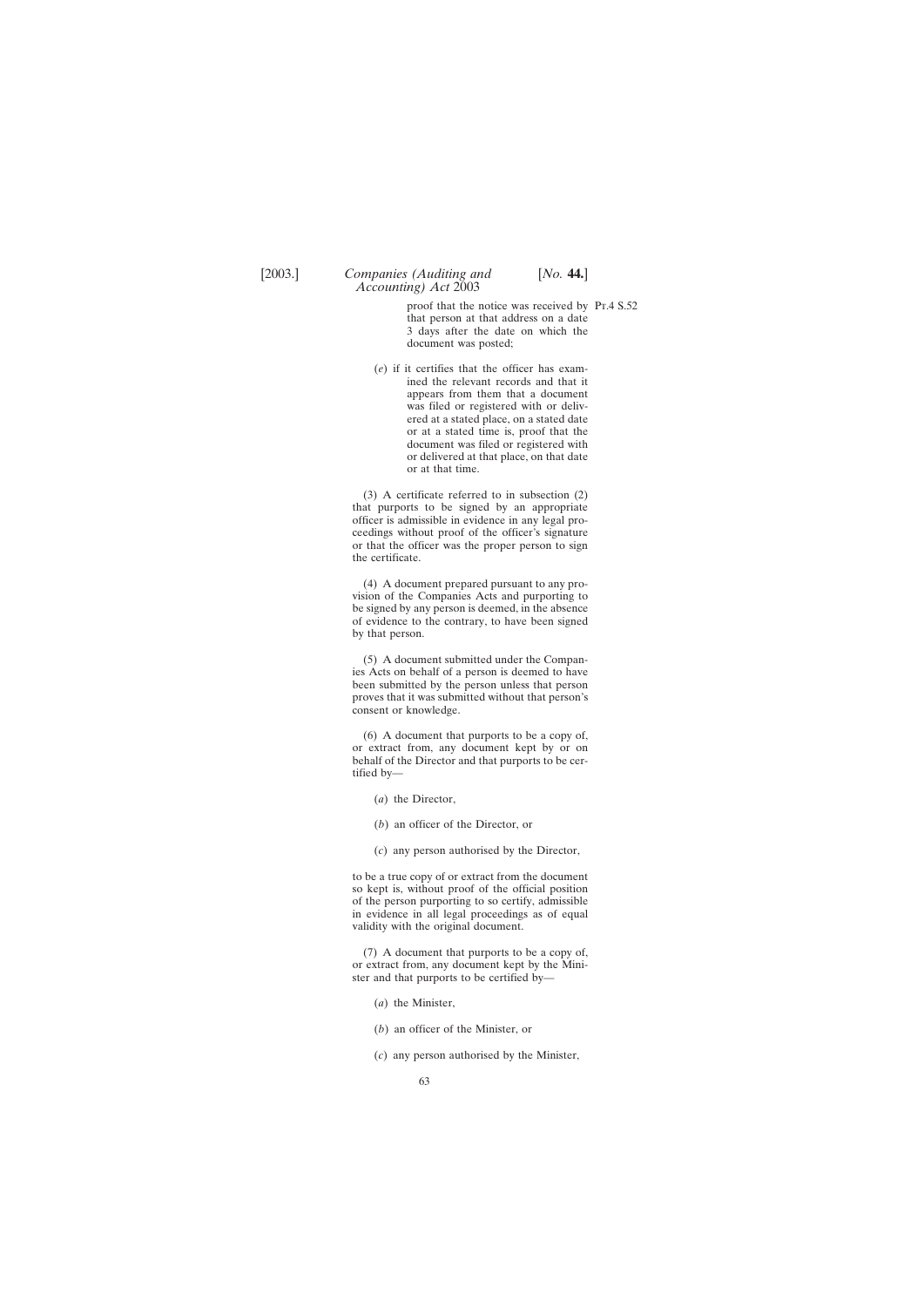# [*No.* **44.**] *Companies (Auditing and* [2003.] *Accounting) Act* 2003

to be a true copy of, or extract from, the document so kept is, without proof of the official position of the person purporting to so certify, admissible in evidence in all legal proceedings as of equal validity with the original document.

(8) A document that purports to be a copy of, or extract from, any document kept by an inspector and that is certified by—

- (*a*) the inspector, or
- (*b*) any person authorised by the inspector,

to be a true copy of, or extract from, the document so kept is, without proof of the official position of the person purporting to so certify, admissible in evidence in all legal proceedings as of equal validity with the original document.

(9) A document that purports to have been created by a person is presumed, in the absence of evidence to the contrary, to have been created by that person, and any statement contained in the document is presumed to have been made by the person unless the document expressly attributes its making to some other person.''.

**53.**—The Companies (Amendment) (No. 2) Act 1999 is amended as follows:

- (*a*) in section 32(1) by substituting ''Subject to sections 32A and 33(1)" for "Subject to section 33(1)";
- (*b*) in section  $32(3)(a)(ii)$  by substituting " $\in 1,500,000$ " for ''£250,000'';
- (*c*) in section  $32(3)(a)(v)(IV)$  by substituting "(other than paragraph 18 thereof).'' for ''(other than paragraph 18 thereof),'';
- (*d*) in section 32(3) by deleting ''and'' where it occurs after paragraph  $(a)(v)(IV)$  and by repealing paragraph  $(b)$ ;
- (*e*) by adding the following section after section 32:

return.

''Exemption 32A.—Notwithstanding that the con- conditional ditions specified in section 32(3) are satisfied, on timely a company is not entitled to the exemption filing of annual in a financial year unless—

- (*a*) the company's annual return to which the accounts for that financial year are annexed is delivered to the registrar of companies in compliance with section 127 of the Principal Act, and
- (*b*) if the annual return referred to in paragraph (*a*) is not the company's first annual return, its annual return to which the

Amendment of Companies (Amendment) (No. 2) Act 1999 (exemption from requirement to have accounts audited).

<span id="page-63-0"></span>Pt.4 S.52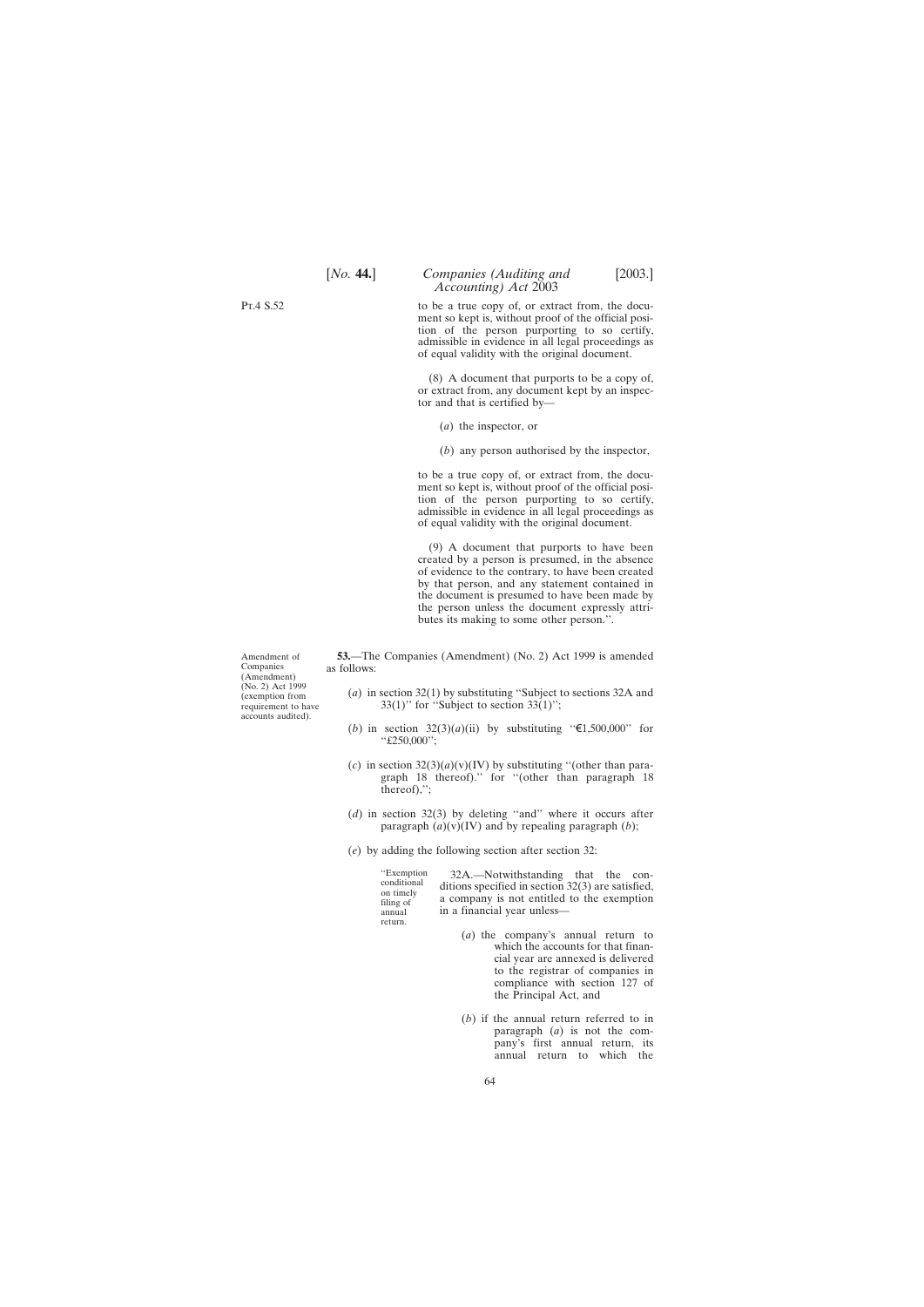<span id="page-64-0"></span>

accounts for its preceding finan-Pt.4 S.53 cial year were annexed was also delivered to the registrar of companies in compliance with section 127 of the Principal Act.''.

**54.**—Section 43 of the Companies (Amendment) (No. 2) Act 1999 Amendment of is amended by inserting the following after subsection (15):

"(16) In this section 'director' does not include an alternate  $\dot{p}$ ) Act 1999 director.".

**55.**—Section 13 of the Companies (Amendment) Act 1982 is Amendment of amended by substituting the following for subsection (2):

"(2) The Minister may by an order made under this section  $^{(Amendment)}_{1982}$ declare that the provisions of section 376 of the Principal Act shall not apply to a partnership that is of a description, and that has been or is formed for a purpose, specified in the order.''.

**56.**—Section 200 of the Act of 1963 is amended by renumbering Amendment of that section as section 200(1) and by adding the following:

''(2) Notwithstanding subsection (1), a company may purchase and maintain for any of its officers or auditors insurance and auditors from in respect of any liability referred to in that subsection.

(3) Notwithstanding any provision contained in an enactment, the articles of a company or otherwise, a director may be counted in the quorum and may vote on any resolution to purchase or maintain any insurance under which the director might benefit.

(4) Any directors' and officers' insurance purchased or maintained by a company before the date on which the amendments made to this section by the *Companies (Auditing and Accounting) Act 2003* came into operation is as valid and effective as it would have been if those amendments had been in operation when that insurance was purchased or maintained.

(5) In this section a reference to an officer or auditor includes any former or current officer or auditor of the company, as the case may be.''.

**57.**—The Companies Acts specified in *Schedule 2* are amended as Amendment of indicated in that Schedule.

**58.**—Paragraph II of the Second Schedule to the Defamation Act Amendment of 1961 (which specifies statements that carry qualified privilege subject Defamation Act to explanation or contradiction) is amended by inserting the follow-1961.ing after paragraph 6:

''7. (1) A copy or fair and accurate report or summary of any decision, direction, report, investigation, statement or notice made, given, prepared, published or served by the Irish Auditing and Accounting Supervisory Authority.

section 43 of Companies (Amendment) (No. (Company to have director resident in State).

section 13 of Companies 1982.

section 200 of Act of 1963 (avoidance of provisions exempting officers liability).

Companies Acts (default provisions).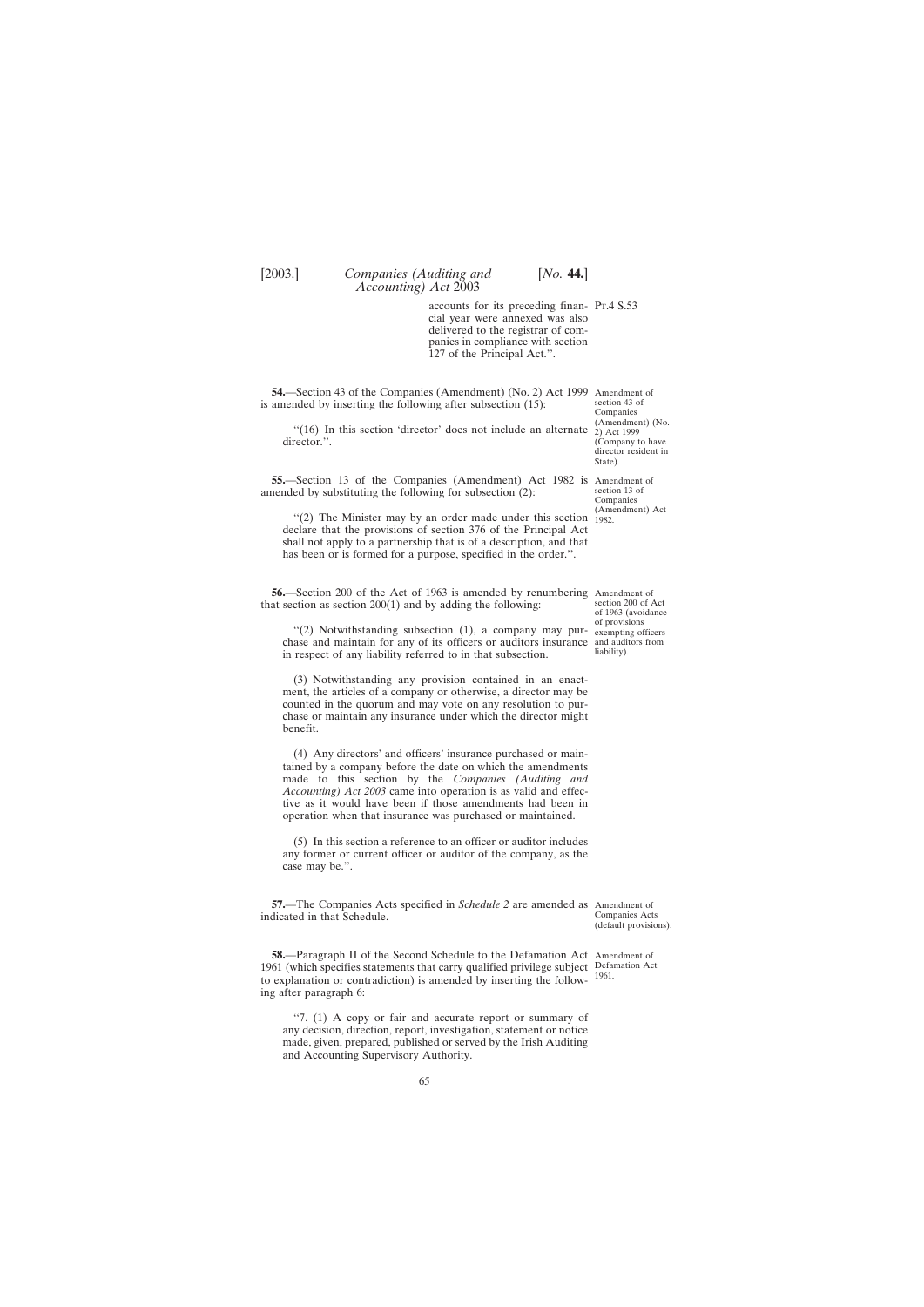<span id="page-65-0"></span>Pt.4 S.58

- (2) In this paragraph, 'statement' includes the following:
	- (*a*) any advice, admonition or censure given or administered by the Irish Auditing and Accounting Supervisory Authority under *section 23* of the *Companies (Auditing and Accounting) Act 2003*;
	- (*b*) any certificate of refusal issued by that Authority in connection with an investigation under *section 24* of the *Companies (Auditing and Accounting) Act 2003*;
	- (*c*) any notice given or statement made by that Authority under *section 26* of the *Companies (Auditing and Accounting) Act 2003* respecting whether a company's accounts comply with the Companies Acts.

(3) Nothing in this paragraph or any other provision of this Act limits *section 33* of the *Companies (Auditing and Accounting) Act 2003*.''.

Revocation of regulations.

**59.**—The Companies Act 1990 (Auditors) Regulations 1992 (S.I. No. 259 of 1992) are revoked.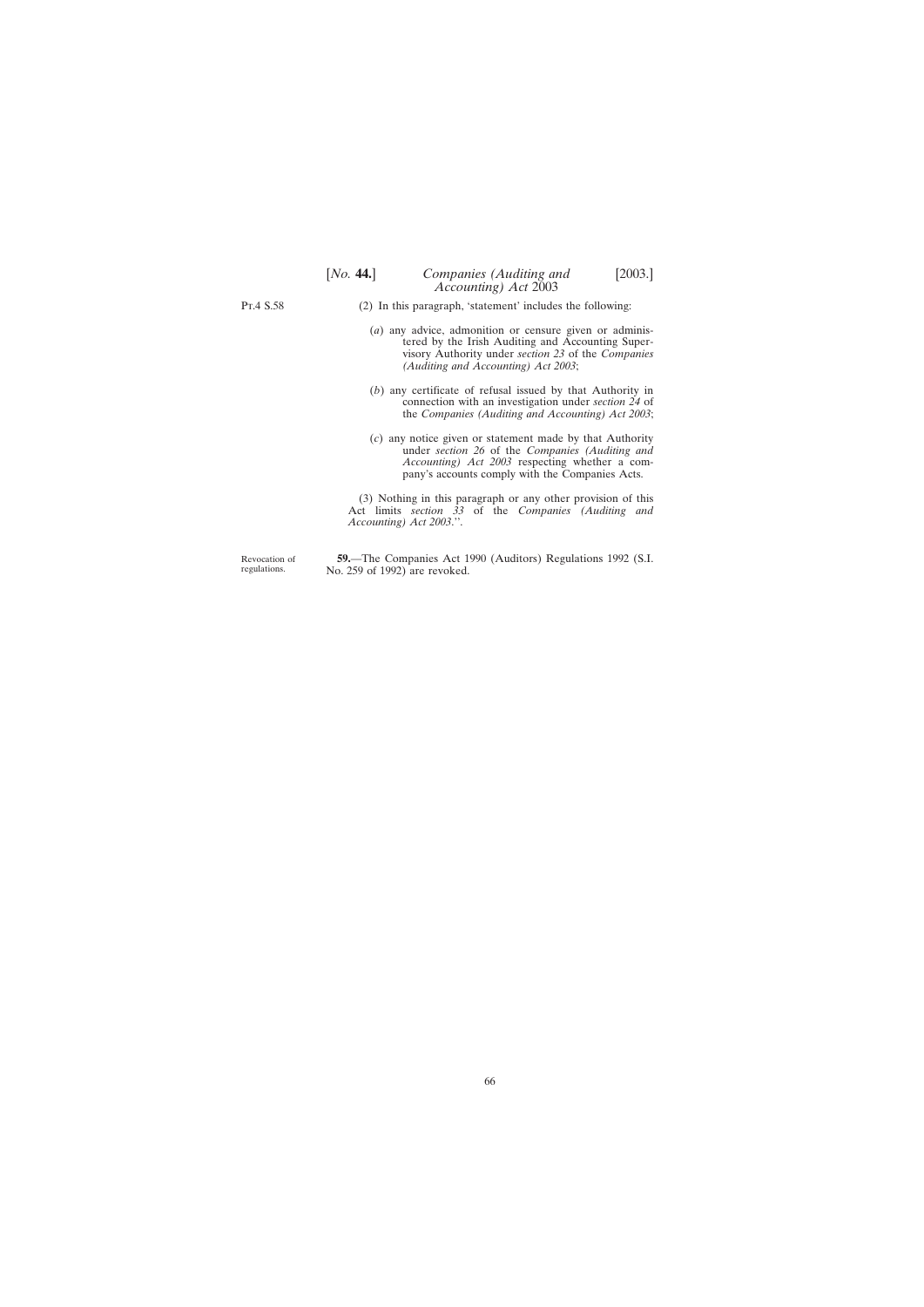## SCHEDULE 1

*Section 32*.

### <span id="page-66-0"></span>Transfer of Functions to Supervisory Authority

#### PART 1

### Amendment of Companies Act 1990

 $\overline{1}$ 

| Item<br>No. | Section<br>affected | Amendment                                                                                                                                                                                                                                                                                  |
|-------------|---------------------|--------------------------------------------------------------------------------------------------------------------------------------------------------------------------------------------------------------------------------------------------------------------------------------------|
| 1.          | Section 187         | (a) In subsection $(1)(a)(i)$ , (ii) and (vi), substitute<br>"Supervisory Authority" for "Minister" wherever it<br>appears.                                                                                                                                                                |
|             |                     | (b) In subsection $(1)(a)$ , substitute the following for<br>subparagraph (iv):                                                                                                                                                                                                            |
|             |                     | "(iv) he was authorised by the Minister before the<br>3rd day of February, 1983, and is for the time<br>being authorised by the Supervisory Auth-<br>ority to be so appointed, or".                                                                                                        |
| 2.          | Section 189         | In subsections $(1)$ , $(2)$ and $(4)$ , substitute "Supervisory<br>Authority" for "Minister" wherever it appears.                                                                                                                                                                         |
| 3.          | Section 190         | In subsections (1) and (2), substitute "Supervisory Auth-<br>ority" for "Minister" wherever it appears.                                                                                                                                                                                    |
| 4.          | Section 191         | Substitute the following for section 191:                                                                                                                                                                                                                                                  |
|             |                     | "Recognition"<br>191.—The Supervisory Authority may<br>of bodies of<br>grant recognition to a body of accountants<br>accountants.<br>but only if satisfied—                                                                                                                                |
|             |                     | ( <i>a</i> ) that the standards relating to train-<br>ing, qualifications and repute<br>required by that body for the<br>awarding of a practising cer-<br>tificate to a person are not less<br>those specified<br>than<br>in<br>Articles 3 to 6, 8 and 19 of the<br>Council Directive, and |
|             |                     | to the standards that body<br>$(b)$ as<br>applies to its members in the<br>areas of ethics, codes of con-<br>duct and practice, indepen-<br>dence, professional integrity,<br>auditing and accounting stan-<br>dards and investigation and<br>disciplinary procedures.".                   |
| 5.          | Section 192         | $(a)$ In subsections $(1)$ and $(2)$ substitute "Supervisory<br>Authority" for "Minister" and substitute "under or<br>for the purposes of section 187" for "under section<br>187".                                                                                                         |
|             |                     | $(b)$ In subsection $(3)$ substitute "Supervisory Auth-<br>ority" for "Minister" and substitute "under or for<br>the purposes of section 187" for "under the said<br>section 187".                                                                                                         |
|             |                     | (c) In subsection (4)( <i>a</i> ) to ( <i>d</i> ) substitute "Supervisory<br>Authority" for "Minister" wherever it appears.                                                                                                                                                                |
|             |                     | (d) In subsection (4), repeal paragraphs (e), (f) and (g).                                                                                                                                                                                                                                 |

#### PART 2

#### Amendment of the Institute of Chartered Accountants in Ireland (Charter Amendment) Act 1966

| Item<br>No. | Section<br>affected | Amendment                                            |
|-------------|---------------------|------------------------------------------------------|
|             | Section 6           | Substitute "Supervisory Authority" for "Government". |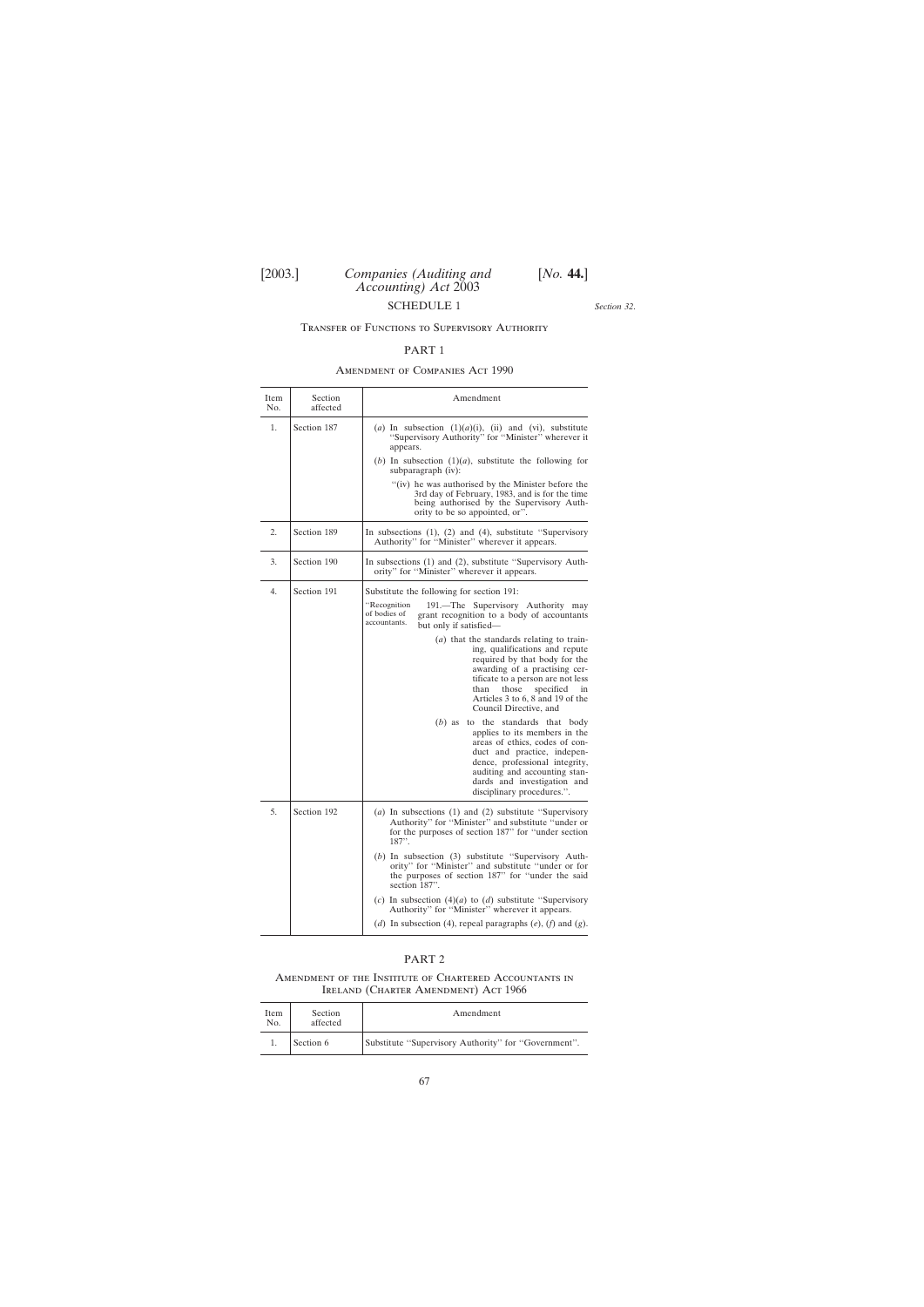# [*No.* **44.**] *Companies (Auditing and* [2003.] *Accounting) Act* 2003

<span id="page-67-0"></span>*Section 57*.

# SCHEDULE 2

| Item<br>No. | Acts and<br>Provisions<br>affected                                                                                                                                                                                                                                                                                                                                                                                                                                                                                                                                                                                                                                                                                                                                                                                                              | Amendment                                                                                                                                                                                                                                                                                                                                                                                                                                                              |
|-------------|-------------------------------------------------------------------------------------------------------------------------------------------------------------------------------------------------------------------------------------------------------------------------------------------------------------------------------------------------------------------------------------------------------------------------------------------------------------------------------------------------------------------------------------------------------------------------------------------------------------------------------------------------------------------------------------------------------------------------------------------------------------------------------------------------------------------------------------------------|------------------------------------------------------------------------------------------------------------------------------------------------------------------------------------------------------------------------------------------------------------------------------------------------------------------------------------------------------------------------------------------------------------------------------------------------------------------------|
| 1.          | Companies Act<br>1963, sections<br>10(10), 12(3),<br>44(8), 46(2),<br>47(4), 57(3),<br>58(3), 59(5),<br>69(2), 70(3),<br>$78(5)$ , $84(2)$ ,<br>86(2), 91(5),<br>$92(4)$ , $100(3)$ ,<br>101(2), 107(3),<br>110(2), 113(5),<br>114(3), 114(4),<br>115(6), 116(9),<br>$117(4)$ , $128(4)$ ,<br>136(3), 136(5),<br>$143(5)$ , $143(6)$ ,<br>145(4), 156(3),<br>157(2), 179(4),<br>$180(5)$ , $188(2)$ ,<br>$193(4)$ ,<br>$194(5)(b)$ ,<br>$194(6)$ , $195(12)$ ,<br>197(3), 201(6),<br>$202(4)$ , $202(6)$ ,<br>203(3), 205(5),<br>224(5), 227(2),<br>249(3), 252(2),<br>256(7), 261(7),<br>262(2), 263(3),<br>263(6), 263(7),<br>272(2), 273(3),<br>273(6), 273(7),<br>276A(3), 278(2),<br>280(4), 300, 301,<br>$301A(5)$ , $303(2)$ ,<br>305(2), 306(2),<br>$310(2)$ , $314$ ,<br>317(2), 321(2),<br>$322C(3)$ , 358,<br>$377(7)$ and<br>378(2) | Substitute, in each of the provisions specified in column 2,<br>"shall be guilty of an offence and liable to a fine" for<br>"shall be liable to a fine".                                                                                                                                                                                                                                                                                                               |
| 2.          | Companies Act<br>1963, section<br>60(5)                                                                                                                                                                                                                                                                                                                                                                                                                                                                                                                                                                                                                                                                                                                                                                                                         | Substitute, in the provision specified in column 2, "shall<br>be guilty of an offence and liable to imprisonment for a<br>period not exceeding 6 months or to a fine not exceeding<br>$\epsilon$ 1,904.61 or to both" for "shall be liable to imprisonment<br>for a period not exceeding 6 months or to a fine not<br>exceeding £500 or to both".                                                                                                                      |
| 3.          | Companies Act<br>1963, section<br>102(2)                                                                                                                                                                                                                                                                                                                                                                                                                                                                                                                                                                                                                                                                                                                                                                                                        | Substitute for the provision specified in column 2 the<br>following:<br>"(2) If a judgment creditor makes default in complying<br>with subsection (1) he shall be guilty of an offence and<br>liable to a fine not exceeding $\epsilon$ 1,904.61, and if a company<br>makes default in complying with that subsection, the com-<br>pany and every officer who is in default shall be guilty of<br>an offence and liable to a fine not exceeding $\epsilon$ 1,904.61.". |
| 4.          | Companies Act<br>1963, sections<br>114(2), 131(6),<br>$159(5)$ , $190(9)$ ,<br>221(2), 234(5)<br>and 398(3)                                                                                                                                                                                                                                                                                                                                                                                                                                                                                                                                                                                                                                                                                                                                     | Substitute, in each of the provisions specified in column 2,<br>"shall be guilty of an offence and liable to a fine" for the<br>words "shall be liable to a fine" in both instances in which<br>those words occur within that provision.                                                                                                                                                                                                                               |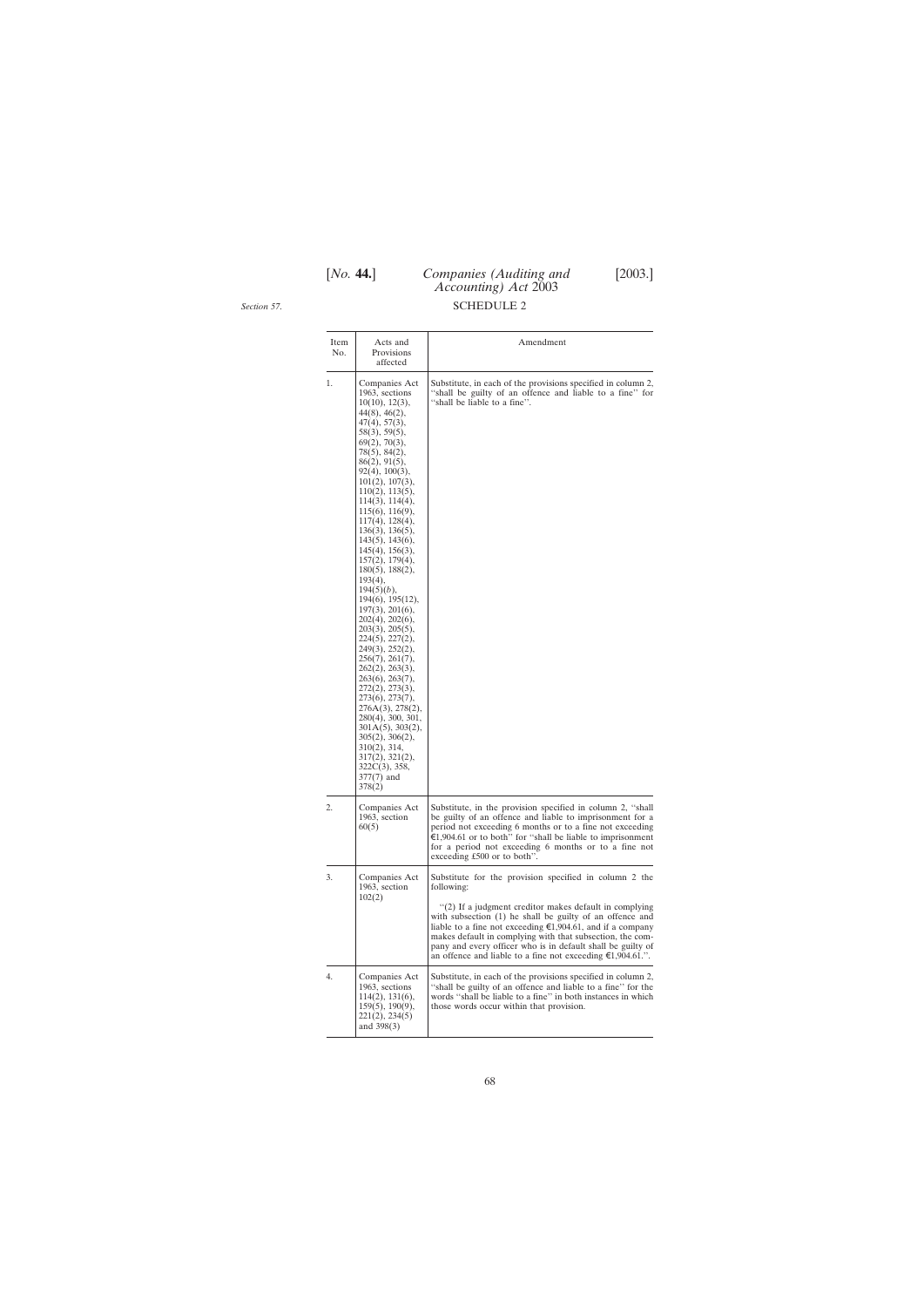Item Acts and Amendment No. Provisions affected 5. Companies Act Substitute for the provision specified in column 2 the 1963, section following: 1963, section  $266(6)$  $(6)$  If default is made— (*a*) by the company in complying with subsections (1) and (2), (*b*) by the directors of the company in complying with subsection (3), or (*c*) by any director of the company in complying with subsection (4), the company, directors or director, as the case may be, shall be guilty of an offence and liable to a fine not exceeding  $\epsilon$ 1,904.61, and in case of default by the company, every officer of the company who is in default shall be guilty of an offence and liable to a fine not exceeding  $\epsilon$ 1,904.61.". 6. Companies Substitute, in the provision specified in column 2, "shall (Amendment) be guilty of an offence and liable to a fine" for "shall be (Amendment) be guilty of an offence and liable to a fine'' for "shall be Act 1990, liable to a fine". liable to a fine". section  $11(7)$ 7. Companies Act Substitute for the provision specified in column 2 the 1990, section following:<br>50(7)  $\left| \begin{array}{c} 1 \end{array} \right|$  $\lq(7)$  If default is made in complying with subsection (1) or (5) or if an inspection required under subsection (6) is refused, the company and every officer of the company who is in default shall be guilty of an offence and liable on summary conviction to a fine not exceeding  $\epsilon$ 1,904.61 and, for continued contravention, to a daily default fine not exceeding  $\epsilon$ 63.49 and, if default is made for 14 days in complying with subsection (4), the company and every officer of the company who is in default shall be guilty of an offence and liable to a fine not exceeding  $\epsilon$ 1,904.61 and, for continued contravention, to a daily default fine not exceeding  $\epsilon$ 63.49.". 8. Companies Act Substitute, in the provision specified in column 2, "shall  $\begin{bmatrix} 1990, \text{ section} \end{bmatrix}$  be guilty of an offence and liable to a fine" for "shall be 1990, section be guilty of an offence and liable to a fine'' for  $\frac{60(10)}{100}$  be guilty of an offence and liable to a fine'' in both instances in which those words liable to a fine" in both instances in which those words occur within that provision. 9. Companies Act Substitute, in each provision specified in column 2, "shall  $\left| \begin{array}{c} 9.990, \text{ sections} \\ 1990, \text{ sections} \end{array} \right|$ 1990, sections be guilty of an offence and liable to a fine'' for the words 80(10) and "shall be liable to a fine" in both instances in which those  $80(10)$  and  $\qquad$  ''shall be liable to a fine'' in both instances in which those words occur within that provision. words occur within that provision.

 $-$  Sch.2